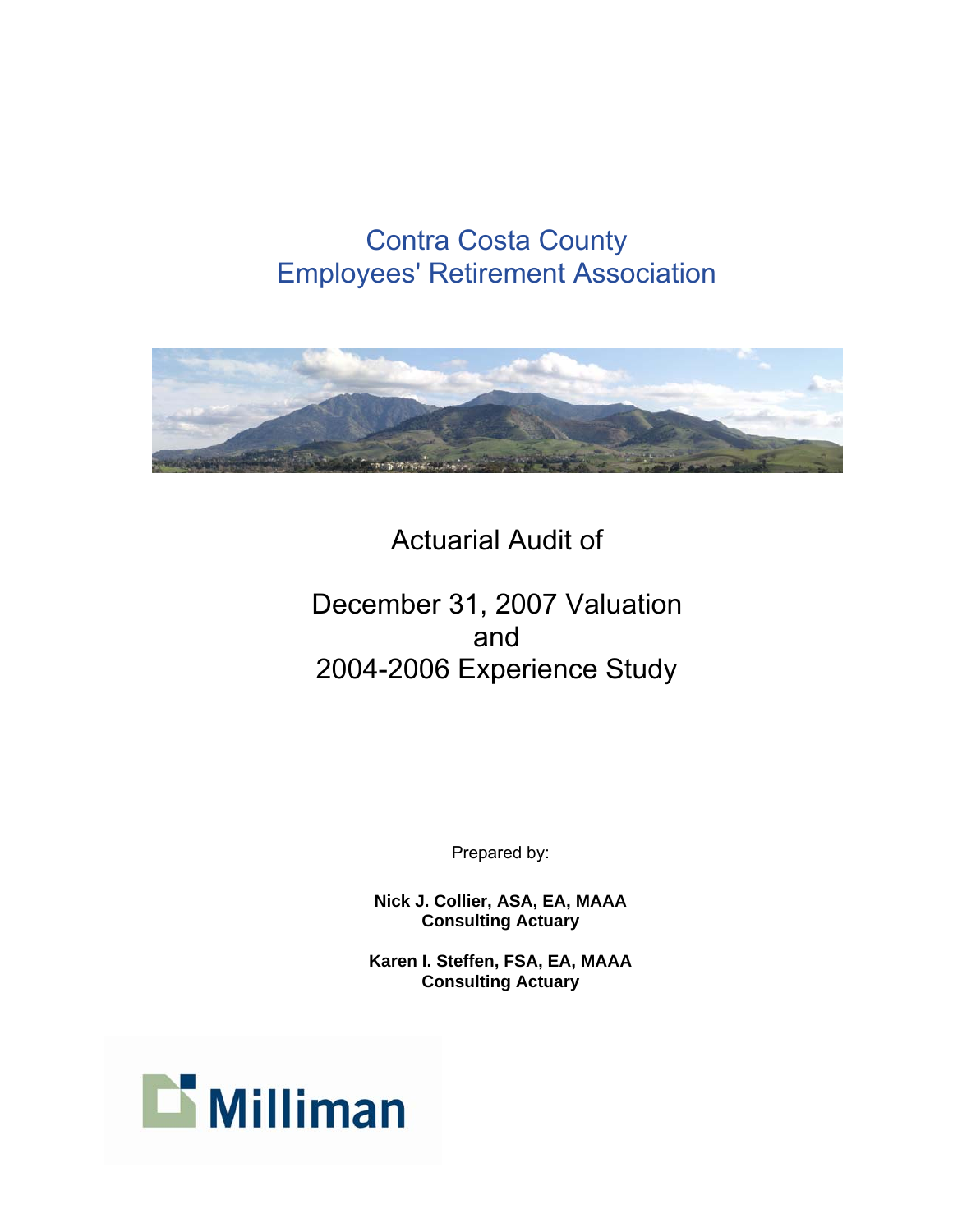

1301 Fifth Avenue Suite 3800 Seattle, WA 98101-2605 USA Tel +1 206 624 7940 Fax +1 206 623 3485

milliman.com

November 11, 2008

Ms. Marilyn Leedom Chief Executive Officer Contra Costa County Employees' Retirement Association 1355 Willow Way Ste 221 Concord, CA 94520-5728

Re: Actuarial Audit Report

Dear Ms. Leedom:

The enclosed report presents the findings and comments resulting from a detailed review of the December 31, 2007 actuarial valuation and 2006 Experience Study performed by The Segal Group, Inc. (Segal) for the Contra Costa County Employees' Retirement Association (CCCERA). An overview of our major findings is included in the Executive Summary section of the report. More detailed commentary on our review process is included in the latter sections.

All calculations are based on CCCERA's plan provisions and the actuarial assumptions adopted by the Retirement Board. The plan provisions, assumptions and methods used are the same as those disclosed in Section 4 of Segal's December 31, 2007 actuarial valuation report. As discussed in our report, we believe the package of actuarial assumptions and methods are reasonable (taking into account the experience of CCCERA and reasonable expectations). Nevertheless, the emerging costs will vary from those presented in this report to the extent that actual experience differs from that projected by the actuarial assumptions. Future actuarial measurements may differ significantly from the current measurements presented in this report due to factors such as the following:

- Plan experience differing from the actuarial assumptions,
- Future changes in the actuarial assumptions,
- Increases or decreases expected as part of the natural operation of the methodology used for these measurements (such as potential additional contribution requirements due to changes in the plan's funded status), and
- Changes in the plan provisions or accounting standards.

Due to the scope of this assignment, we did not perform an analysis of the potential range of such measurements.

In preparing this report, we relied, without audit, on information (some oral and some in writing) supplied by CCCERA's staff. This information includes, but is not limited to, statutory provisions, employee data, and financial information. In our examination of these data, we have found them to be reasonably consistent and comparable with data used for other purposes. Since the audit results are dependent on the integrity of the data supplied, the results can be expected to differ if the underlying data is incomplete or missing. It should be noted that if any data or other information is inaccurate or incomplete, our calculations may need to be revised.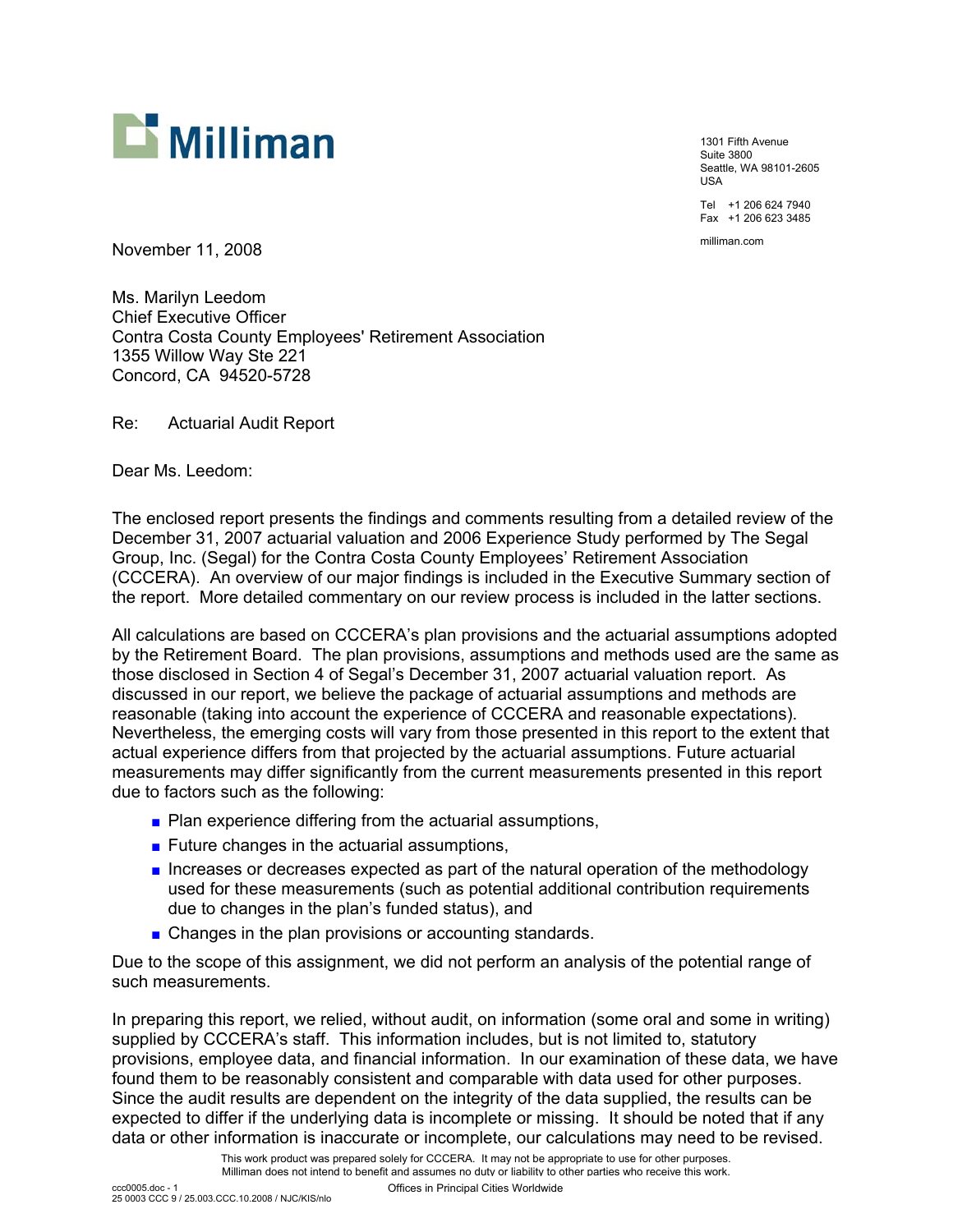

On the basis of the foregoing, we hereby certify that, to the best of our knowledge and belief, this report is complete and accurate and has been prepared in accordance with generally recognized and accepted actuarial principles and practices which are consistent with the Actuarial Standards of Practice promulgated by the Actuarial Standards Board and the applicable Guides to Professional Conduct, amplifying Opinions, and supporting Recommendations of the American Academy of Actuaries.

Milliman's work product was prepared exclusively for CCCERA for a specific and limited purpose. It is a complex, technical analysis that assumes a high level of knowledge concerning CCCERA's operations, and uses CCCERA's data, which Milliman has not audited. It is not for the use or benefit of any third party for any purpose. Any third party recipient of Milliman's work product who desires professional guidance should not rely upon Milliman's work product, but should engage qualified professionals for advice appropriate to its own specific needs.

We would like to express our appreciation to both the Segal staff, in particular John Monroe, and the CCCERA staff for their assistance in supplying the data and information on which this report is based.

We are members of the American Academy of Actuaries and meet the Qualification Standards of the American Academy of Actuaries to render the actuarial opinion contained herein.

We respectfully submit the following report, and we look forward to discussing it with you.

Sincerely,

Nich Colli

Consulting Actuary Consulting Actuary

NJC/KIS/nlo

Kan D. Steffen

Nick J. Collier, ASA, EA, MAAA Karen I. Steffen, FSA, EA, MAAA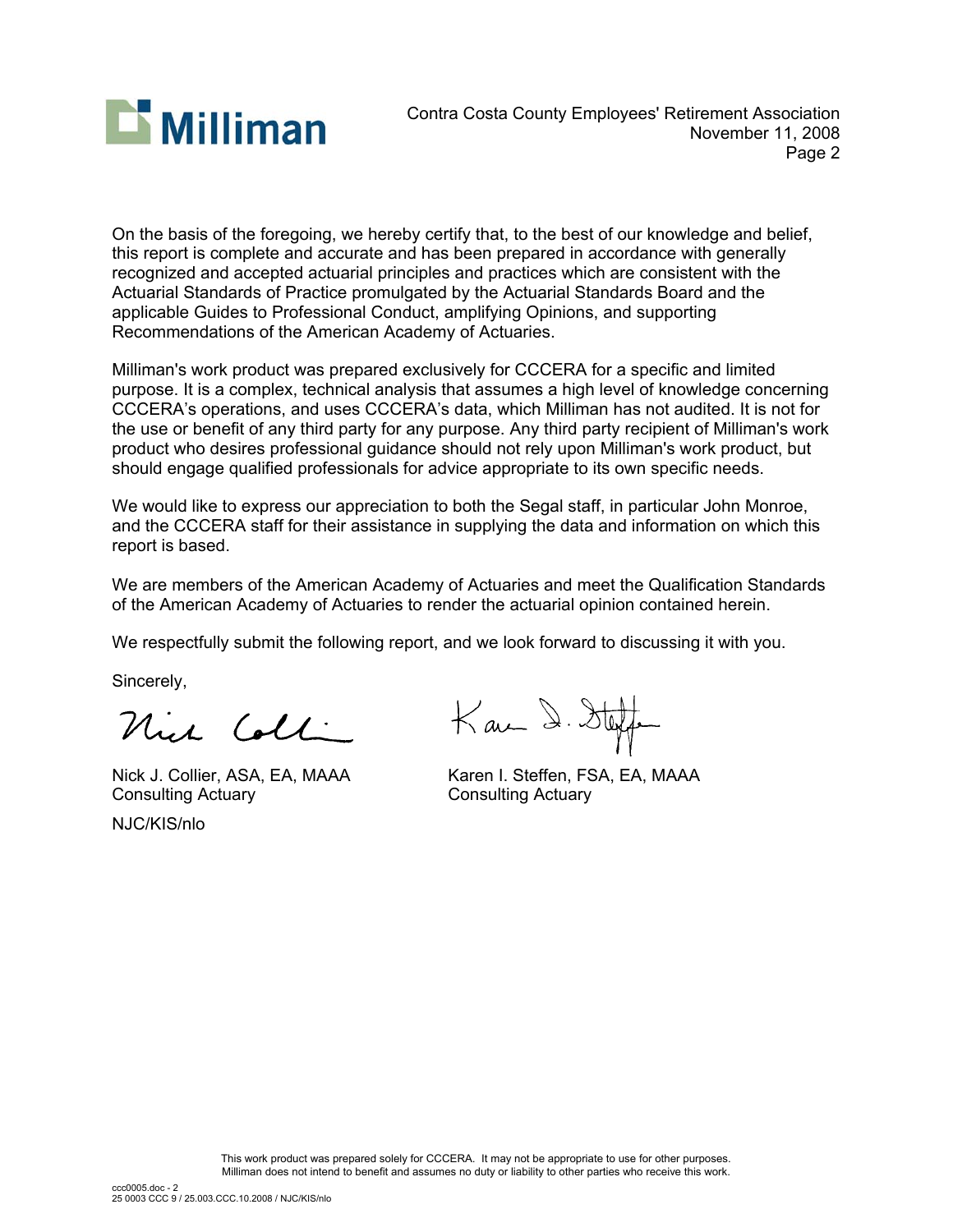# **Table of Contents**

**Page** 

| <b>Certification Letter</b> |  |
|-----------------------------|--|
| <b>Section 1</b>            |  |
| <b>Section 2</b>            |  |
| Exhibit 2-1                 |  |
| <b>Section 3</b>            |  |
| <b>Section 4</b>            |  |
| Exhibit 4-1                 |  |
| Exhibit 4-2                 |  |
| Exhibit 4-3                 |  |
| <b>Section 5</b>            |  |
| Exhibit 5-1                 |  |
| <b>Section 6</b>            |  |
| Exhibit 6-1                 |  |
| Exhibit 6-2                 |  |
| <b>Section 7</b>            |  |
| <b>Section 8</b>            |  |
| <b>Section 9</b>            |  |
| Appendix A                  |  |

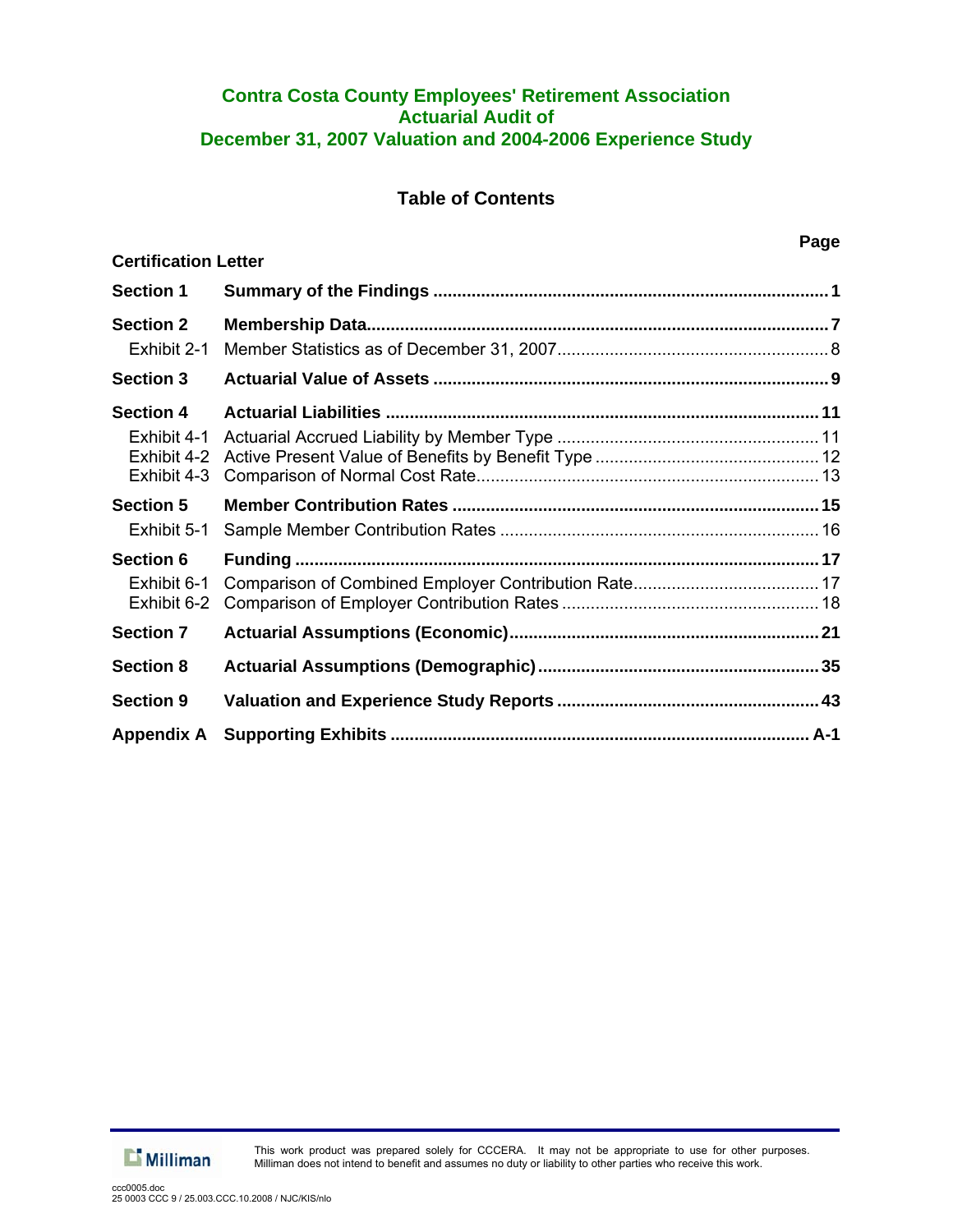# **Section 1 Summary of the Findings**

| <b>Purpose and</b>                            | This actuarial audit reviews the December 31, 2007 actuarial<br>valuation and the Experience Study for the period January 1,<br>2004 to December 31, 2006 performed by CCCERA's retained<br>actuary, Segal. The purpose of this audit is to verify that the<br>results of the valuation are accurate and that the assumptions<br>the valuation is based upon are reasonable. The following tasks<br>were performed in this audit:             |                 |                 |
|-----------------------------------------------|-----------------------------------------------------------------------------------------------------------------------------------------------------------------------------------------------------------------------------------------------------------------------------------------------------------------------------------------------------------------------------------------------------------------------------------------------|-----------------|-----------------|
| <b>Scope of the</b><br><b>Actuarial Audit</b> | $\checkmark$ Evaluation of the data used in the valuation and<br>Experience Study;                                                                                                                                                                                                                                                                                                                                                            |                 |                 |
|                                               | $\checkmark$ Full independent replication of the Experience Study;                                                                                                                                                                                                                                                                                                                                                                            |                 |                 |
|                                               | Full independent replication of the key valuation results;<br>$\checkmark$                                                                                                                                                                                                                                                                                                                                                                    |                 |                 |
|                                               | Evaluation of assumptions used in the valuation; and                                                                                                                                                                                                                                                                                                                                                                                          |                 |                 |
|                                               | Analysis of valuation results and reconciliation of material<br>$\checkmark$<br>differences                                                                                                                                                                                                                                                                                                                                                   |                 |                 |
| <b>Audit Conclusion</b>                       |                                                                                                                                                                                                                                                                                                                                                                                                                                               |                 |                 |
| <b>Experience Study</b>                       | Based upon our review of the Experience Study for the period<br>ended December 31, 2006, we found the package of<br>recommended assumptions is reasonable and appropriate. We<br>have some comments for Segal and CCCERA to consider in the<br>future; however, these changes are based on minor differences<br>of opinions, rather than differences of facts, and we are not<br>proposing any changes be reflected in the current valuation. |                 |                 |
| <b>Actuarial Valuation</b>                    | Based upon our review of the December 31, 2007 actuarial<br>valuation, we found the actuarial work performed by Segal was<br>reasonable, appropriate, and accurate. The following table<br>shows that our independent calculations are very close to those<br>determined by Segal and should give the Board a high level of<br>confidence that the results of the valuation are accurate based<br>on the current assumptions.                 |                 |                 |
|                                               |                                                                                                                                                                                                                                                                                                                                                                                                                                               | <b>Segal</b>    | <b>Milliman</b> |
|                                               | <b>Combined Employer Contribution Rate</b><br><b>Funded Percentage</b>                                                                                                                                                                                                                                                                                                                                                                        | 27.67%<br>89.9% | 27.74%<br>89.6% |

We have made a few recommendations regarding the valuation; however, we do not consider any of these potential changes to be material to the overall results of the valuation.

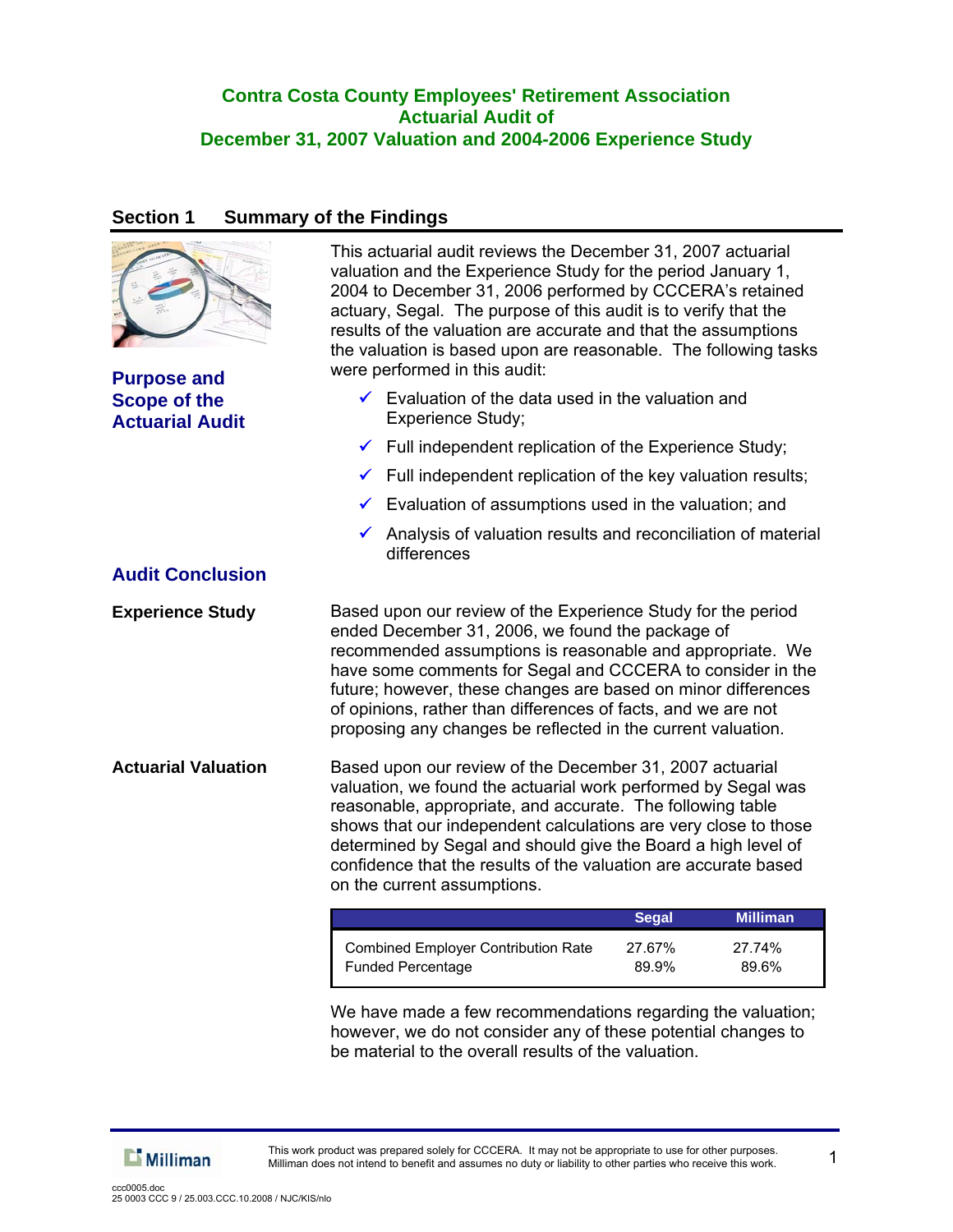# **Statement of Key Findings**

**Membership Data** We performed tests on both the raw data supplied by CCCERA staff and the processed data used by Segal in the valuation and the Experience Study. Based on this review, we feel the individual member data used in both projects is appropriate and complete. A summary is shown in the chart below:

**Ratio**

|                                                 |                                                                                                                                                                                                                                                                                                                                                                                                                           | <b>Segal</b> | <b>Milliman</b> | Segal/Milliman |
|-------------------------------------------------|---------------------------------------------------------------------------------------------------------------------------------------------------------------------------------------------------------------------------------------------------------------------------------------------------------------------------------------------------------------------------------------------------------------------------|--------------|-----------------|----------------|
|                                                 | <b>Active Members</b>                                                                                                                                                                                                                                                                                                                                                                                                     |              |                 |                |
|                                                 | <b>Total Number</b>                                                                                                                                                                                                                                                                                                                                                                                                       | 9,421        | 9,416           | 100.1%         |
|                                                 | Average Service                                                                                                                                                                                                                                                                                                                                                                                                           | 10.2         | 10.3            | 99.0%          |
|                                                 | Average Compensation                                                                                                                                                                                                                                                                                                                                                                                                      | \$71,289     | \$71,097        | 100.3%         |
|                                                 | <b>Retirees and Survivors</b>                                                                                                                                                                                                                                                                                                                                                                                             |              |                 |                |
|                                                 | <b>Total Number</b>                                                                                                                                                                                                                                                                                                                                                                                                       | 6,911        | 6,892           | 100.3%         |
|                                                 | Average Monthly Pension                                                                                                                                                                                                                                                                                                                                                                                                   | \$2,943      | \$2,949         | 99.8%          |
| Assets                                          | used in the December 31, 2007 valuation. We found the<br>calculations to be reasonable and the methodology to be<br>appropriate and in compliance with actuarial standards of<br>practice.                                                                                                                                                                                                                                |              |                 |                |
| <b>Actuarial Liabilities</b><br>and Normal Cost | We independently calculated the normal cost and liabilities of<br>CCCERA. We found that all significant benefit provisions were<br>accounted for in an accurate manner, the actuarial assumptions<br>and methods are being applied correctly, and that our total<br>liabilities matched those calculated by Segal closely. A<br>summary is shown in the chart below. Actuarial accrued liability<br>is shown in millions. |              |                 |                |

|                                    | <b>Segal</b> | <b>Milliman</b> | <b>Ratio</b><br>Segal/Milliman |
|------------------------------------|--------------|-----------------|--------------------------------|
| <b>Actuarial Accrued Liability</b> | 5.581.0      | 5.596.8         | 99.7%                          |
| Employer Normal Cost*              | 20.36%       | 19.99%          | 101.8%                         |

*\* Includes employer subvention.*

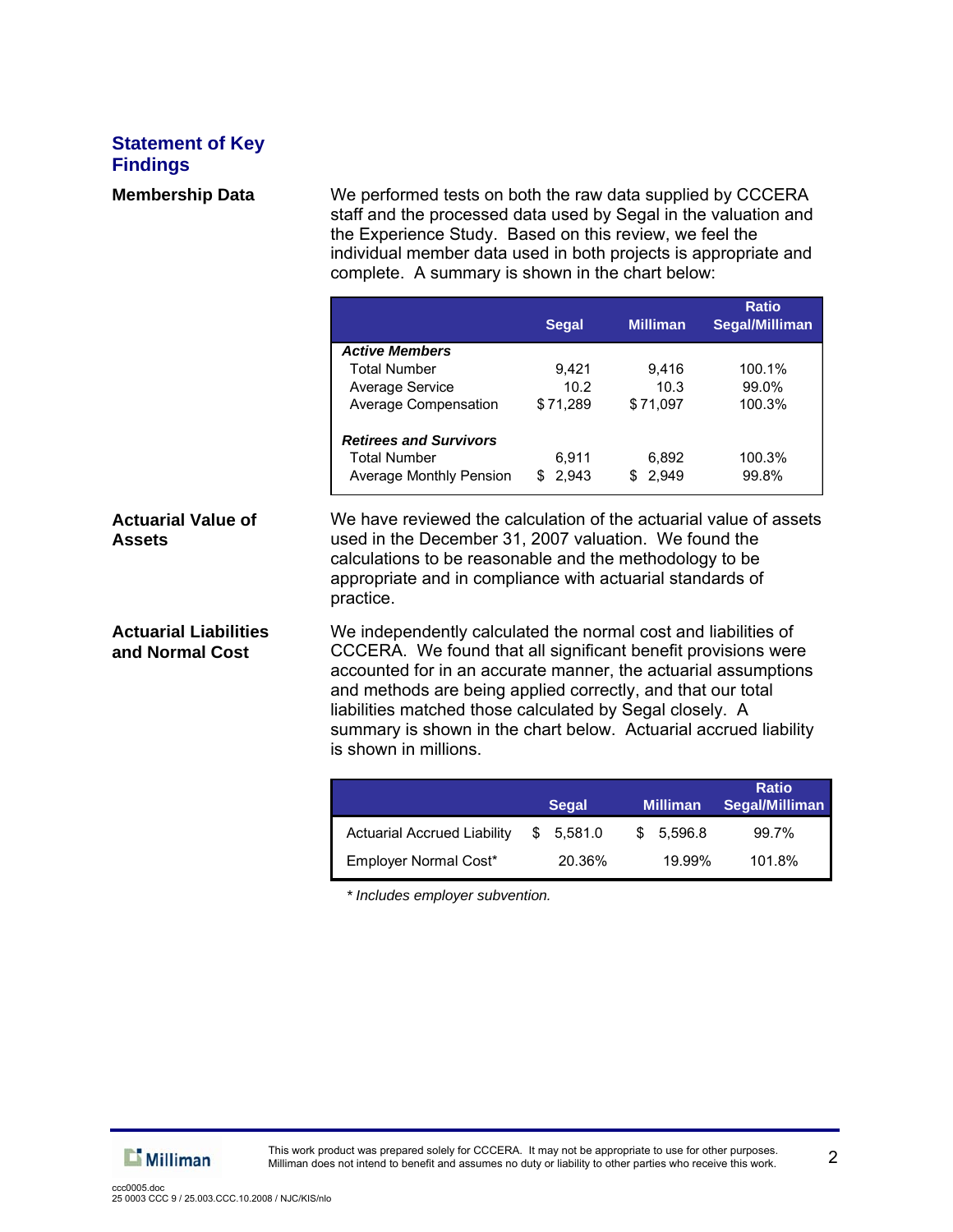#### **Statement of Key Findings (continued)**

**Member Contribution Rates**

 We reviewed the current member contribution rates. We found that both the base and COLA rates were determined in an accurate manner.

The following chart compares the member contribution rates determined by Milliman with those calculated by Segal for a member entering at age 35. The rates shown are for monthly compensation in excess of \$350.

|                        | Age 35 Member Contribution Rate <sup>(1)</sup> |                 |                            |  |  |  |
|------------------------|------------------------------------------------|-----------------|----------------------------|--|--|--|
| <b>Group</b>           | <b>Segal</b>                                   | <b>Milliman</b> | Segal /<br><b>Milliman</b> |  |  |  |
| General                |                                                |                 |                            |  |  |  |
| Tier 1                 | 11.02%                                         | 11.01%          | 100.1%                     |  |  |  |
| Tier 1 Enhanced        | 10.23%                                         | 9.93%           | 103.0%                     |  |  |  |
| Tier 3 Enhanced        | 9.52%                                          | 9.47%           | 100.5%                     |  |  |  |
| <b>Safety</b>          |                                                |                 |                            |  |  |  |
| Tier A                 | 14.59%                                         | 14.62%          | 99.8%                      |  |  |  |
| <b>Tier A Enhanced</b> | 17.09%                                         | 17.16%          | 99.6%                      |  |  |  |
| <b>Tier C Enhanced</b> | 13.12%                                         | 13.06%          | 100.5%                     |  |  |  |

*(1) Rates shown are for the monthly pay greater than \$350 and exclude subvention.*

**Funding Transform Struth Europe We reviewed the application of the funding method and find it is** reasonable and that it meets generally accepted actuarial standards. Based on the system's funding methods and assumptions, we believe the employer contribution rates are appropriately calculated.

> There are a number of adjustments to account for prior pension obligation bonds that add to the complexity of the employer rate calculations. We have reviewed these adjustments and feel they are a reasonable approach to allocating costs by employer.

A summary of all employer rates combined is shown in the following chart. A comparison of the contribution rates by employer group is found in Section 6.

|                                  | <b>Segal</b> | <b>Milliman</b> | <b>Ratio</b><br>Segal/Milliman |
|----------------------------------|--------------|-----------------|--------------------------------|
| <b>Employer Normal Cost Rate</b> | 20.36%       | 19.99%          | 101.8%                         |
| <b>UAAL Rate</b>                 | 7.31%        | 7.75%           | 94.4%                          |
| Total Employer Contribution      | 27.67%       | 27.74%          | 99.8%                          |

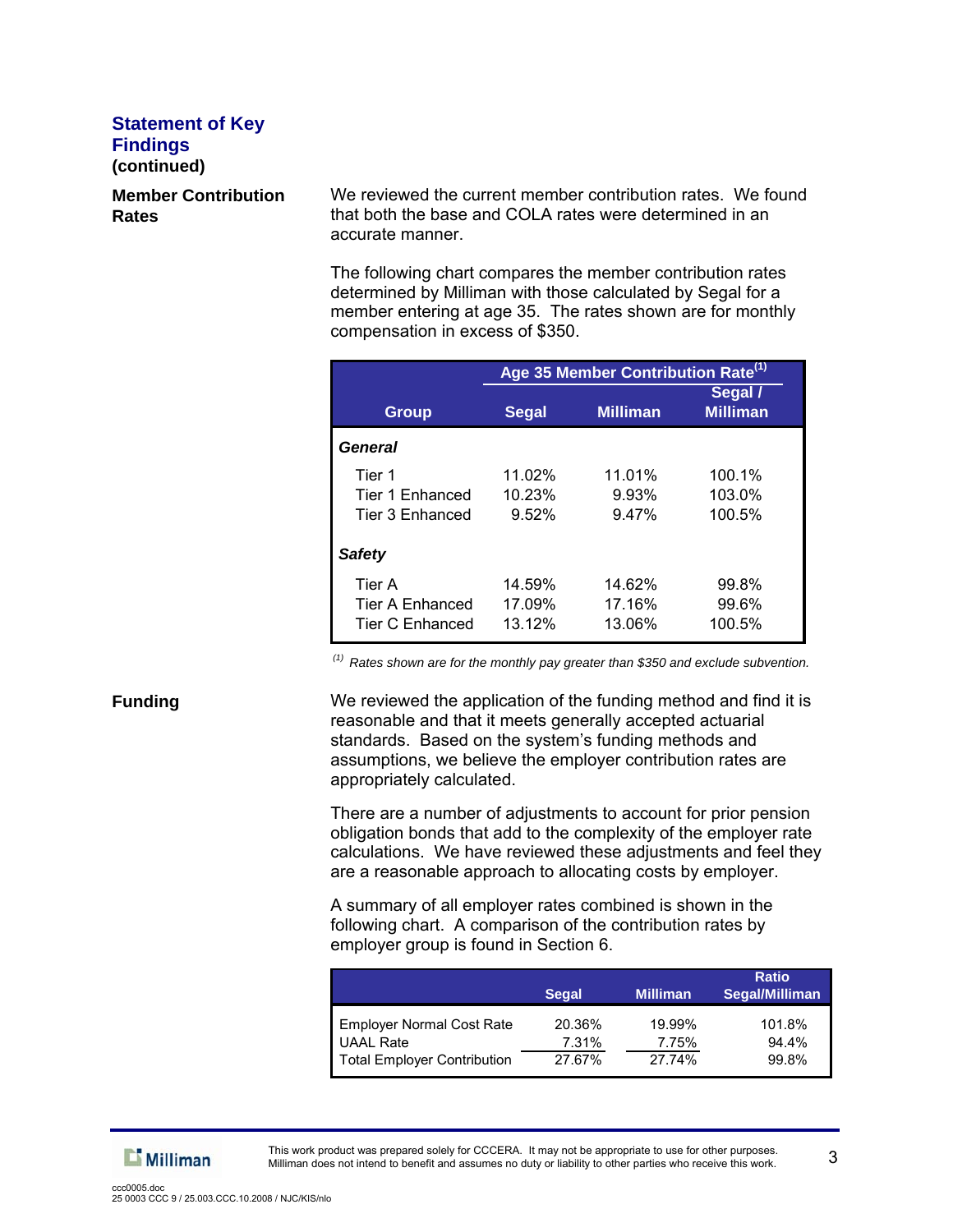#### **Statement of Key Findings (continued)**

**Actuarial Assumptions (Economic)**

 We reviewed the economic assumptions used in the valuation and found them to be reasonable. The following should be noted regarding the investment return assumption:

- Our analysis did yield a slightly lower confidence level that the investment return assumption will be met than the 60% calculated by Segal, but it was still greater than half the time.
- The inflation assumption is on the high end of our bestestimate range. Since the inflation assumption is a component of the investment return assumption, it will tend to result in an expected investment return that is higher than it would be with a lower inflation assumption.
- Our analysis did not reflect any potential reduction in future investment earnings credited to the basic pension benefits due to the potential use of excess earnings to provide additional benefits.

Although assumptions should not be set based on what other systems are doing, it is informative to see how CCCERA compares. Looking at other selected '37 Act systems, CCCERA's current assumption or 7.8% is slightly on the low side, although the return assumptions are bunched tightly around 8.0%, so the difference is relatively small.





25 0003 CCC 9 / 25.003.CCC.10.2008 / NJC/KIS/nlo

ccc0005.doc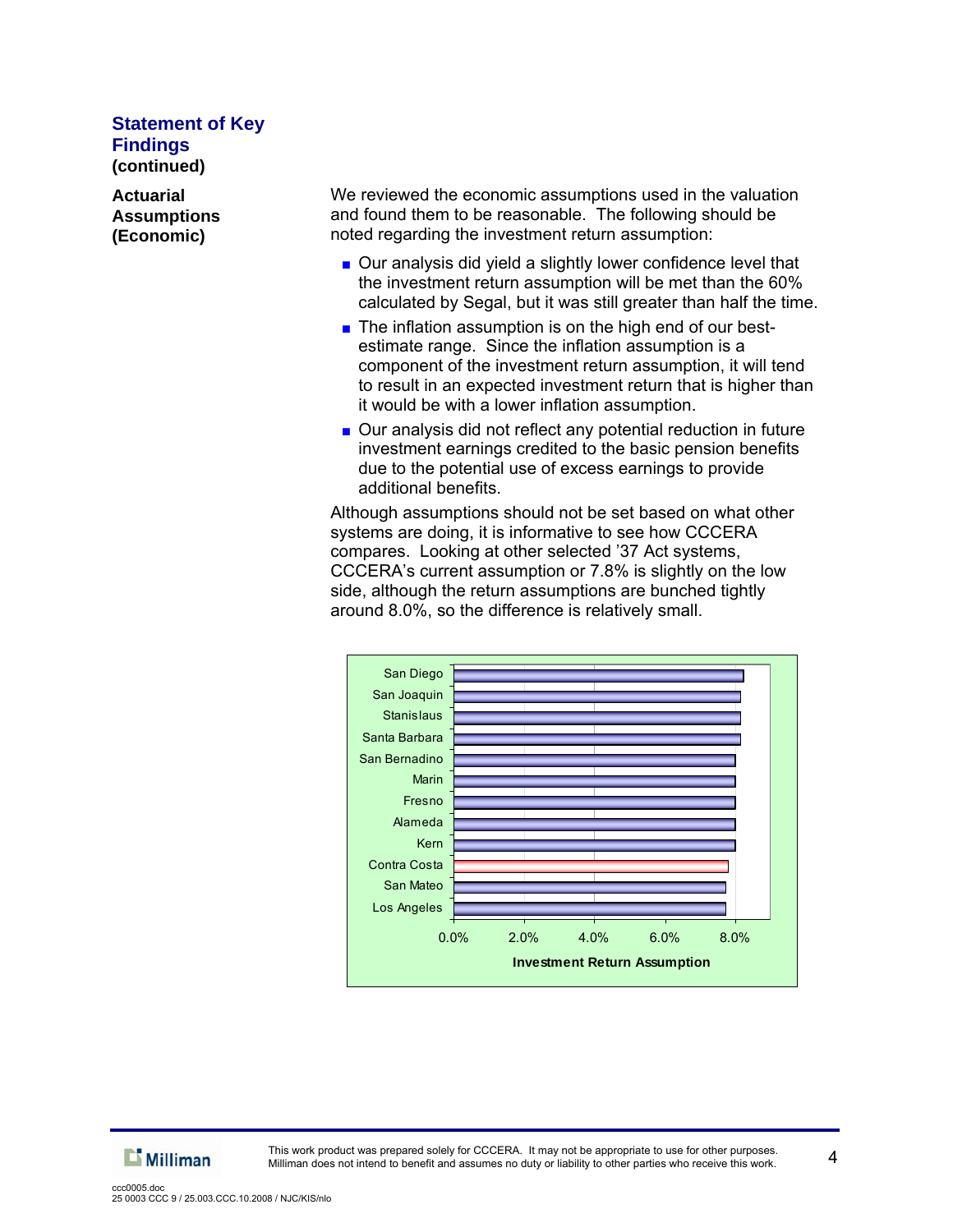#### **Statement of Key Findings (continued)**

#### **Actuarial Assumptions (Demographic)**

 We performed a full replication of the Experience Study. Based on this analysis, we reviewed the demographic assumptions used in the valuation and found them to be reasonable. We are making a few comments to consider for the next Experience Study. In particular, we recommend that the post-retirement mortality assumption be monitored closely in the future to make sure adequate margin is incorporated to reflect expected increases in life expectancies in the future.

A more detailed summary of our analysis is shown in Section 8. Based on our results we found our results to be consistent with Segal's. An example of this (the probability of retirement for all active members) is shown below.



#### **Valuation & Experience Study Reports**

 Overall, we found Segal's reports to be clear and complete. We have made a few comments for consideration where additional information could be included to enhance the understanding of an outside reader.

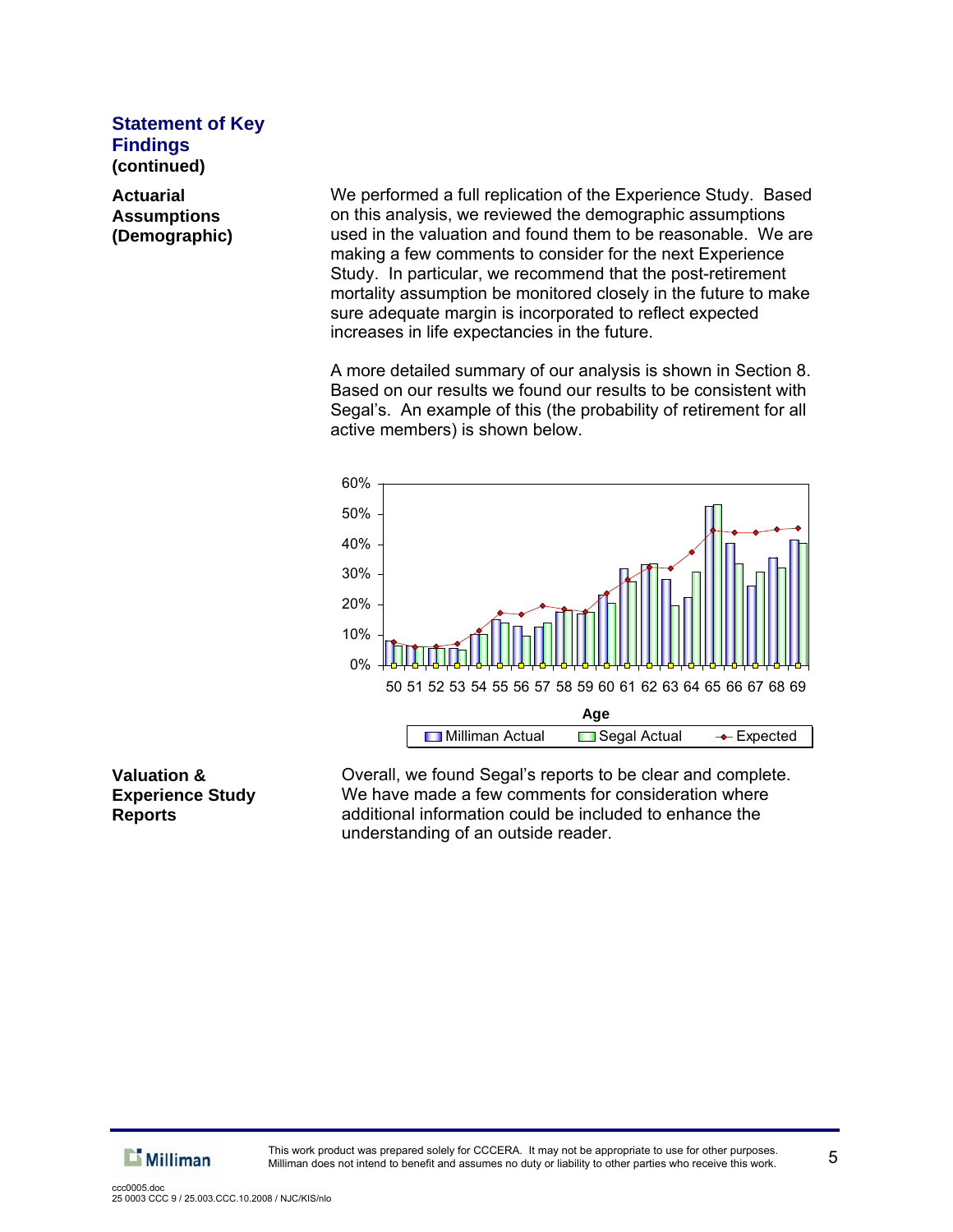**Recommendations** We are not recommending any changes be reflected in the December 31, 2007 valuation. There are a few changes that we are recommending CCCERA and Segal consider in the future.

- ◆ **Mortality Table [page 32]:** We recommend Segal continue to monitor the post-retirement mortality assumption, as the current assumption does not have very much margin for future increases in life expectancies.
- 9 **Contribution Account for Current Non-Vested Members [page 11]:** We recommend Segal reflect the subvented member contributions in the value of the refund for these members. The impact of this is clearly not material (less than 0.01% on the total employer contribution rate).
- 9 **Assumed Deferred Safety Member Retirement [page 37]:** We recommend Segal consider lowering the age at which deferred Safety members are assumed to retire from age 55 to age 50. We believe this better reflects actual experience.
- 9 **Experience Study and Valuation Reports [page 38]:**We have suggested some minor changes to these reports. Each of these changes is for better disclosure and would have no impact on the valuation results if revised.

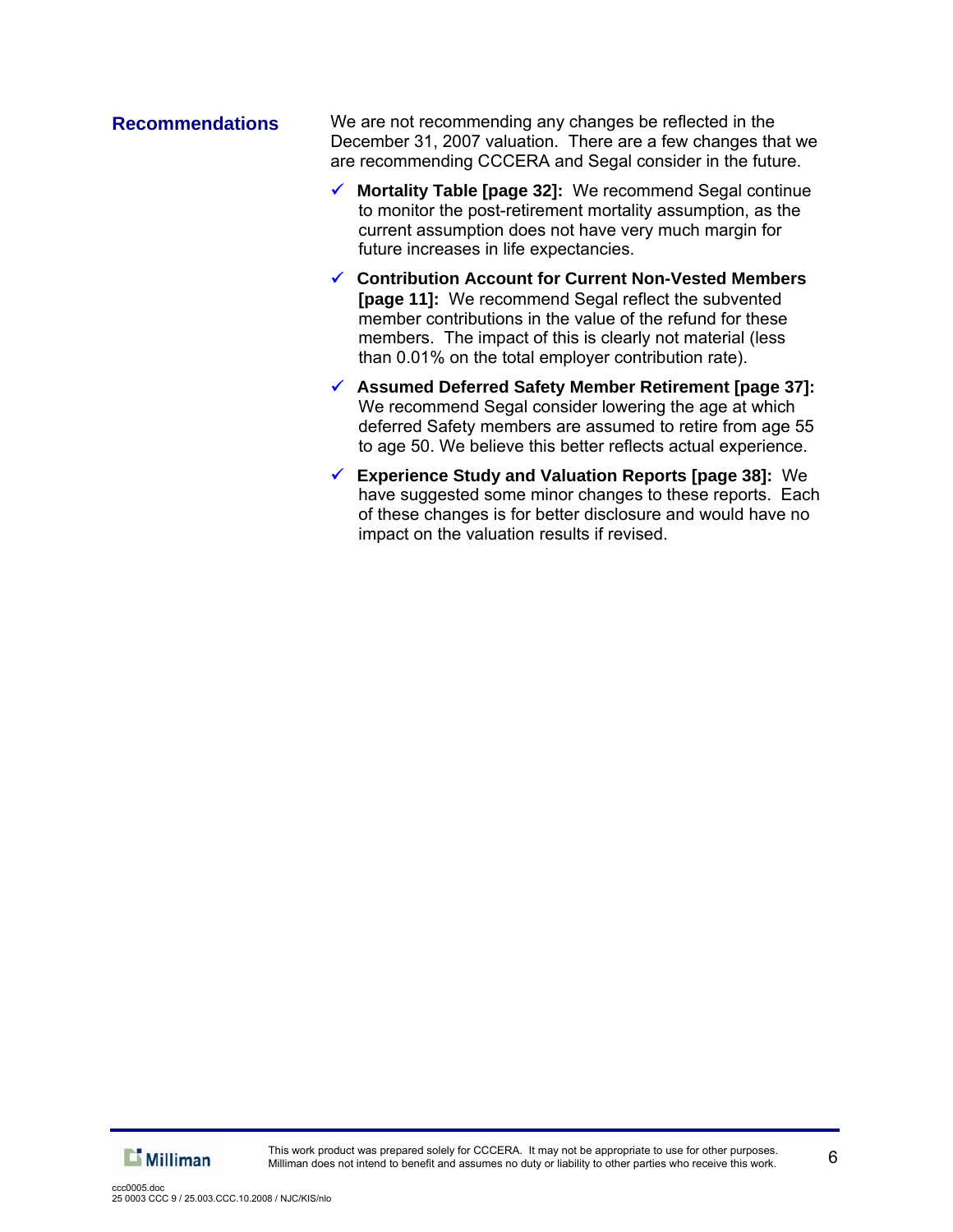### **Section 2 Membership Data**



**Audit Conclusion** We performed tests on both the raw data supplied by CCCERA staff and the processed data used by Segal in the valuation and the Experience Study. Based on this review, we feel the individual member data used in both projects is appropriate and complete.

**Comments Comments Comments Comments Comments Comments Comments Commented Comments Comment Comment Comment Comment Comment Comment Comment Comment Comment Comment Comment Comment C** We would add the following comments:

- Raw Data: We were provided with the same data that was given by CCCERA staff to Segal for use in the actuarial valuation (and the preceding actuarial valuations for the Experience Study).
	- ◆ **Completeness:** The data contained all the necessary fields to perform both the actuarial valuation and the Experience Study.
	- $\checkmark$  Quality: Although we did not audit the data at the source, we performed some independent checks to confirm the overall reasonableness of the data. We compared the total retiree and beneficiary benefit amounts on the CCCERA data with the actual benefit payments made, as reported in CCCERA's asset statements. We also compared the total active member compensation on the CCCERA data with the estimated active payroll for the prior year. The estimated payroll was based on the actual employer and member contribution amounts divided the applicable rates for the prior year. Based on this analysis, we found the data to be reasonable.

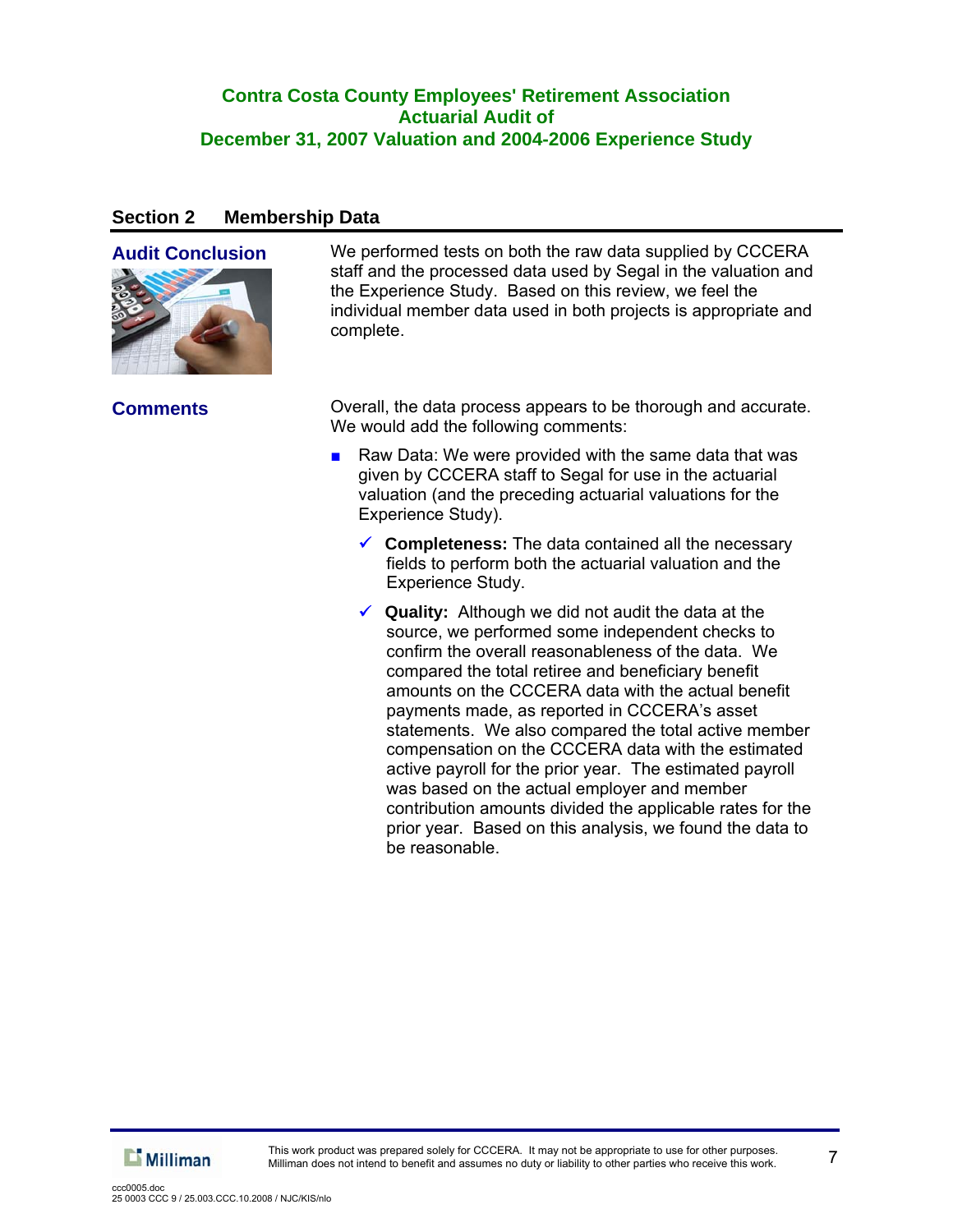# **Comments (continued)**

■ Parallel Data Processing: We performed independent edits on the raw data and then compared our results with the valuation data used by Segal. We found our results to be consistent.

Our results do not match exactly; however, this is understandable as Segal, as the retained actuary, has more extensive data editing procedures. Overall, each data key component matched within an acceptable level, and we believe the individual member data used by Segal was appropriate for valuation purposes.

 A summary of the data in aggregate is shown in Exhibit 2-1. In all cases, we matched Segal's valuation data at a reasonable level.

The "Milliman" column reflects the CCCERA data after adjustments by Milliman. The "Segal" column reflects the actual data used in Segal's valuation.

|                                        |    | <b>Segal</b> | <b>Milliman</b> | <b>Ratio</b><br>Segal/Milliman |
|----------------------------------------|----|--------------|-----------------|--------------------------------|
| <b>Active Members</b>                  |    |              |                 |                                |
| <b>Total Number</b>                    |    | 9,421        | 9.416           | 100.1%                         |
| Average Age                            |    | 45.6         | 45.6            | 100.0%                         |
| <b>Average Service</b>                 |    | 10.2         | 10.3            | 99.0%                          |
| Average Projected Compensation         | \$ | 71,289       | \$<br>71,097    | 100.3%                         |
| <b>Retirees and Survivors</b>          |    |              |                 |                                |
| <b>Total Number</b>                    |    | 6,911        | 6,892           | 100.3%                         |
| Average Age                            |    | 69.0         | 68.9            | 100.1%                         |
| Average Monthly Pension <sup>(1)</sup> | \$ | 2,943        | \$<br>2,949     | 99.8%                          |
| <b>Vested Terminated Members</b>       |    |              |                 |                                |
| <b>Total Number</b>                    |    | 2,008        | 2,028           | 99.0%                          |
| Average Age                            |    | 45.4         | 45.6            | 99.6%                          |

#### **Exhibit 2-1 Member Statistics as of December 31, 2007**

*(1) Both Segal's and Milliman's numbers have been adjusted to reflect a 3/4 year increase due to the 2008 COLA, which is paid in 9 out of the next 12 months in the calendar year.*

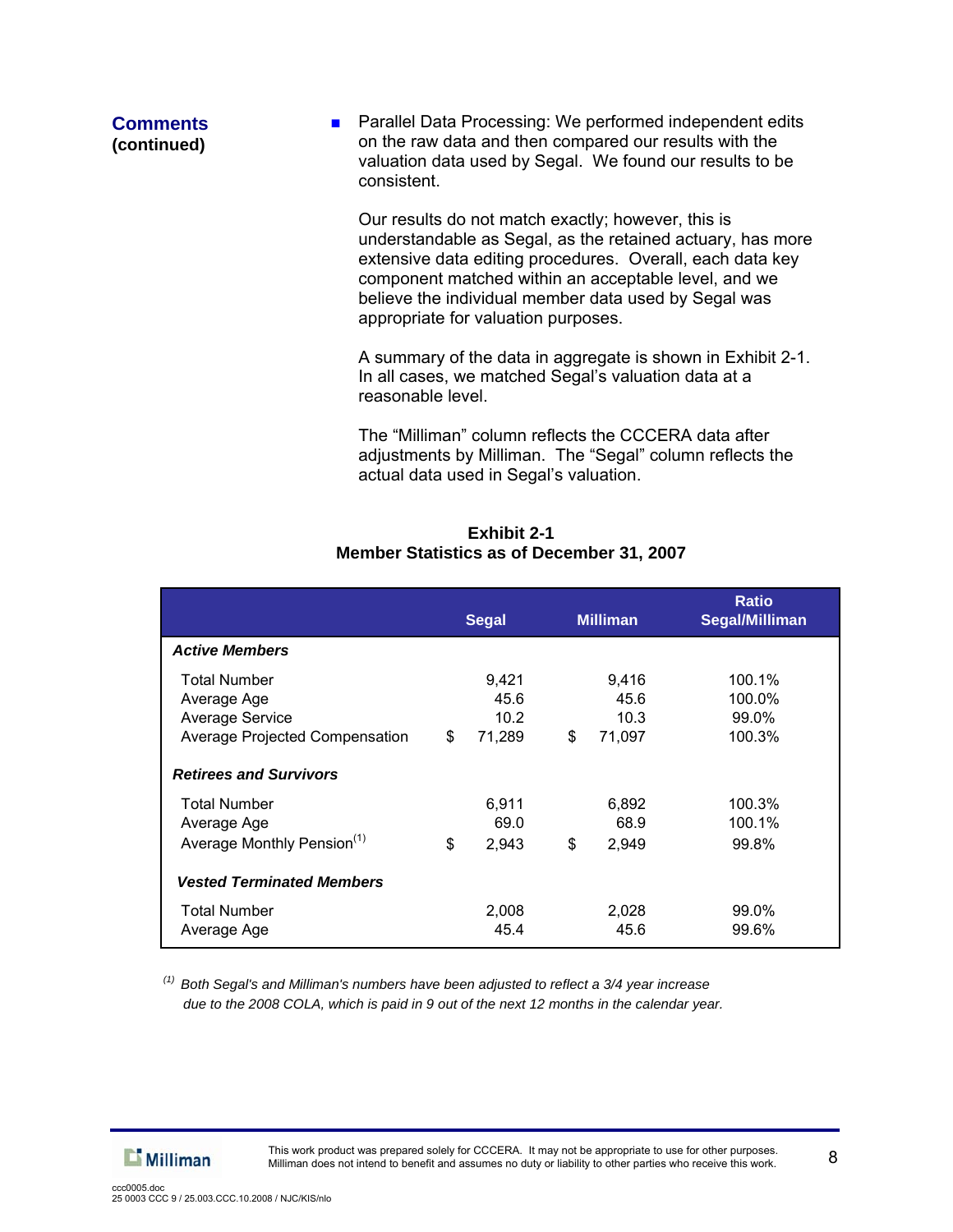#### **Section 3 Actuarial Value of Assets**



**Audit Conclusion** We have reviewed the calculation of the actuarial value of assets used in the December 31, 2007 valuation. We found the calculations to be reasonable and the methodology to be appropriate and in compliance with actuarial standards of practice.

**Comments** The method used to determine the gross actuarial value of assets smoothes investment gains and losses by reflecting 10% of the difference between the market-related value and the expected marked value over the most recent 10 six-month periods. This value is then adjusted to remove any nonvaluation reserves which results in the valuation assets used in the funding calculations.

> We reviewed the calculation of the actuarial value of assets and found it to be reasonable, and all adjustments were appropriate. The actual investment return was reduced by both the investment and administration expenses. As the assumed expenses for both are included in the development of the investment return assumption, this adjustment is proper.

As discussed above, CCCERA uses an asset smoothing method to reduce volatility. The method used is the most commonly used among the '37 Act Counties. It is roughly equivalent to five-year smoothing which is the most common among large public retirement systems. We believe the use of an asset smoothing method is appropriate, and we generally recommend this to our clients, particularly in systems where contribution rates change annually. We also believe a five-year period is reasonable.

When a smoothing method is applied, the actuarial value of assets will deviate from the market value of assets. Many systems apply a corridor; that is, the actuarial value of assets is not allowed to deviate from the market value by more than a certain percentage. The purpose of a corridor is to keep the actuarial value of assets within a reasonable range of the market value. The current asset method does not have a corridor limiting the gross (i.e., before excluding the non-valuation reserves) actuarial valuation of assets to be within a certain percent of the gross market value (e.g., between 80% and 120% of gross market value). We would recommend CCCERA consider if the use of a corridor is appropriate for their situation.



This work product was prepared solely for CCCERA. It may not be appropriate to use for other purposes. This work product was prepared solely for CCCERA. It may not be appropriate to use for other purposes.<br>Milliman does not intend to benefit and assumes no duty or liability to other parties who receive this work.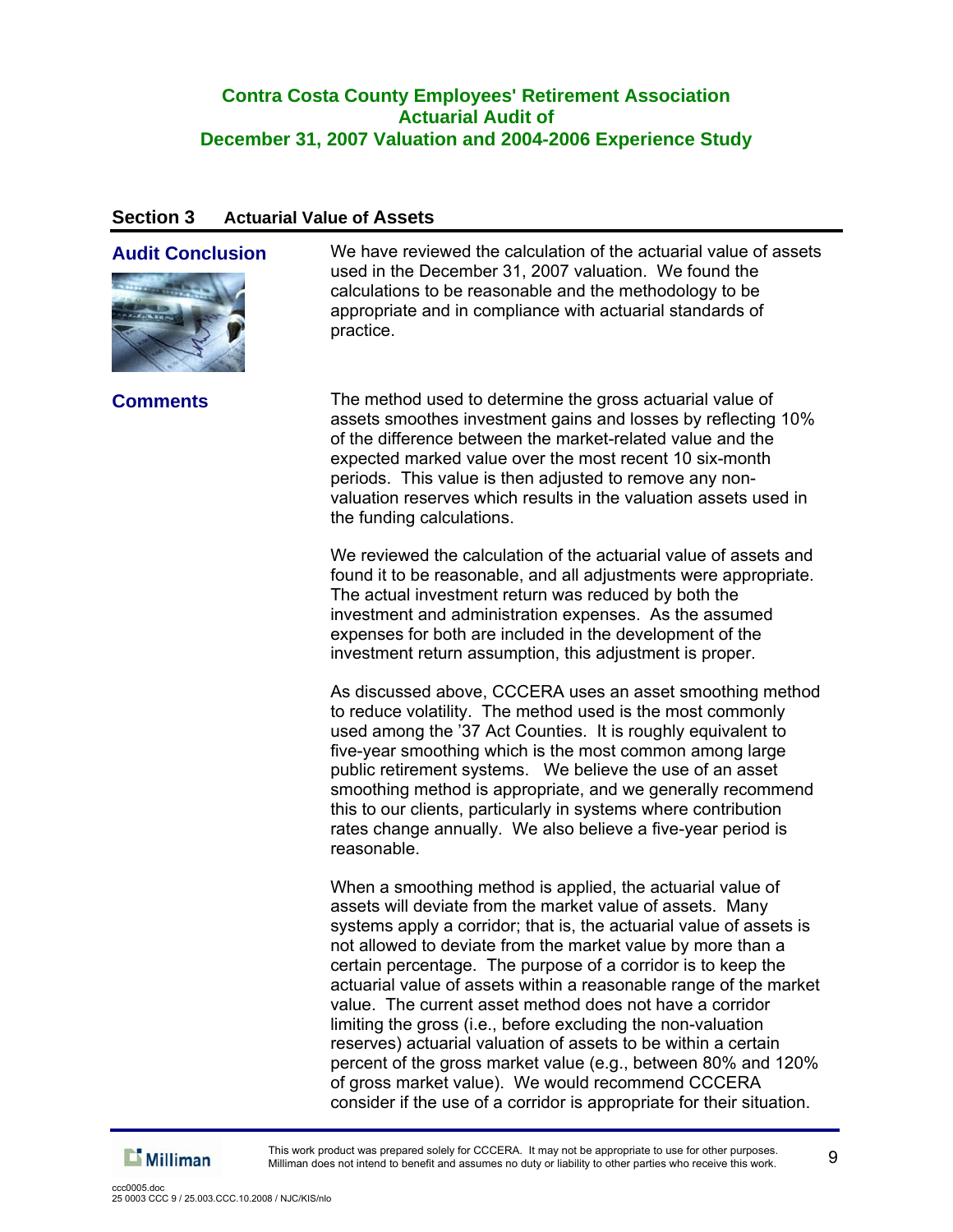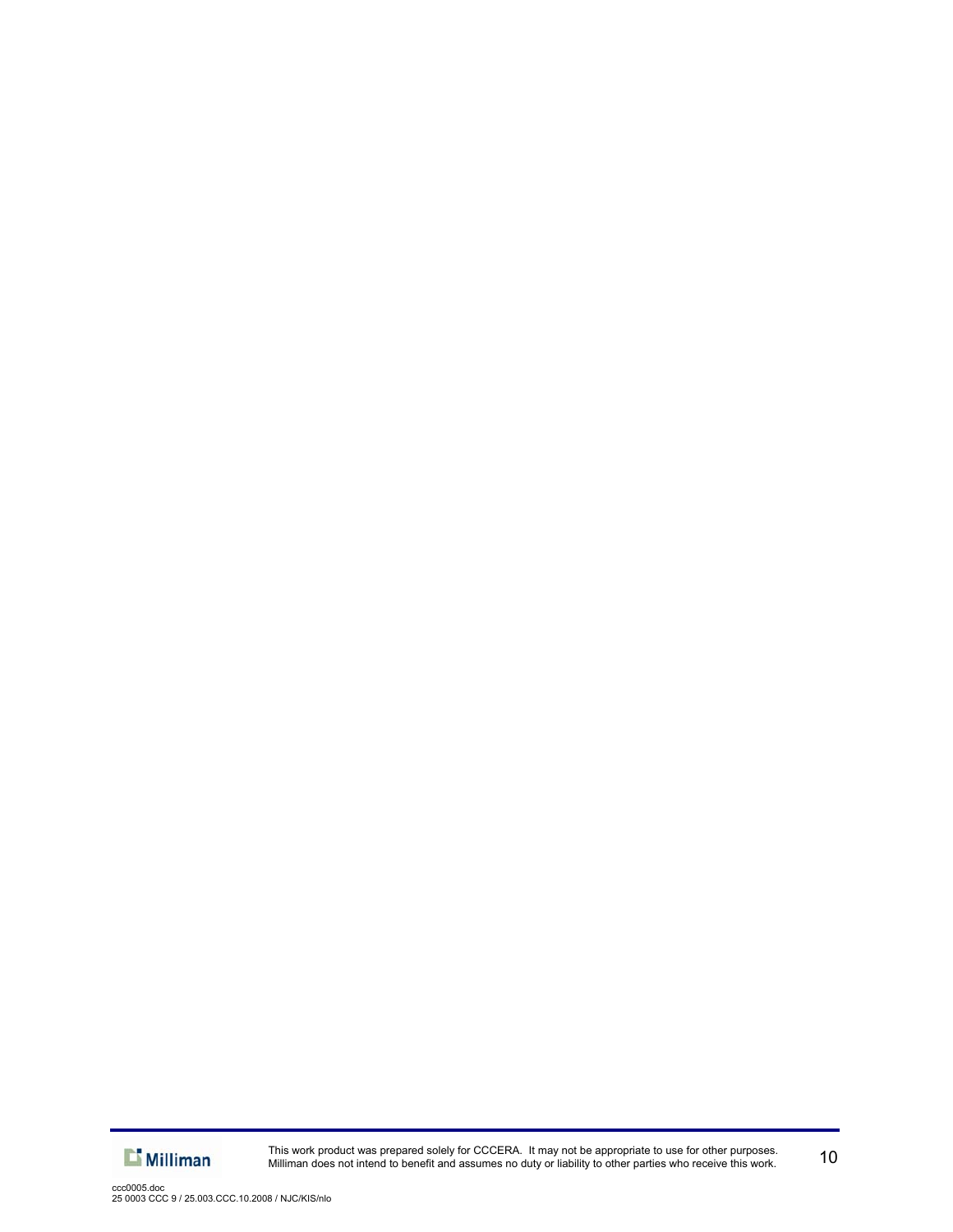# **Section 4 Actuarial Liabilities**



**Audit Conclusion** We independently calculated the normal cost and liabilities of CCCERA. We found that all significant benefit provisions were accounted for in an accurate manner, the actuarial assumptions and methods are being applied correctly, and that our total liabilities matched those calculated by Segal closely.

**Comments We incorporated the following information into our valuation** system:

- $\checkmark$  **Data** We used the data provided by CCCERA. As discussed in Section 2, we confirmed that this data was consistent with the valuation data used by Segal.
- $\overline{\phantom{a}}$  **Assumptions** We used the assumptions disclosed in the December 31, 2007 actuarial valuation report. This information was provided to us electronically by Segal. We confirmed the assumptions were consistent with those adopted based on the recent experience study report.
- $\checkmark$  Methods We used the actuarial methods disclosed in the December 31, 2007 actuarial valuation report. This was supplemented by discussions between Segal and Milliman on the technical application of these methods.
- $\checkmark$  **Benefits** We obtained this information from the CCCERA website and the relevant law.

 We then performed a parallel valuation as of December 31, 2007. Based on this valuation, we completed a detailed comparison of the actuarial accrued liability (AAL) computed in our independent valuation and the amount reported by Segal. Exhibit 4-1 shows a summary of this analysis for each member type. The results for each group were reasonable, and our calculated AAL values match very closely with those reported in the valuation.

### **Exhibit 4-1 Actuarial Accrued Liability by Member Type**

(Dollar Amounts in Millions)

|           | <b>Segal</b> | <b>Milliman</b> | <b>Ratio</b><br>Segal/Milliman |
|-----------|--------------|-----------------|--------------------------------|
| Retiree   | 3,070.7      | 3,051.0         | 100.6%                         |
| Inactive  | 147.9        | 151.8           | 97.4%                          |
| Active    | 2,362.4      | 2,394.0         | 98.7%                          |
| Total AAL | 5,581.0      | 5,596.8         | 99.7%                          |



This work product was prepared solely for CCCERA. It may not be appropriate to use for other purposes. This work product was prepared solely for CCCERA. It may not be appropriate to use for other purposes.<br>Milliman does not intend to benefit and assumes no duty or liability to other parties who receive this work.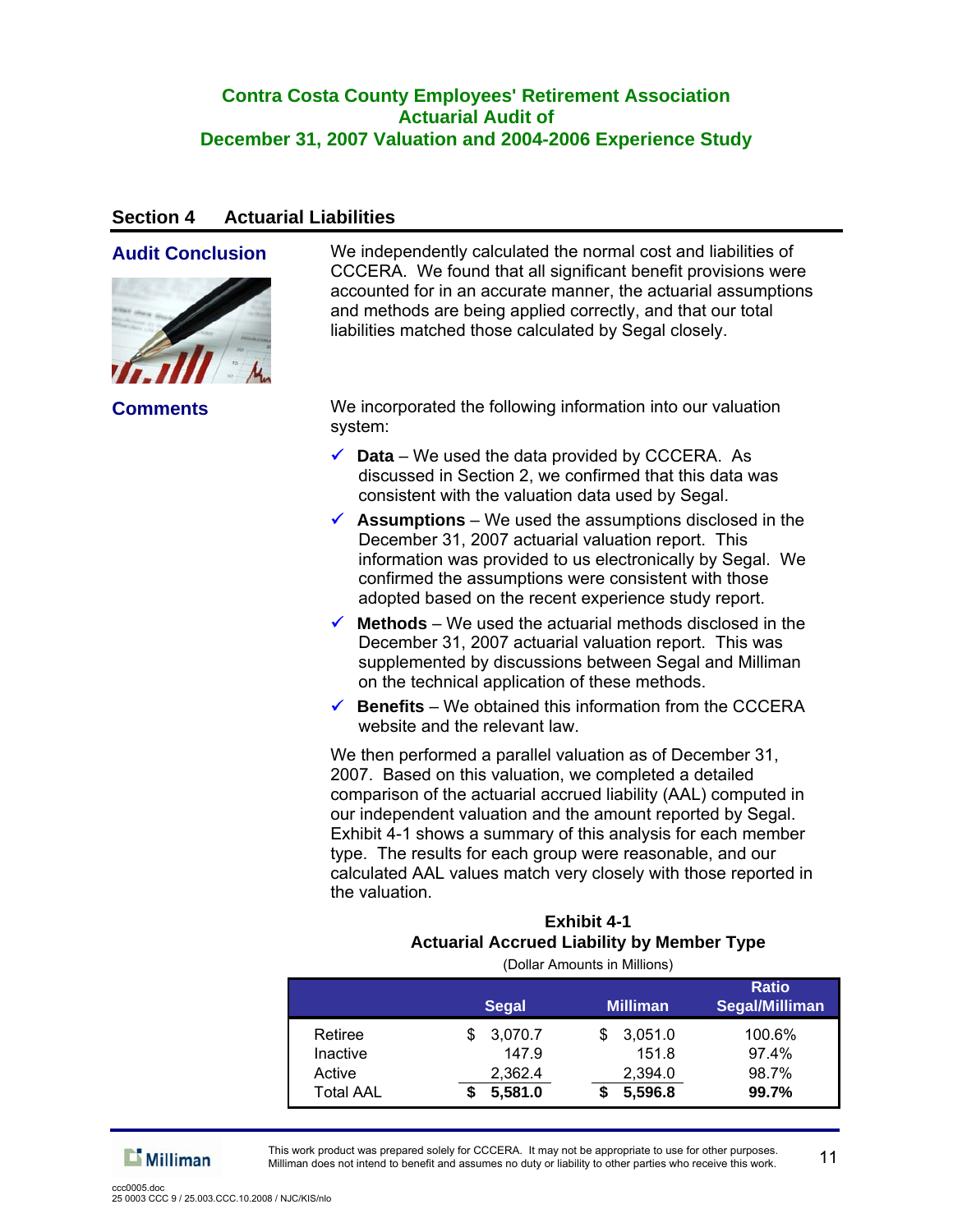Exhibit 4-2 shows the total (accrued and future) present value of benefits (PVB) for active members by benefit type. Similar to the AAL, our calculated PVB was close to Segal's in total. A summary of the total present value of benefits for active members is shown in the following chart:

#### **Exhibit 4-2 Active Present Value of Benefits by Benefit Type\***  (Dollar Amounts in Millions)

| , טווטוווויזו ווויסטוווט ווא ווויסט                                                             |  |                                   |   |                                   |                                      |
|-------------------------------------------------------------------------------------------------|--|-----------------------------------|---|-----------------------------------|--------------------------------------|
|                                                                                                 |  | <b>Segal</b>                      |   | <b>Milliman</b>                   | <b>Ratio</b><br>Segal/Milliman       |
| Service Retirement<br>Vested Term & Withdrawal<br><b>Disability</b><br>Death from Active Status |  | 2,933.2<br>154.9<br>311.6<br>70.2 | S | 2.916.9<br>154.4<br>310.1<br>67.6 | 100.6%<br>100.3%<br>100.5%<br>103.8% |
| <b>Total Active PVB</b>                                                                         |  | 3,469.9                           |   | 3,449.0                           | 100.6%                               |

*\* Both Segal and Milliman values are reported prior to loads for terminal pay and sick leave.* 

 Note that there will always be differences in the calculated liabilities when different software is used by different actuaries; however, the results should not deviate significantly. The level of consistency we found in this audit provides a high level of assurance that the results of the valuation accurately reflect the liabilities of CCCERA based on the assumptions and methods.

We found no material issues with the calculation of the liabilities. We did identify one small issue that caused some very minor differences between our results and Segal's results. For current non-vested terminated members, Segal assumes that they will elect a refund for valuation purposes, with the value being equal to the member's account. In their calculation of the member account, they did not include contributions made by the member to subvent employer contributions. This was clearly non-material to the valuation, with the total impact being less than \$0.2 million.

Additionally, there is a technical issue with the timing of the benefit payments. In a valuation, the actuary first projects the future benefit payments for the retiree members based on the data and assumptions. The actuary then places a value on each future benefit expected to be paid based on the investment return assumption. A dollar paid in the future is less than a dollar paid today due to the time value of money.

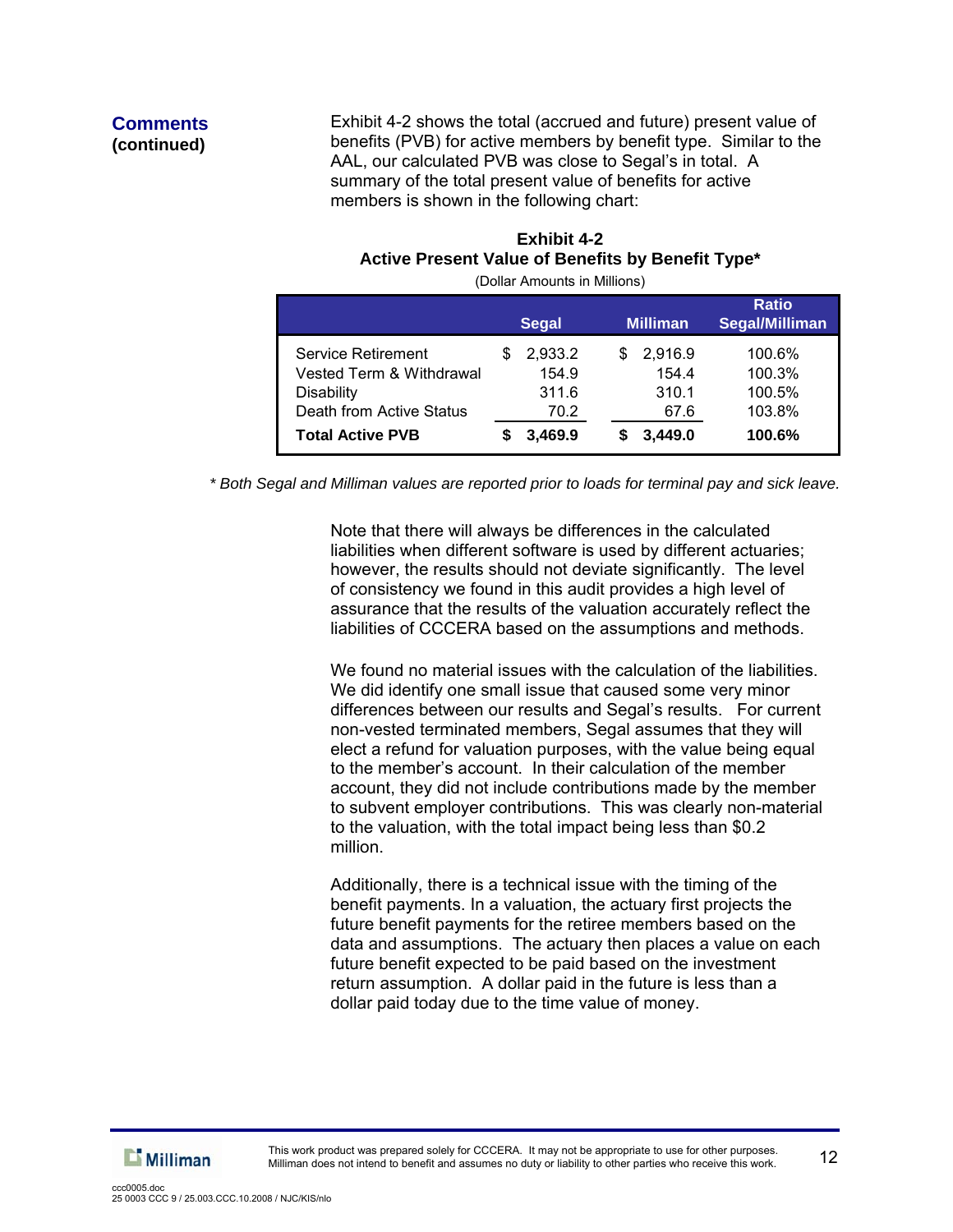| <b>Comments</b><br>(continued) | Segal is effectively treating benefit payments for a given month<br>as being paid on the first of that month in its calculations.<br>CCCERA's benefit payments are actually made at the beginning<br>of the following month. For example, a member's payment for<br>October is made in early November. Segal is treating the<br>payment as being made October 1.                             |
|--------------------------------|----------------------------------------------------------------------------------------------------------------------------------------------------------------------------------------------------------------------------------------------------------------------------------------------------------------------------------------------------------------------------------------------|
|                                | We adjusted our valuation to be consistent with Segal's<br>approach so this did not cause any differences. If we had not<br>made this adjustment our numbers would have been slightly<br>lower (about $\frac{1}{2}\%$ ). Although we think that using our usual<br>method (payments at the end of the month) better reflects<br>CCCERA's processes, we believe Segal's method is reasonable. |
|                                | We also looked at the normal cost rate (the allocated cost of<br>benefits earned during the year). In the many audits we have<br>performed, this is usually the area where we see the greatest<br>differences. Although there were some differences, the overall<br>match was close and deviation by tier fell within an acceptable<br>level. Analysis by tier can be found in Appendix A-1. |

Based on these results, we feel that Segal is valuing all significant plan provisions in an accurate manner.

# **Exhibit 4-3 Comparison of Normal Cost Rate**

(Expressed as a Percent of Payroll)

|                                  | <b>Segal</b> | <b>Milliman</b> | <b>Ratio</b><br>Segal/Milliman |
|----------------------------------|--------------|-----------------|--------------------------------|
|                                  |              |                 |                                |
| <b>Gross Normal Cost Rate</b>    |              |                 |                                |
| Basic                            | 20.19%       | 20.00%          | 100.9%                         |
| COLA                             | 7.83%        | 7.58%           | 103.3%                         |
| Total                            | 28.02%       | 27.58%          | 101.6%                         |
| <b>Member Normal Cost Rate</b>   |              |                 |                                |
| Basic                            | 6.77%        | 6.62%           | 102.2%                         |
| <b>COLA</b>                      | 3.85%        | 3.95%           | 97.5%                          |
| Total                            | 10.62%       | 10.57%          | 100.5%                         |
| <b>Employer Normal Cost Rate</b> |              |                 |                                |
| Basic                            | 13.42%       | 13.38%          | 100.3%                         |
| <b>COLA</b>                      | 3.98%        | 3.63%           | 109.6%                         |
| Total                            | 17.40%       | 17.01%          | 102.3%                         |

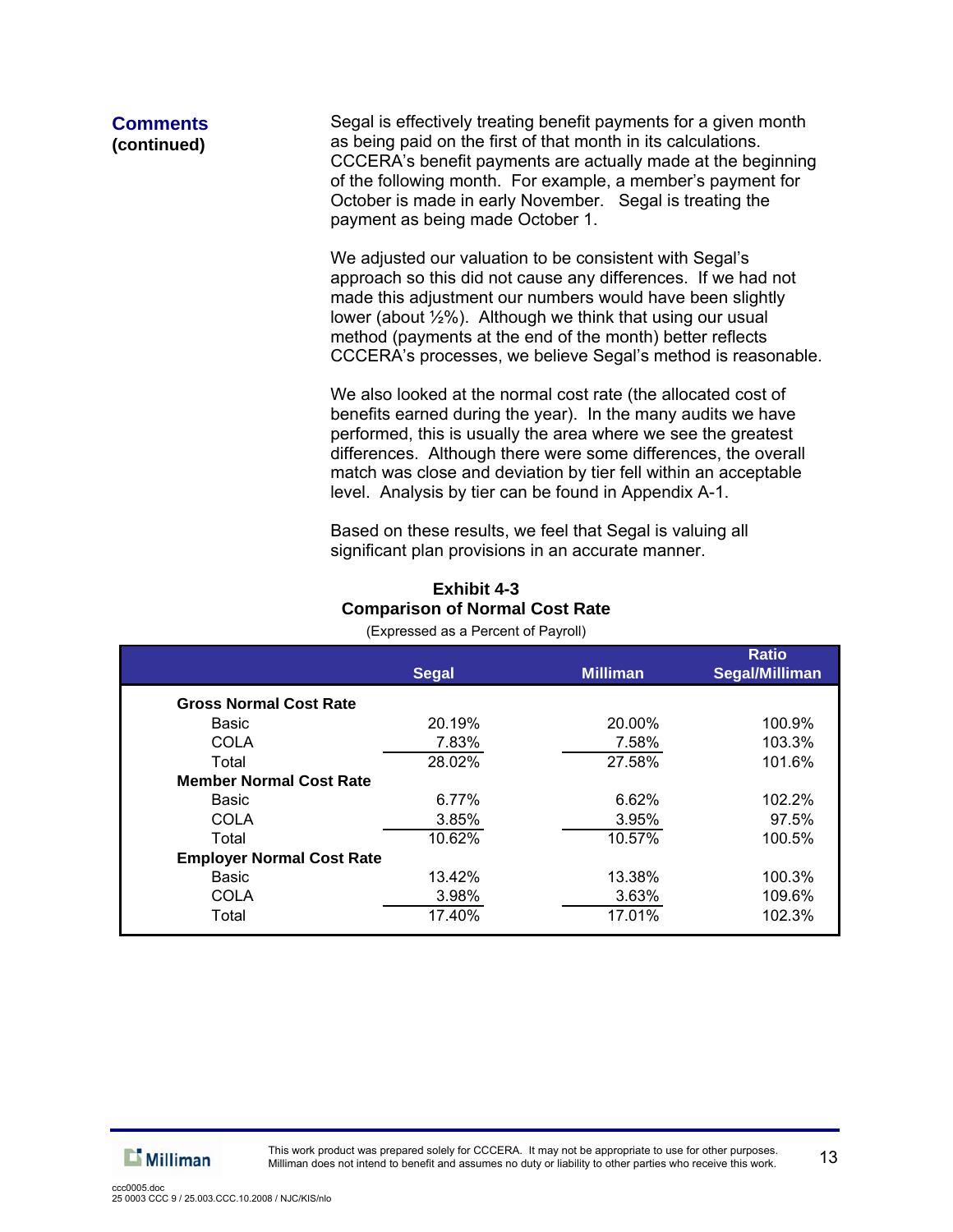

ccc0005.doc<br>25 0003 CCC 9 / 25.003.CCC.10.2008 / NJC/KIS/nlo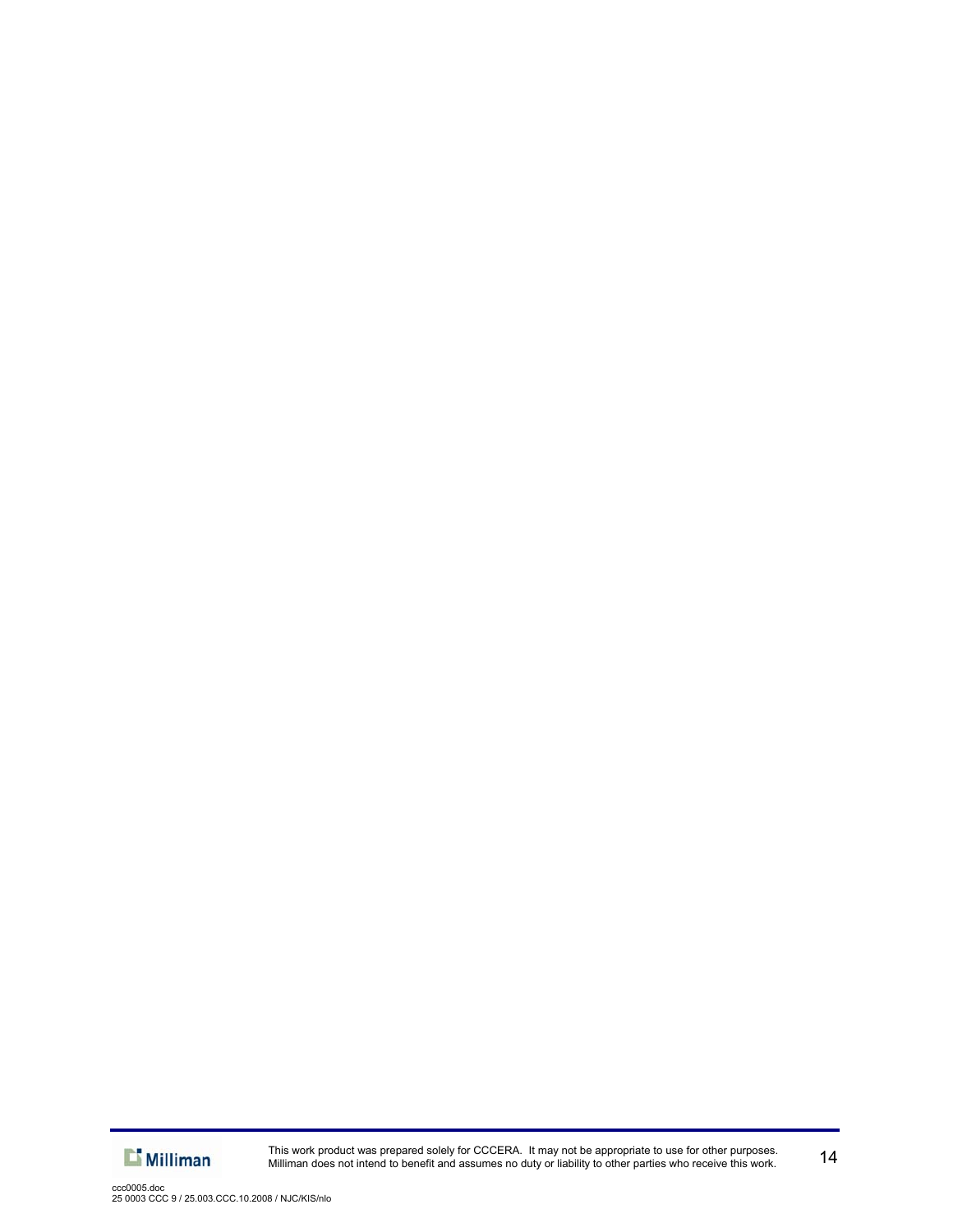# **Section 5 Member Contribution Rates**



**Audit Conclusion** We reviewed the current member contribution rates. We found that both the base and COLA rates were determined in an accurate manner.

**Comments Member contributions are of two types: Basic contributions and** cost-of-living contributions. Basic contributions for each tier are defined in the County Employees Retirement Law as follows:

| Tier             | <b>Basic Formula</b>            | <b>Final Avg.</b><br><b>Comp. Period</b> |
|------------------|---------------------------------|------------------------------------------|
|                  |                                 |                                          |
| G1               | 1/100th of 1-Year FAC at age 55 | 1 Year                                   |
| G <sub>1</sub> E | 1/120th of 1-Year FAC at age 60 | 1 Year                                   |
| G <sub>3</sub>   | 1/120th of 1-Year FAC at age 60 | 1 Year                                   |
| <b>SA</b>        | 1/100th of 1-Year FAC at age 50 | 1 Year                                   |
| <b>SAE</b>       | 1/100th of 1-Year FAC at age 50 | 1 Year                                   |
| <b>SCE</b>       | 1/100th of 1-Year FAC at age 50 | 3 Years                                  |
|                  |                                 |                                          |

*FAC = Final Average Compensation* 

 Basic member contributions are determined using the Entry Age Normal Actuarial Cost Method and the following actuarial assumptions:

- 1. Expected rate of return on assets
- 2. Individual salary increase rate (wage growth + merit)
- 3. Mortality for members after service retirement

The determination of the member cost-of-living contributions is based on Section 31873 of the County Employees Retirement Law. This section requires that the cost of this benefit be shared equally between members and the employer.

For both the basic and COLA portions, we found our results to be consistent with Segal's. Member contribution rates for sample ages are shown in the following exhibit.

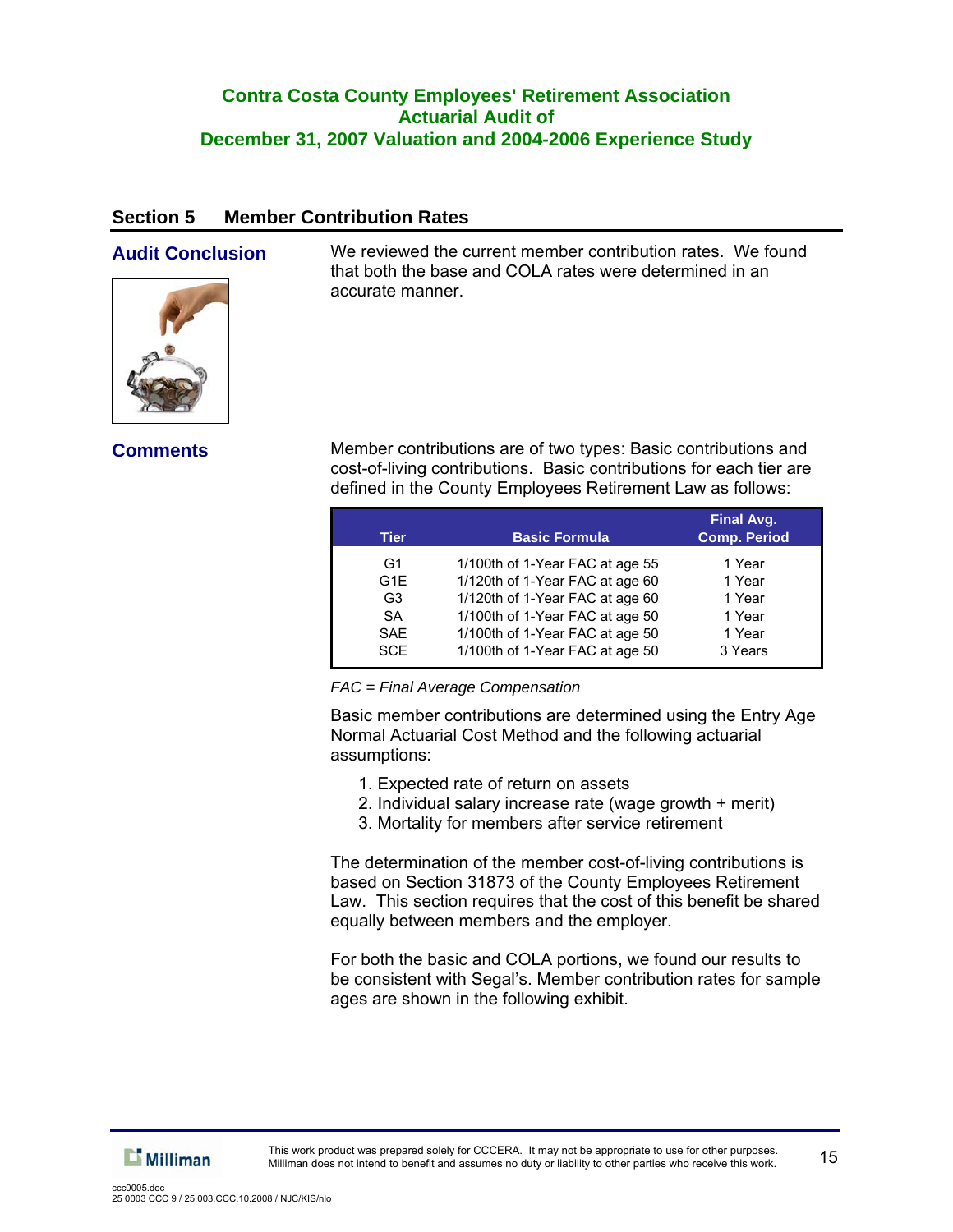|                          |       | Milliman Calculated Rates over \$350 per Month <sup>(1)</sup> |             |              |         |                 |
|--------------------------|-------|---------------------------------------------------------------|-------------|--------------|---------|-----------------|
|                          | Entry |                                                               |             |              | Segal   | Segal /         |
|                          | Age   | <b>Basic</b>                                                  | <b>COLA</b> | <b>Total</b> | (Total) | <b>Milliman</b> |
| <b>General Members</b>   |       |                                                               |             |              |         |                 |
| Tier 1                   | 25    | 6.30%                                                         | 3.12%       | 9.42%        | 9.42%   | 100%            |
|                          | 35    | 7.36%                                                         | 3.00%       | 11.01%       | 11.02%  | 100%            |
|                          | 45    | 8.75%                                                         | 3.00%       | 13.09%       | 13.10%  | 100%            |
| <b>Tier 1 Enhanced</b>   | 25    | 5.48%                                                         | 3.04%       | 8.52%        | 8.75%   | 103%            |
|                          | 35    | 6.39%                                                         | 3.00%       | 9.93%        | 10.23%  | 103%            |
|                          | 45    | 7.51%                                                         | 3.00%       | 11.67%       | 12.02%  | 103%            |
| <b>Tier 3 Enhanced</b>   | 25    | 5.48%                                                         | 2.64%       | 8.12%        | 8.13%   | 100%            |
|                          | 35    | 6.39%                                                         | 3.00%       | 9.47%        | 9.52%   | 101%            |
|                          | 45    | 7.51%                                                         | 3.00%       | 11.13%       | 11.18%  | 100%            |
| <b>Safety Members</b>    |       |                                                               |             |              |         |                 |
| <b>Safety A</b>          | 25    | 8.41%                                                         | 4.13%       | 12.54%       | 12.49%  | 100%            |
|                          | 35    | 9.81%                                                         | 3.00%       | 14.62%       | 14.59%  | 100%            |
|                          | 45    | 11.86%                                                        | 3.00%       | 17.68%       | 17.61%  | 100%            |
| <b>Safety A Enhanced</b> | 25    | 8.41%                                                         | 6.30%       | 14.71%       | 14.64%  | 100%            |
|                          | 35    | 9.81%                                                         | 3.00%       | 17.16%       | 17.09%  | 100%            |
|                          | 45    | 11.86%                                                        | 3.00%       | 20.75%       | 20.64%  | 99%             |
| <b>Safety C Enhanced</b> | 25    | 8.01%                                                         | 3.18%       | 11.19%       | 11.24%  | 100%            |
|                          | 35    | 9.35%                                                         | 3.00%       | 13.06%       | 13.12%  | 100%            |
|                          | 45    | 10.88%                                                        | 3.00%       | 15.20%       | 15.31%  | 101%            |

#### **Exhibit 5-1 Sample Member Contribution Rates**

*(1) Does not reflect subvention.* 

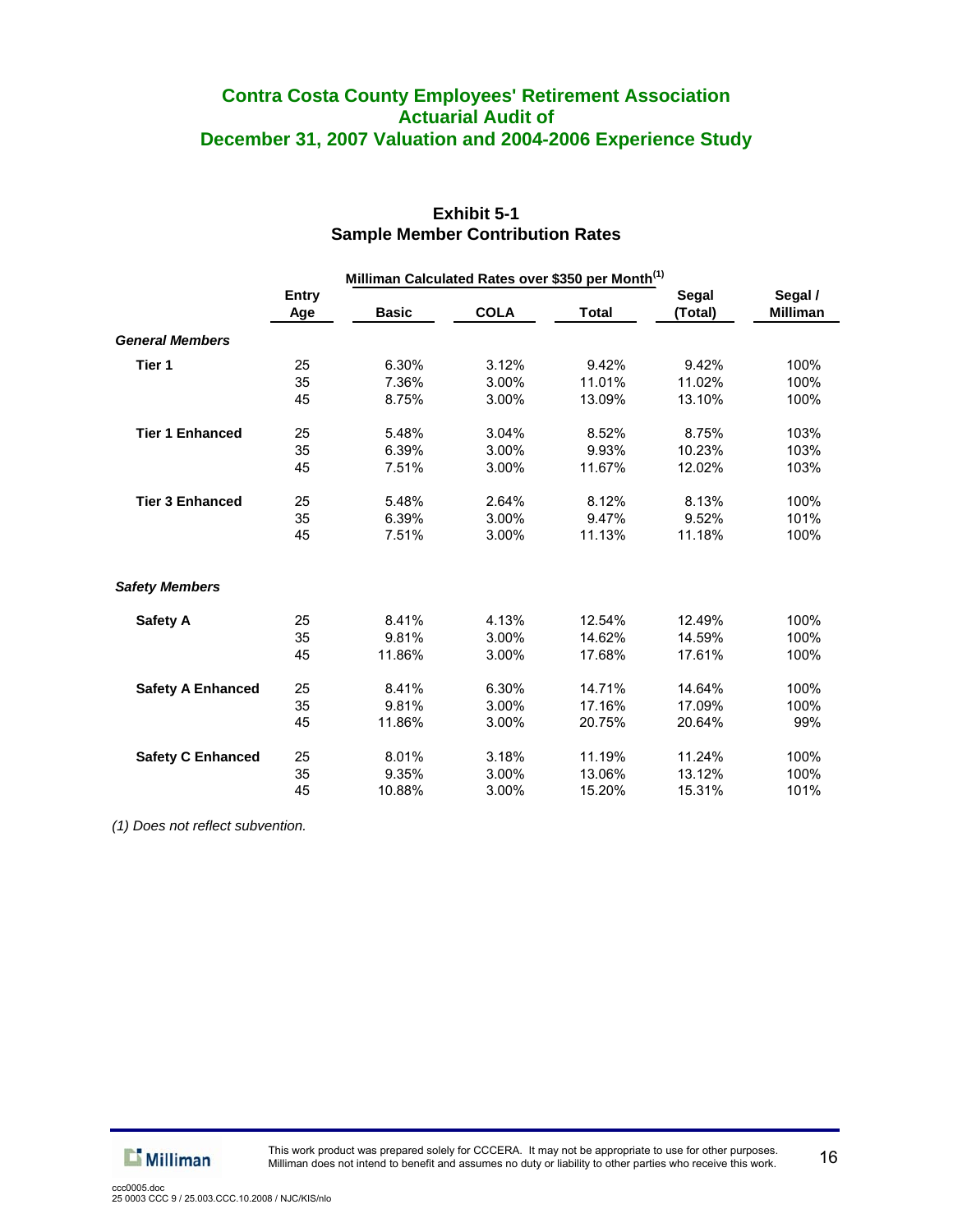#### **Section 6 Funding**



**Audit Conclusion** We reviewed the application of the funding method and find it is reasonable and that it meets generally accepted actuarial standards. Based on the system's funding methods and assumptions, we believe the employer contribution rates are appropriately calculated.

> There are a number of adjustments to account for prior pension obligation bonds that adds to the complexity of the employer rate calculations. We have reviewed these adjustments and feel they are a reasonable approach to allocating cost by employer.

#### **Comments**

**Total Employer Contribution Rates**  We independently calculated the aggregate employer contribution rates based on our parallel valuation. We found that all rates were reasonable and matched Segal's calculations very closely in total. A summary comparison of our results is shown below.

# **Exhibit 6-1 Comparison of Combined Employer Contribution Rate**

(as a Percentage of Payroll)

|                                    | <b>Segal</b> | Milliman | <b>Ratio</b><br>Segal/Milliman |
|------------------------------------|--------------|----------|--------------------------------|
| <b>Employer Normal Cost Rate</b>   | 20.36%       | 19.99%   | 101.8%                         |
| <b>UAAL Rate</b>                   | 7.31%        | 7.75%    | $94.4\%$                       |
| <b>Total Employer Contribution</b> | 27.67%       | 27.74%   | 99.8%                          |

#### **Individual Employer Contribution Rates**

 Additionally, we reviewed the employer contribution rates for each individual employer and found them to be reasonable.

Our only recommended change is to clarify which rates apply to the Superior Court employees. In 2005, the Superior Court became a separate employer; previously it had been part of the County. The contribution rates that apply to the Superior Court employees are the same as those that apply to the County. There is no indication of this in the valuation report. We recommend that a comment or footnote be added to the valuation report to make this clear.

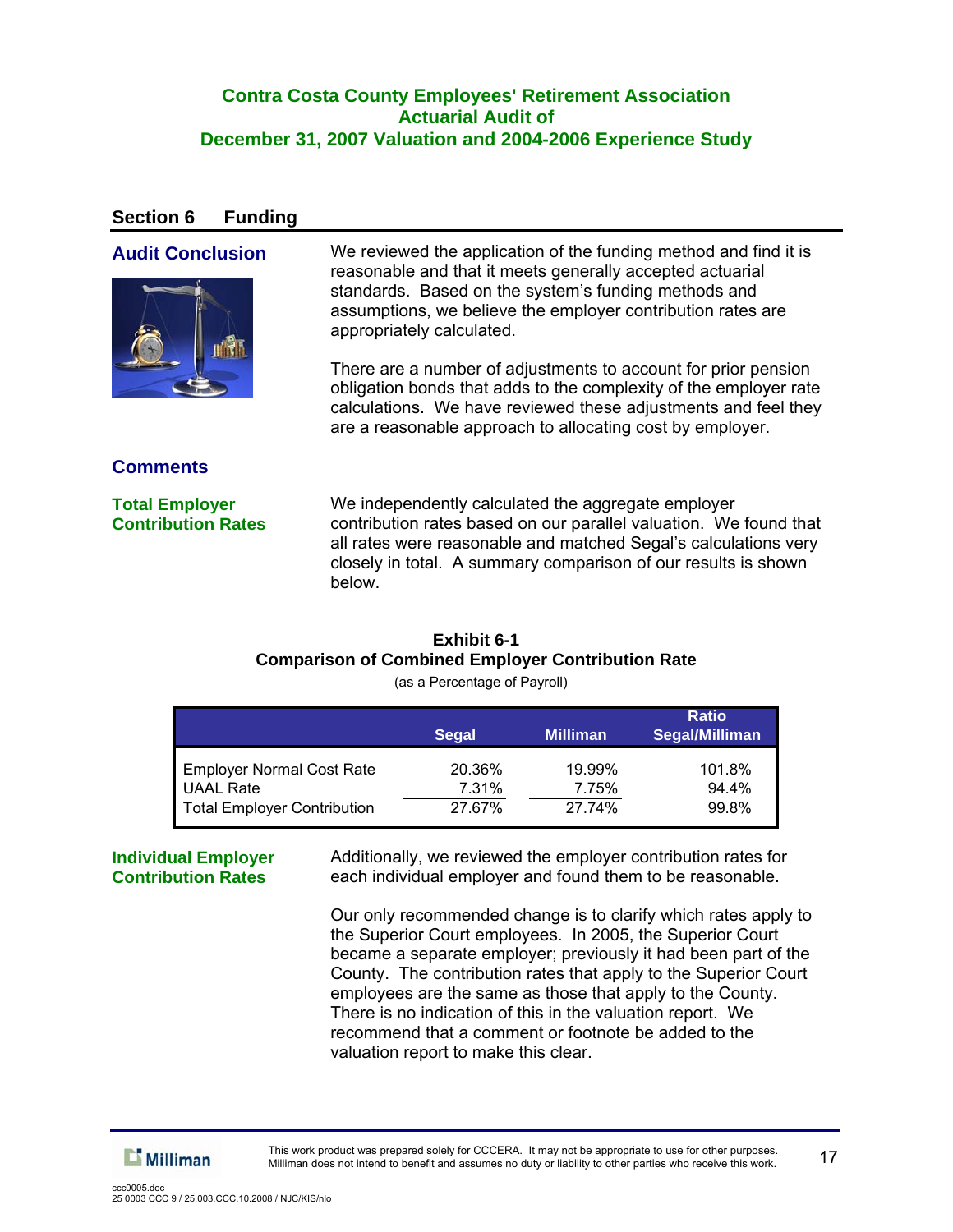# **Exhibit 6-2 Comparison of Employer Contribution Rates**

|                             | <b>Segal</b> | <b>Milliman</b> | <b>Ratio</b><br>Segal/Milliman |
|-----------------------------|--------------|-----------------|--------------------------------|
| <b>General Non-Enhanced</b> | 32.38%       | 29.53%          | 109.6%                         |
| <b>General Enhanced</b>     |              |                 |                                |
| Tier 1 (County)             | 24.81%       | 24.34%          | 101.9%                         |
| Tier 1 (District No POB)    | 32.75%       | 33.49%          | 97.8%                          |
| Tier 1 (CCCFPD)             | 16.96%       | 18.07%          | 93.8%                          |
| Tier 1 (Moraga)             | 19.05%       | 19.71%          | 96.6%                          |
| Tier 3 (County)             | 23.00%       | 22.81%          | 100.9%                         |
| Tier 3 (District No POB)    | 31.44%       | 32.46%          | 96.9%                          |
| <b>Safety Non-Enhanced</b>  | 34.38%       | 34.61%          | 99.3%                          |
| <b>Safety Enhanced</b>      |              |                 |                                |
| Tier A (County)             | 43.81%       | 43.38%          | 101.0%                         |
| Tier A (District NO POB)    | 59.74%       | 59.86%          | 99.8%                          |
| Tier A (CCCFPD)             | 27.38%       | 26.31%          | 104.1%                         |
| Tier A (Moraga)             | 28.02%       | 28.19%          | 99.4%                          |
| Tier C (County)             | 34.76%       | 34.50%          | 100.7%                         |
| <b>Grand Total</b>          | 27.67%       | 27.74%          | 99.8%                          |

(as a Percentage of Payroll)

#### **Contribution Adequacy**

 The Government Accounting Standards Board (GASB) provides general guidelines on the appropriate annual pension cost for financial reporting purposes. The Annual Required Contribution (ARC) of the employer is based on certain minimum requirements and is measured on the basis of an actuarially sound funding methodology. These requirements for determining a system's ARC are generally the same as those used for funding purposes. Thus, the GASB requirements are often used as a benchmark for determining funding adequacy for a retirement system.

In general, the guidelines expect each system to receive contributions equal to the normal cost plus a payment to amortize either the UAAL or any surplus amount. Under GASB, the payment on a positive UAAL amount should be at least equal to a 30-year amortization payment. We generally recommend a shorter period, consistent with CCCERA's current practice.

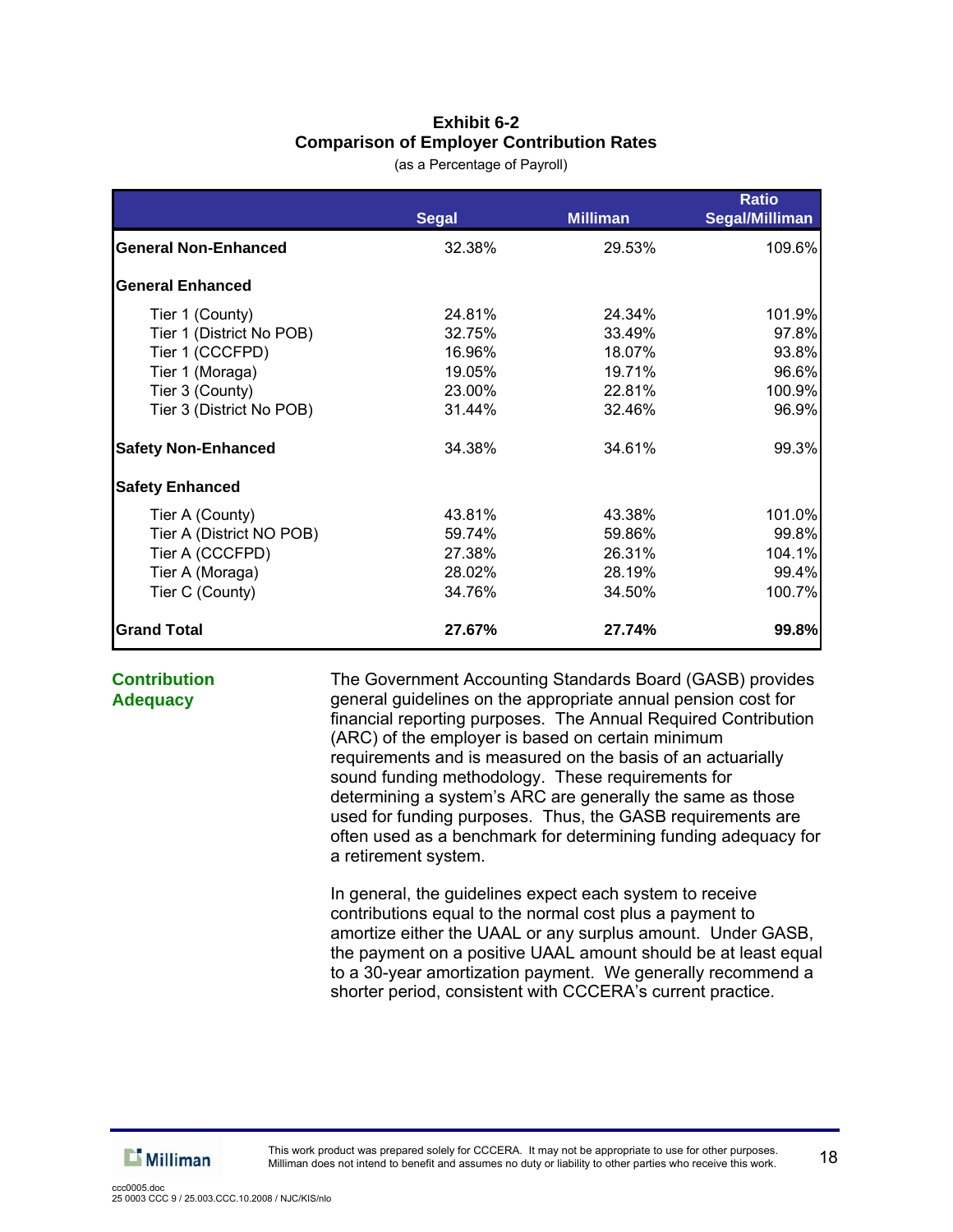| <b>Contribution</b><br><b>Adequacy</b><br>(continued) | CCCERA is funding the UAAL over a closed (i.e., declining) 15-<br>year period as of the December 31, 2007 valuation. This<br>approach exceeds the generally accepted minimum<br>requirements for the ARC, and we believe it is appropriate for<br>use by CCCERA.                                                                                                                                                                                                                                                                                                                                                                                                                                       |
|-------------------------------------------------------|--------------------------------------------------------------------------------------------------------------------------------------------------------------------------------------------------------------------------------------------------------------------------------------------------------------------------------------------------------------------------------------------------------------------------------------------------------------------------------------------------------------------------------------------------------------------------------------------------------------------------------------------------------------------------------------------------------|
|                                                       | We would note that as the amortization period declines, gains<br>and losses will be recognized over a shorter period of time. This<br>will likely lead to significant contribution rate volatility in the<br>future; therefore the current approach may need to be reviewed<br>at some point in the near future.                                                                                                                                                                                                                                                                                                                                                                                       |
| <b>Actuarial Cost</b><br><b>Method</b>                | CCCERA uses the Entry Age Actuarial Cost Method. We agree<br>that it is appropriate for valuing the costs and liabilities of<br>CCCERA, and is the cost method that we usually recommend.                                                                                                                                                                                                                                                                                                                                                                                                                                                                                                              |
|                                                       | <b>Purpose of a Cost Method:</b> The purpose of any cost method is<br>to allocate the cost of future benefits to specific time periods.<br>Most public plans follow one of a group of generally accepted<br>funding methods, which allocate the cost over the members'<br>working years. In this way, benefits are financed during the time<br>in which services are provided.                                                                                                                                                                                                                                                                                                                         |
|                                                       | Most Common Public Plan Cost Method (Entry Age): The<br>most common cost method used by public plans is the Entry Age<br>Actuarial Cost Method. The focus of the Entry Age Cost Method<br>is the level allocation of costs over the member's working<br>lifetime. For a public plan this means current taxpayers pay their<br>fair share of the pensions of the public employees who are<br>currently providing services. Current taxpayers are not expected<br>to pay for services received by a past generation, nor are they<br>expected to pay for the services that will be received by a future<br>generation. The cost method does not anticipate increases or<br>decreases in allocated costs. |
|                                                       | The 2007 Public Fund Survey shows that about 70% of the<br>retirement systems surveyed are using the Entry Age Cost<br>Method. We believe that the use of this cost method satisfies<br>the requirement of CERL 31453.5.                                                                                                                                                                                                                                                                                                                                                                                                                                                                               |
| <b>GASB Reporting</b>                                 | We reviewed the items shown in Exhibits I, II, & III of Section 4 in<br>the December 31, 2007 valuation report. Based on our review of<br>the valuation, we believe the valuation performed for funding<br>purposes meets the guidelines for financial reporting specified by<br>GASB.                                                                                                                                                                                                                                                                                                                                                                                                                 |

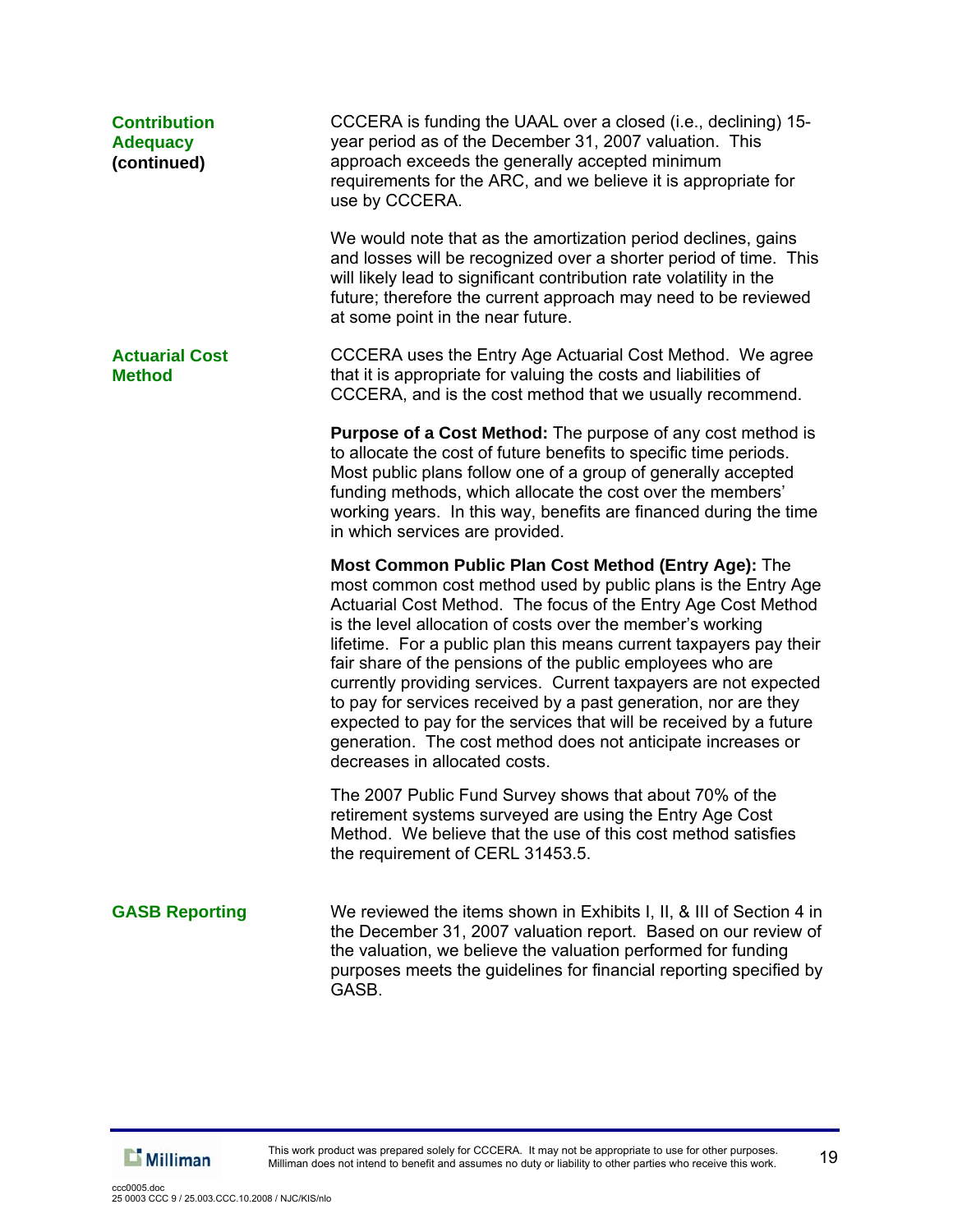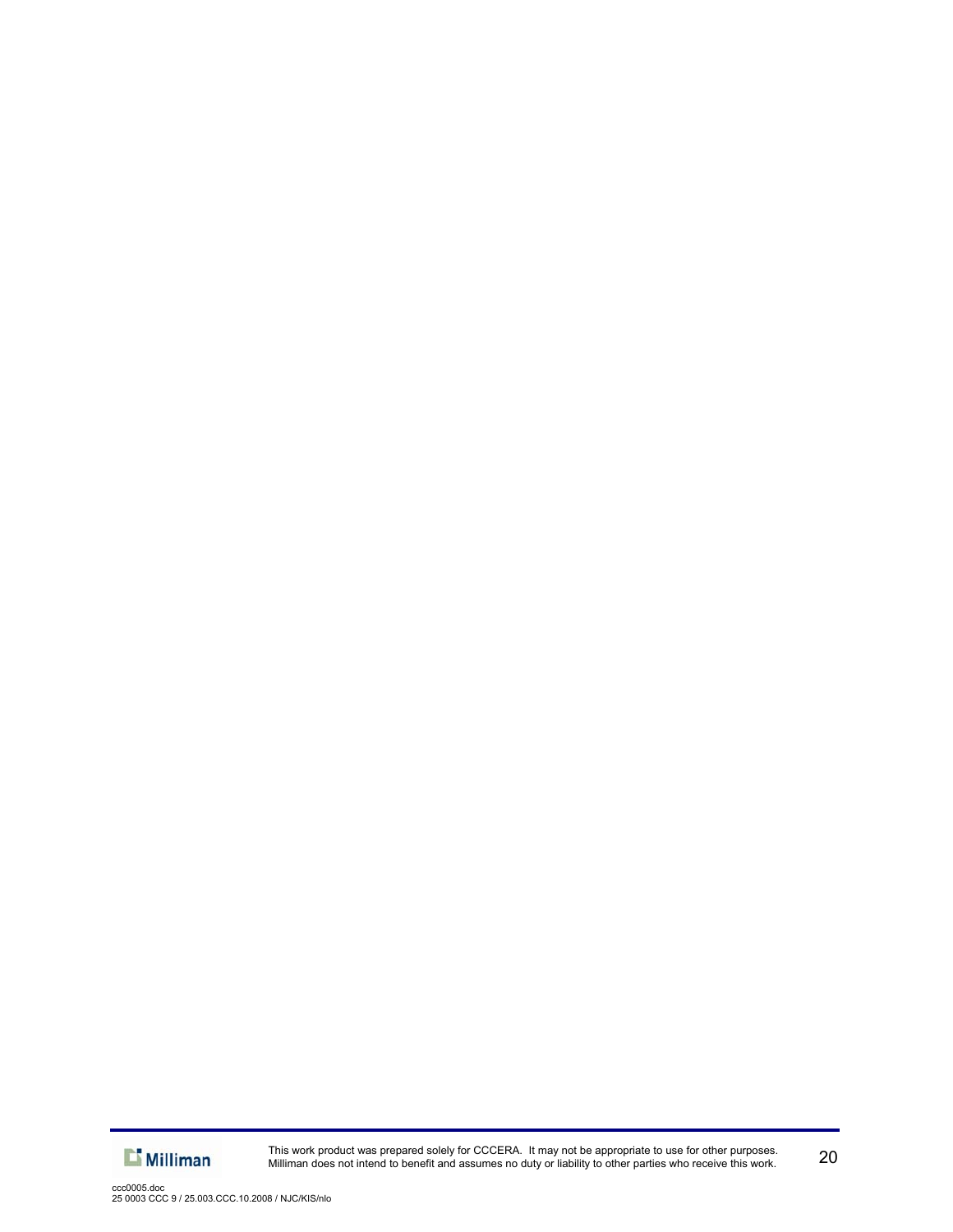# **Section 7 Actuarial Assumptions (Economic)**



**Audit Conclusion** We reviewed the economic assumptions used in the valuation and found them to be reasonable. The following should be noted regarding the investment return assumption:

- Our analysis did yield a slightly lower confidence level that the investment return assumption will be met than the 60% level calculated by Segal, but it was still greater than half the time.
- The inflation assumption is on the high end of our bestestimate range. Since the inflation assumption is a component of the investment return assumption, it will tend to result in an investment return assumption that is higher than it would be with a lower inflation assumption.
- Our analysis did not reflect any potential reduction in future investment earnings credited to the basic pension benefits due to excess earnings.

#### **Comments** The purpose of the actuarial valuation is to analyze the resources needed to meet the current and future obligations of the system. To provide the best estimate of the long-term funded status of the system, the actuarial valuation must be predicated on methods and assumptions that will estimate the future obligations of the system in a reasonably accurate manner.

An actuarial valuation uses various methods and two different types of assumptions: economic and demographic. Economic assumptions are related to the general economy and its longterm impact on the system, or to the operation of the system itself. Demographic assumptions are based on the emergence of the specific experience of the system's members.

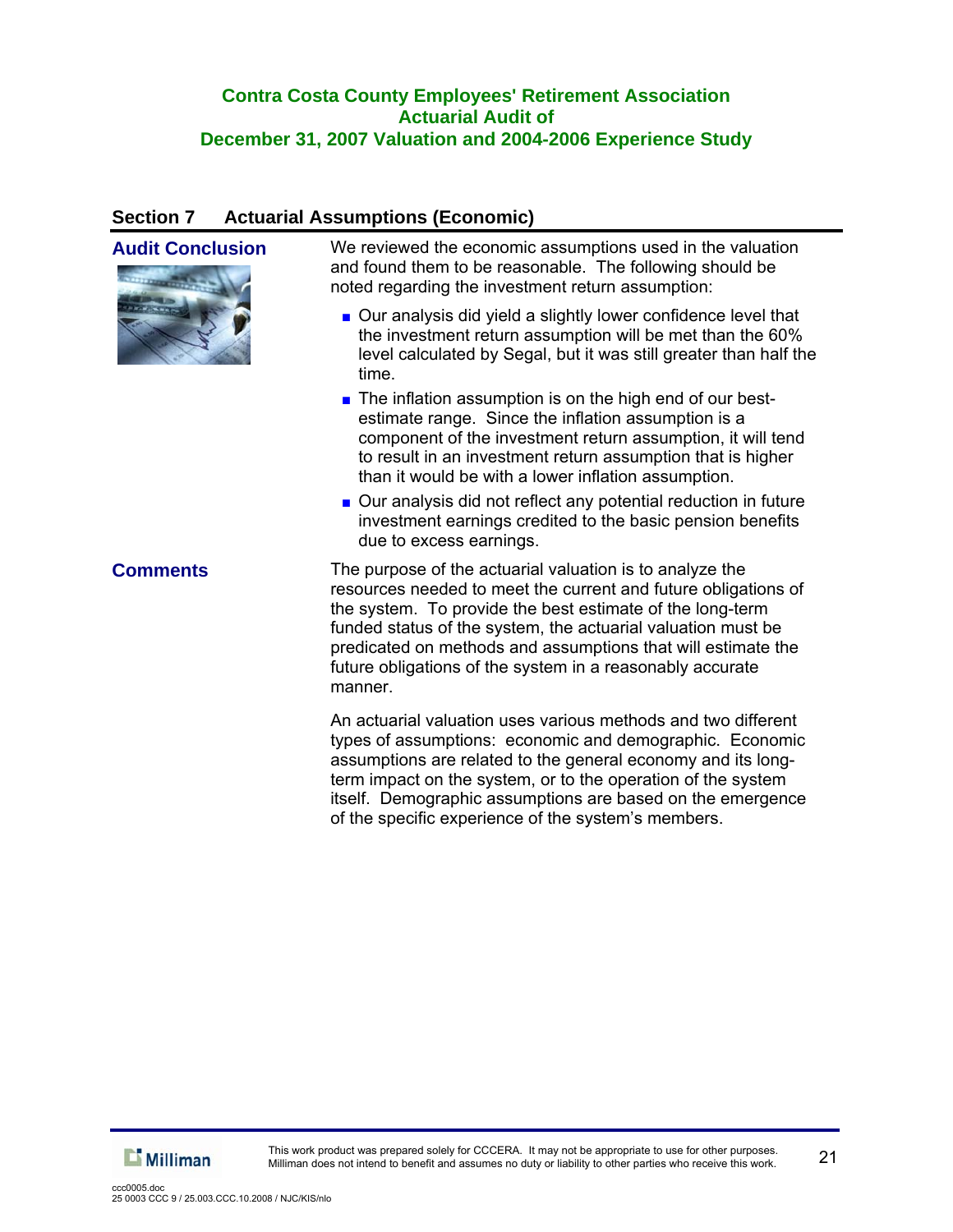### **Actuarial Standard of Practice No. 27: Selection of Economic Assumptions**

 The Actuarial Standards Board has adopted Actuarial Standard of Practice (ASOP) No. 27, *Selection of Economic Assumptions for Measuring Pension Obligations*. This standard provides guidance to actuaries giving advice on selecting economic assumptions for measuring obligations under defined benefit plans, such as CCCERA.

As no one knows what the future holds, the best an actuary can do is to use professional judgment to estimate possible future economic outcomes. These estimates are based on a mixture of past experience, future expectations, and professional judgment. The actuary should consider a number of factors, including the purpose and nature of the measurement, and appropriate recent and long-term historical economic data.

 However, the standard explicitly advises the actuary not to give undue weight to recent experience.

Recognizing that there is not one "right answer", the standard calls for the actuary to develop a best-estimate range for each economic assumption, and then recommend a specific point within that range. Each economic assumption should individually satisfy this standard.

After completing the selection process, the actuary should review the set of economic assumptions for consistency. This may require the actuary to use the same inflation component in each of the economic assumptions selected. However, if a change occurs in one assumption, the actuary needs to consider if the change would modify other economic assumptions as well.

An actuary's best-estimate range with respect to a particular measurement of pension obligations may change from time to time due to changing conditions or emerging plan experiences. The actuary may change assumptions frequently in certain situations, even if the best-estimate range has not changed materially, and less frequently in other situations. Even if assumptions are not changed, we believe that the actuary should be satisfied that each of the economic assumptions selected for a particular measurement complies with *Actuarial Standard of Practice No. 27*, unless that assumption has been prescribed by someone with the authority to do so.

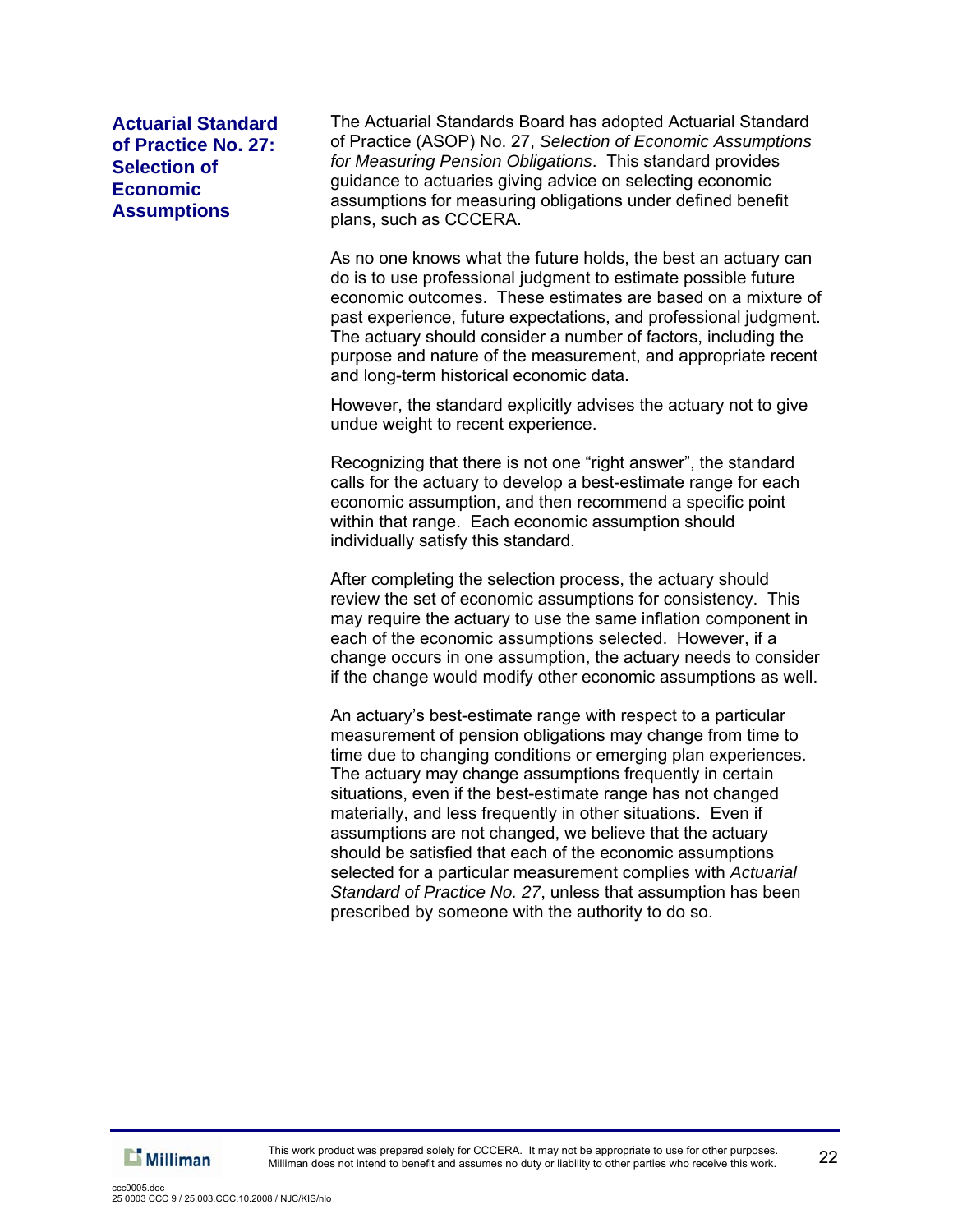# **Economic Assumptions**

 Based on the information and economic environment present as of the date of Segal's analysis, we believe the economic assumptions used by Segal in the December 31, 2007 actuarial valuation are reasonable. In our opinion, the inflation assumption is on the high end of the best-estimate range and the investment return assumption is just below the best estimate (based on the inflation assumption).

With respect to any particular valuation, each economic assumption should be consistent with every other economic assumption over the measurement period. The economic assumptions are much more subjective in nature than the demographic assumptions. The current economic assumptions are as follows:

| <b>Assumption</b>               | Rate  |
|---------------------------------|-------|
| Price Inflation                 | 3.75% |
| <b>Real Investment Return</b>   | 4.05% |
| <b>Total Investment Return</b>  | 7.80% |
| Price Inflation                 | 3.75% |
| Real Wage Growth (Productivity) | 0.50% |
| <b>Total Wage Growth</b>        | 4.25% |
| Payroll Growth                  | 4.25% |

 The Board should be aware that the liabilities and normal cost are directly impacted by these important assumptions. The most critical assumption in determining the present value of benefits is the total investment return assumption.

In our opinion, the current package of economic assumptions is reasonable. We would describe them as "middle-of-the-road." Since economic assumptions are subjective in nature, it is our recommendation that the Board be fully comfortable with the implications of the assumptions. There is an "actuarial risk" associated with the economic assumptions the same as there is an investment risk associated with a given portfolio mix.

Assumptions do not directly affect the actual long-term cost of a plan. The ultimate cost will emerge in accordance with the benefits and expenses that are actually paid. The following portion of this report discusses three of the key economic assumptions (inflation, wage growth and investment return).

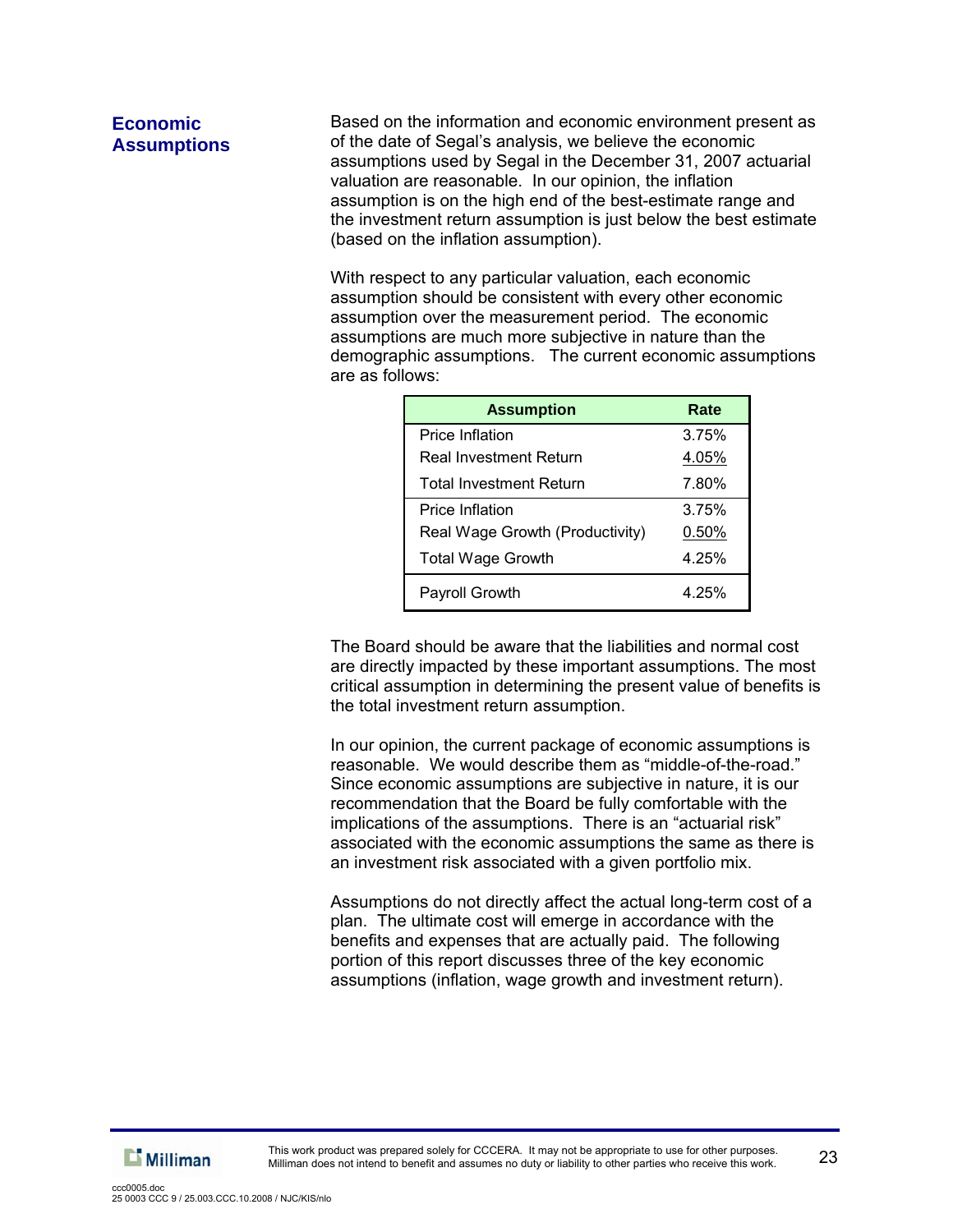| <b>Inflation</b> | Use in the Valuation: Inflation as referred to here means price<br>inflation. The inflation assumption has an indirect impact on the<br>results of the actuarial valuation through the development of the<br>assumptions for investment return, general wage increases and<br>the payroll increase assumption. It does not have a direct<br>impact on the valuation results unless it directly impacts the<br>assumed COLA paid, which it does for CCCERA in cases where<br>the maximum COLA is 4.00%.                                  |
|------------------|-----------------------------------------------------------------------------------------------------------------------------------------------------------------------------------------------------------------------------------------------------------------------------------------------------------------------------------------------------------------------------------------------------------------------------------------------------------------------------------------------------------------------------------------|
|                  | The long-term relationship between inflation and investment<br>return has long been recognized by economists. The basic<br>principle is that the investors demand a "real return" – the excess<br>of actual investment returns over inflation. If inflation rates are<br>expected to be high, investors will demand expected investment<br>returns that are also expected to be high enough to exceed<br>inflation, while lower inflation rates will result in lower demanded<br>expected investment returns, at least in the long run. |
|                  | Historical Perspective: The data for inflation shown below is<br>based on the national Consumer Price Index, US City Average,<br>All Urban Consumers (CPI-U) as published by the Bureau of<br>Labor Statistics.                                                                                                                                                                                                                                                                                                                         |
|                  | Although economic activities in general and inflation in particular,<br>do not lend themselves to prediction on the basis of historical<br>analysis, historical patterns and long term trends are a factor to<br>be considered in developing the inflation assumption.                                                                                                                                                                                                                                                                  |
|                  | There are numerous ways to review historical data, with<br>significantly differing results. The tables below show the<br>compounded annual inflation rate for various 10-year periods,<br>and for longer periods ended in December of 2006. Note that<br>2006 is used, because it is consistent with the end of the study                                                                                                                                                                                                               |

| <b>Decade</b> | <b>CPI</b> | <b>Period</b> | <b>CPI</b> |
|---------------|------------|---------------|------------|
| 1996-2006     | 2.4%       | 1996-2006     | 2.4%       |
| 1986-1996     | 3.7%       | 1986-2006     | 3.1%       |
| 1976-1986     | 6.6%       | 1976-2006     | 4.2%       |
| 1966-1976     | 5.9%       | 1966-2006     | 4.6%       |
| 1956-1966     | 1.8%       | 1956-2006     | 4.1%       |
|               |            | 1946-2006     | 3.8%       |
|               |            | 75 years      | 3.6%       |



period used in Segal's review of economic assumptions.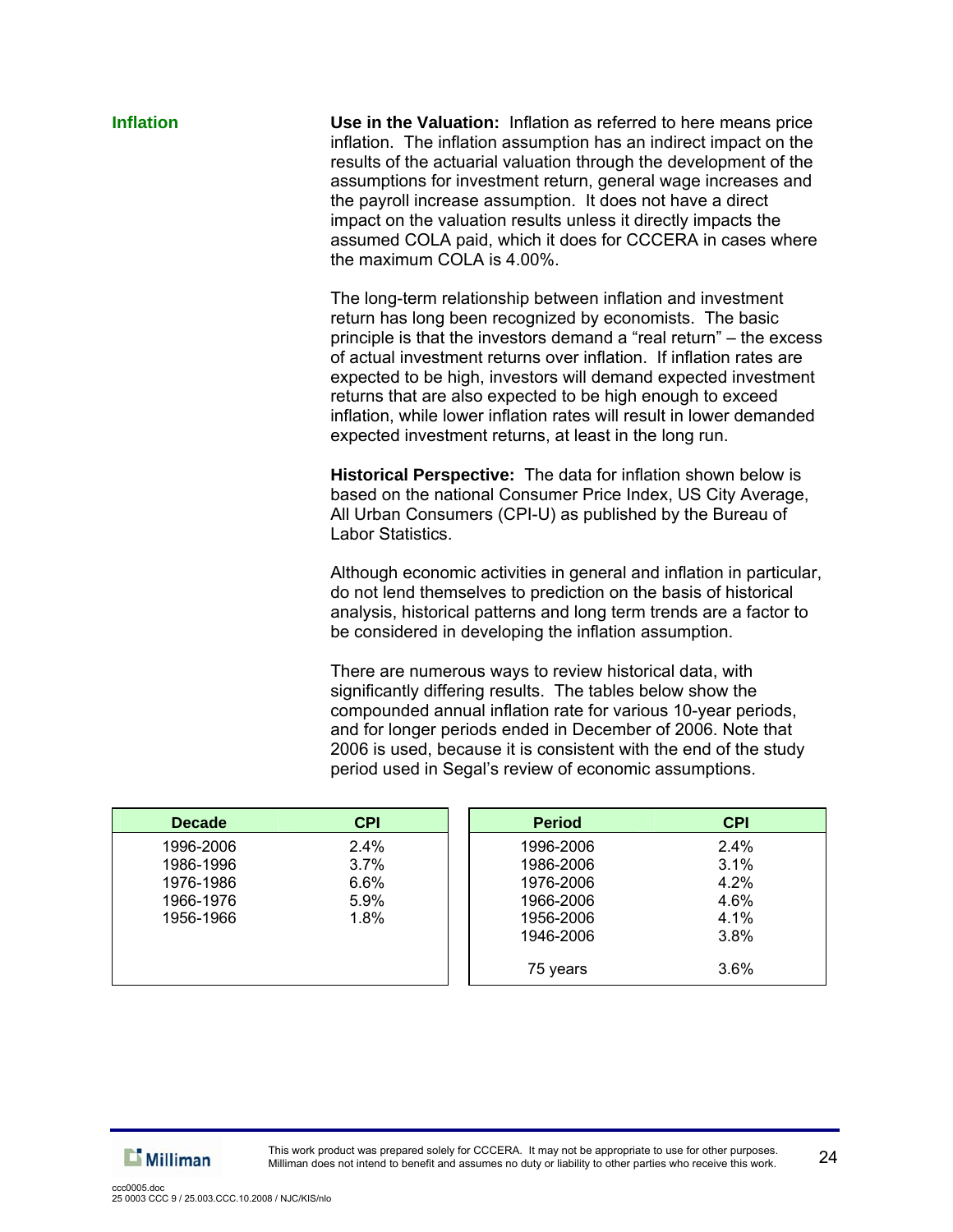#### **Inflation (continued)**

 The following graph shows historical national CPI increases. Note that the actual CPI increase has been less than 3.75% for each of the last 15 years. It should be noted that inflation was greater than 3.75% in 2007; however, since Segal's analysis of economic assumptions was as of December 31, 2006 we have only shown through that time period.



**Forecasts of Inflation:** Since the U.S. Treasury started issuing inflation indexed bonds (TIPs), it is possible to determine the approximate rate of inflation anticipated by the financial markets by comparing the yields on inflation indexed bonds with traditional fixed government bonds. Market prices suggest investors expect inflation to be about 2.5% over the next ten years. This rate is slightly less than the amount forecast by CCCERA's investment consultant Milliman (3.0%). Note that the current (November 2008) expectation for inflation based on TIPs is significantly lower than 2.5%, which is likely in response to the recent market turmoil and recessionary fears.

Although most investment consultants and economists forecast lower inflation, they are generally looking at a shorter time horizon than is appropriate for a pension valuation. To consider a longer, similar time frame, we looked at the expected increase in the CPI by the Office of the Chief Actuary for the Social Security Administration. In the April 2007 report of the Board of Trustees, the annual increase in the CPI over the next 30 years was estimated to be 2.8%, under the intermediate cost assumptions. The lower cost assumption used a forecast of 1.8% and the high cost assumption used a forecast of 3.8%; this implies a reasonable range of 1.8% to 3.8%.

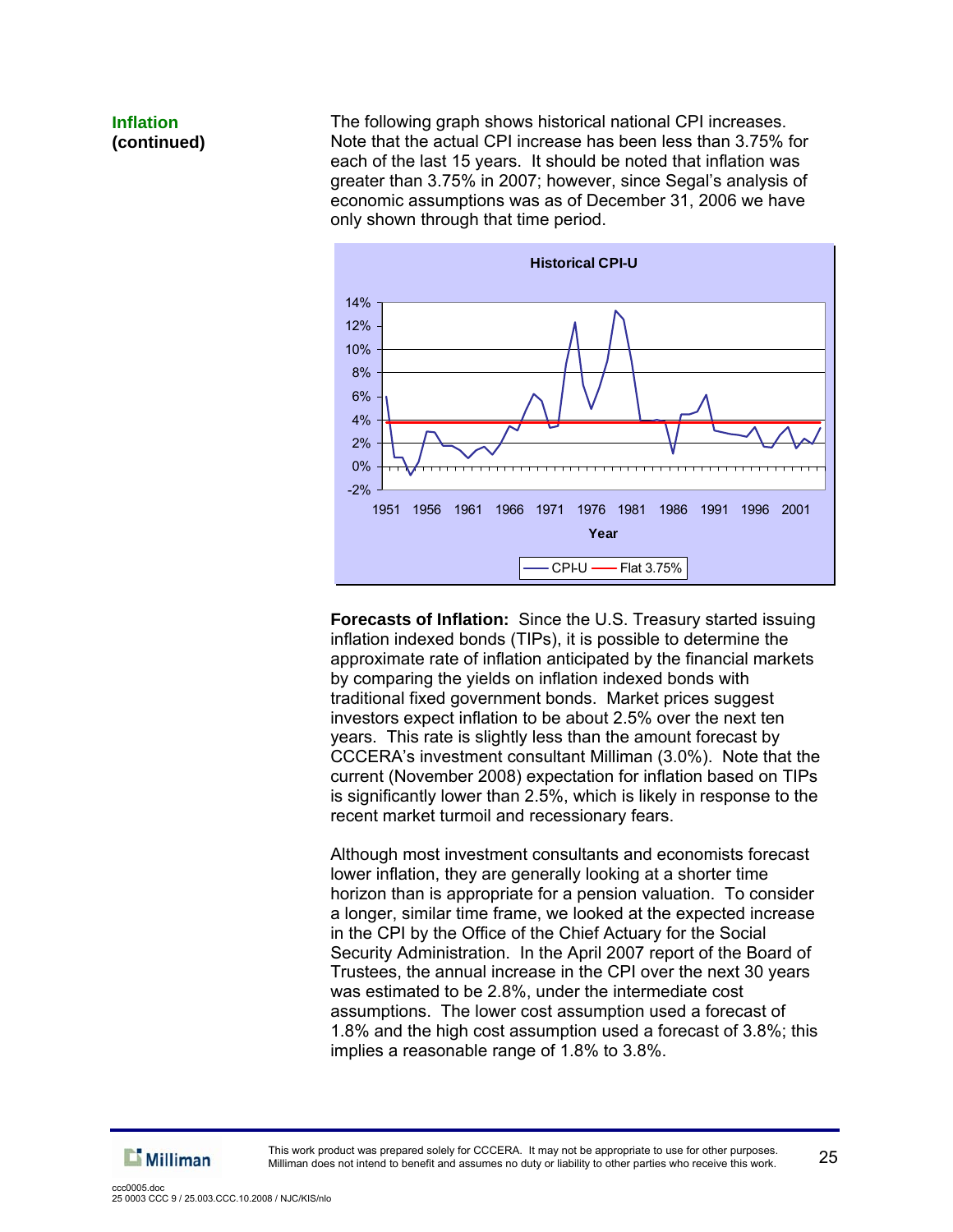#### **Inflation (continued)**

Their rationale, as explained in the report, is as follows:

*These rates of increase are the same as those used in the 2006 report, and reflect a belief that future inflationary shocks will likely be offset by succeeding periods of relatively slow inflation due to persistent international competition, and that future monetary policy will be similar to the recent past, with its strong emphasis on holding the growth rate in prices to relatively low levels.* 

Note that historically inflation in California has been slightly higher than the national average, so this may appear to argue for a higher assumption; however, we do not see this trend continuing indefinitely. More importantly, the correlation between inflation and the investment return is on a national, not local, basis.

**Peer System Comparison:** Although assumptions should not be set based on what other systems are doing, it is informative to see how CCCERA compares.

According to the *Public Fund Survey* (a survey of approximately 100 statewide systems), the average inflation assumption for statewide systems has been steadily declining. As of the most recent study, the average rate is approximately 3.50%.

Looking at other selected '37 Act systems, the current inflation assumption is in the mainstream.



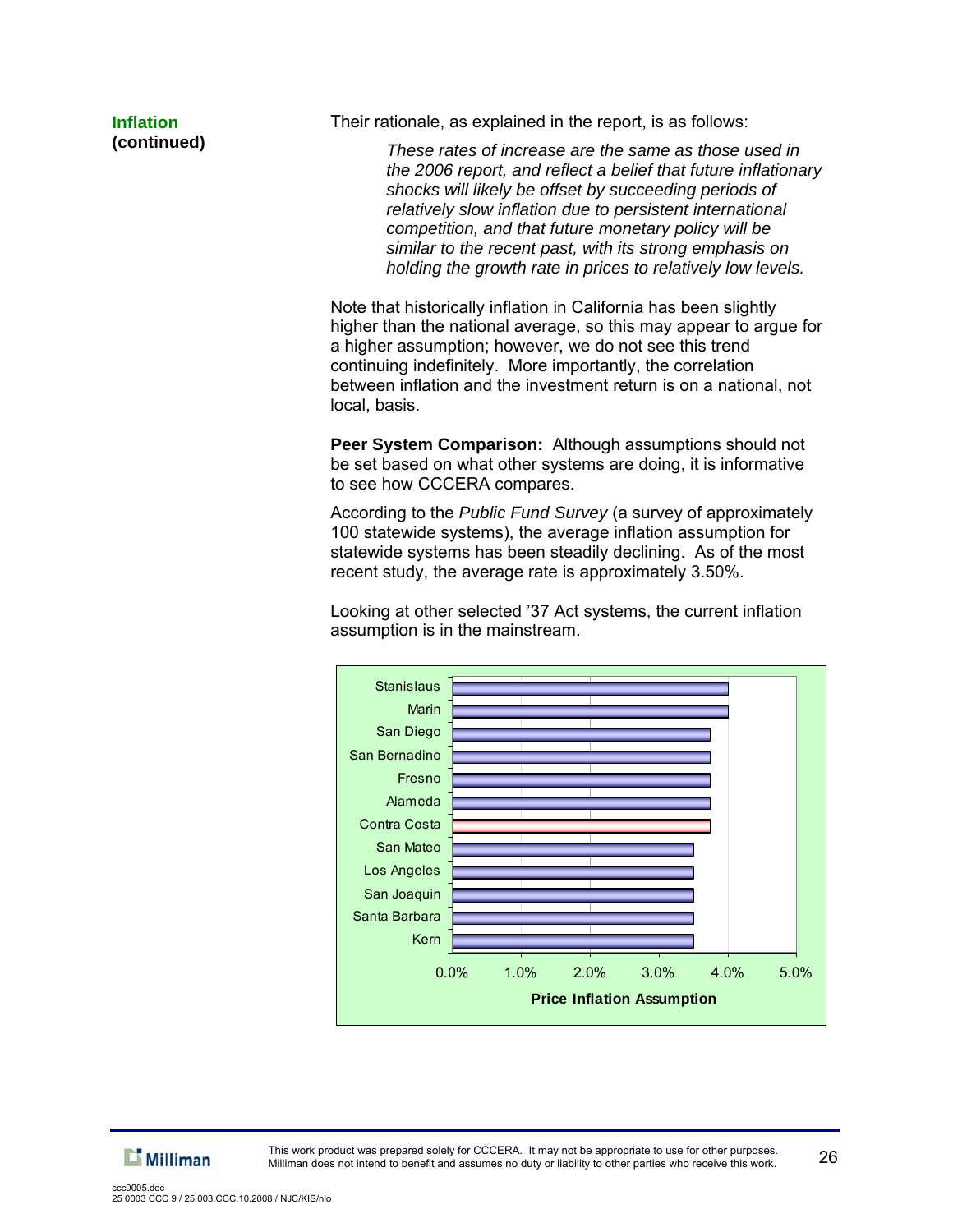| <b>Inflation</b><br>(continued) | Reasonable (Best Estimate) Range: We believe that a range<br>for inflation between 1.8% and 3.8% is reasonable for an<br>actuarial valuation of a retirement system. Inflation has<br>averaged 4.0% over the last 50 years; however it has averaged<br>almost a full percent less over the last 20 years. Also, current<br>economic forecasts, in particular those of Social Security, are<br>predicting lower rates in the future. Our recommendations to<br>retirement systems where we are the retained actuary have been<br>3.50% or lower. Given these facts, we consider the current<br>assumption of 3.75% to be on the high end of the best-estimate<br>range. |                 |  |
|---------------------------------|------------------------------------------------------------------------------------------------------------------------------------------------------------------------------------------------------------------------------------------------------------------------------------------------------------------------------------------------------------------------------------------------------------------------------------------------------------------------------------------------------------------------------------------------------------------------------------------------------------------------------------------------------------------------|-----------------|--|
|                                 | <b>Consumer Price Inflation</b>                                                                                                                                                                                                                                                                                                                                                                                                                                                                                                                                                                                                                                        |                 |  |
|                                 | <b>Current Assumption</b>                                                                                                                                                                                                                                                                                                                                                                                                                                                                                                                                                                                                                                              | 3.75%           |  |
|                                 | <b>Best-Estimate Range</b>                                                                                                                                                                                                                                                                                                                                                                                                                                                                                                                                                                                                                                             | $1.8\% - 3.8\%$ |  |
| <b>Investment Return</b>        | Use in the Valuation: The investment return assumption is one<br>of the primary determinants in the calculation of the expected<br>cost of CCCERA's benefits, providing a discount of the<br>estimated future benefit payments to reflect the time value of<br>money. This assumption has a direct impact on the calculations                                                                                                                                                                                                                                                                                                                                          |                 |  |

expenses.

of actuarial accrued liabilities, normal cost, and member and employer contribution rates. The valuation interest rate should represent the long-term rate of return on the actuarial value of assets, considering the fund's asset allocation policy, expected long-term real rates of return on the specific asset classes, the underlying inflation rate, and investment and administrative

The current assumption for investment return is 7.80% per year, net of all investment-related and administrative expenses.

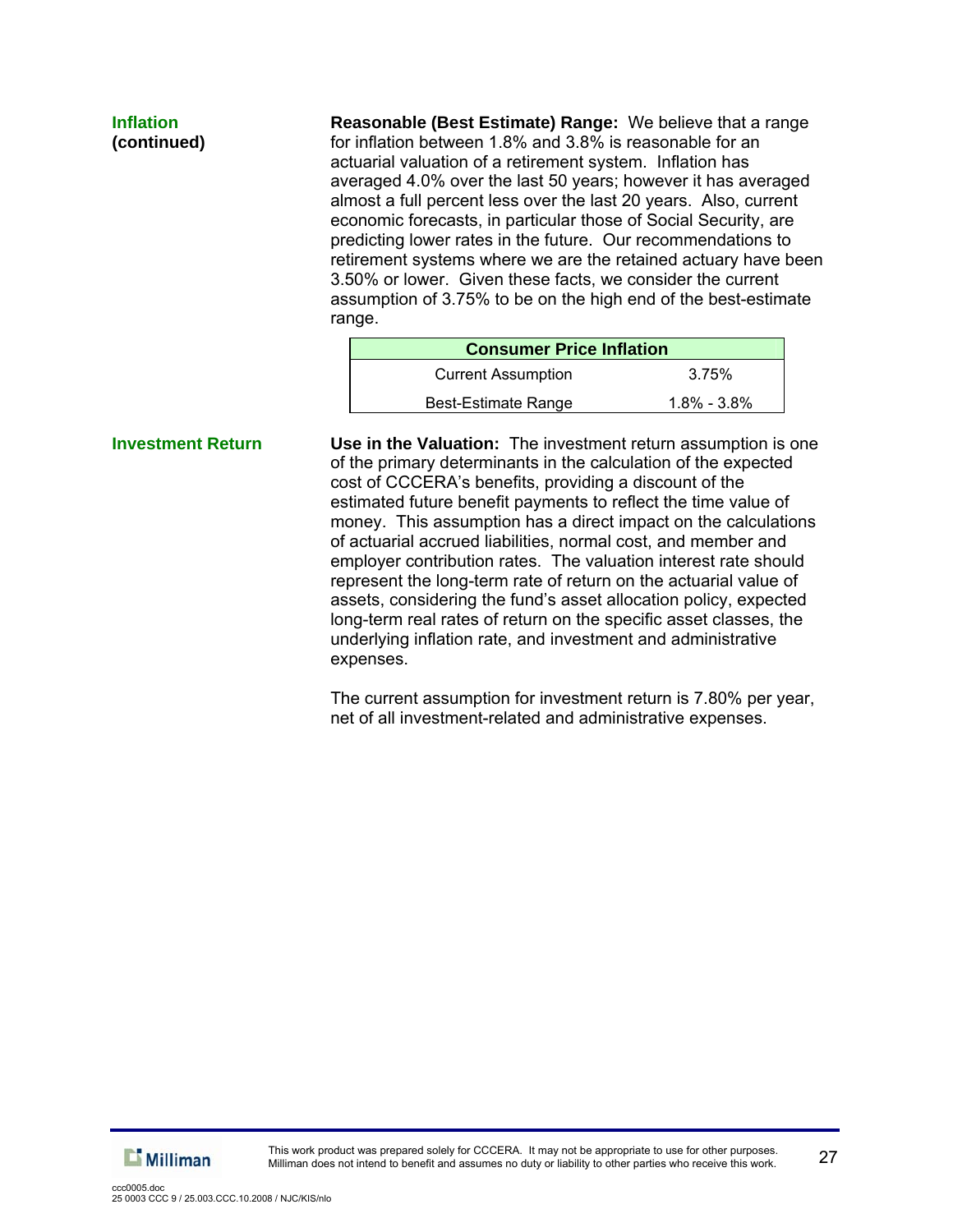#### **Method to Determine Best-Estimate Range for Investment**

**Return:** The following chart sets out the asset allocation as of December 31, 2006 and the expected real rate of return for each class that was used by Segal in determining the expected return. Note that we compared the real returns by class used by Segal with those used by Milliman's investment consultants and found them to be reasonably close.

| <b>Asset Class</b>        | <b>Target</b><br><b>Asset</b><br><b>Allocation</b> | Segal's<br><b>Expected</b><br><b>Real Rate</b><br>of Return |
|---------------------------|----------------------------------------------------|-------------------------------------------------------------|
| Domestic Stocks           | 43.0%                                              | 6.70%                                                       |
| International Stocks      | 11.5%                                              | 7.03%                                                       |
| Domestic Bonds            | 23.0%                                              | 2.26%                                                       |
| Domestic High Yield Bonds | $2.0\%$                                            | 4.06%                                                       |
| International Bonds       | $4.0\%$                                            | 2.47%                                                       |
| Real Estate               | $9.0\%$                                            | 4.80%                                                       |
| Alternative Investments   | $5.0\%$                                            | $9.50\%$                                                    |
| Commodoties               | 2.0%                                               | 3.73%                                                       |
| Cash & Equivalents        | 0.5%                                               | $0.00\%$                                                    |
| Total                     | 100.0%                                             |                                                             |

 Milliman calculated the best-estimate range for the investment return assumption based upon the target asset allocation, the expected real rates of return used by Segal, Segal's administrative and expense assumptions, and the assumed inflation assumption of 3.75%.

In addition, an 11.4% annual portfolio standard deviation was included. We then used a standard Milliman model to project future returns based on the capital market assumptions, the asset allocation, and assumed annual rebalancing.

The capital market assumptions were combined with the target asset allocation policy to generate expected rates of returns which were then added to the inflation assumption. The real rate of return is subject to significant year-to-year volatility as measured by the standard deviation. Volatility over time will lower the mean real rate of return but diversification by asset class will reduce the volatility and narrow the range of expected total returns for the entire portfolio

Using properties of the lognormal distribution, we calculated the  $25<sup>th</sup>$  and  $75<sup>th</sup>$  percentiles of the long-term total return distribution. This becomes our best-estimate range because 50% of the outcomes are expected to fall within this range and it is the narrowest range with 50% of the probable outcomes.

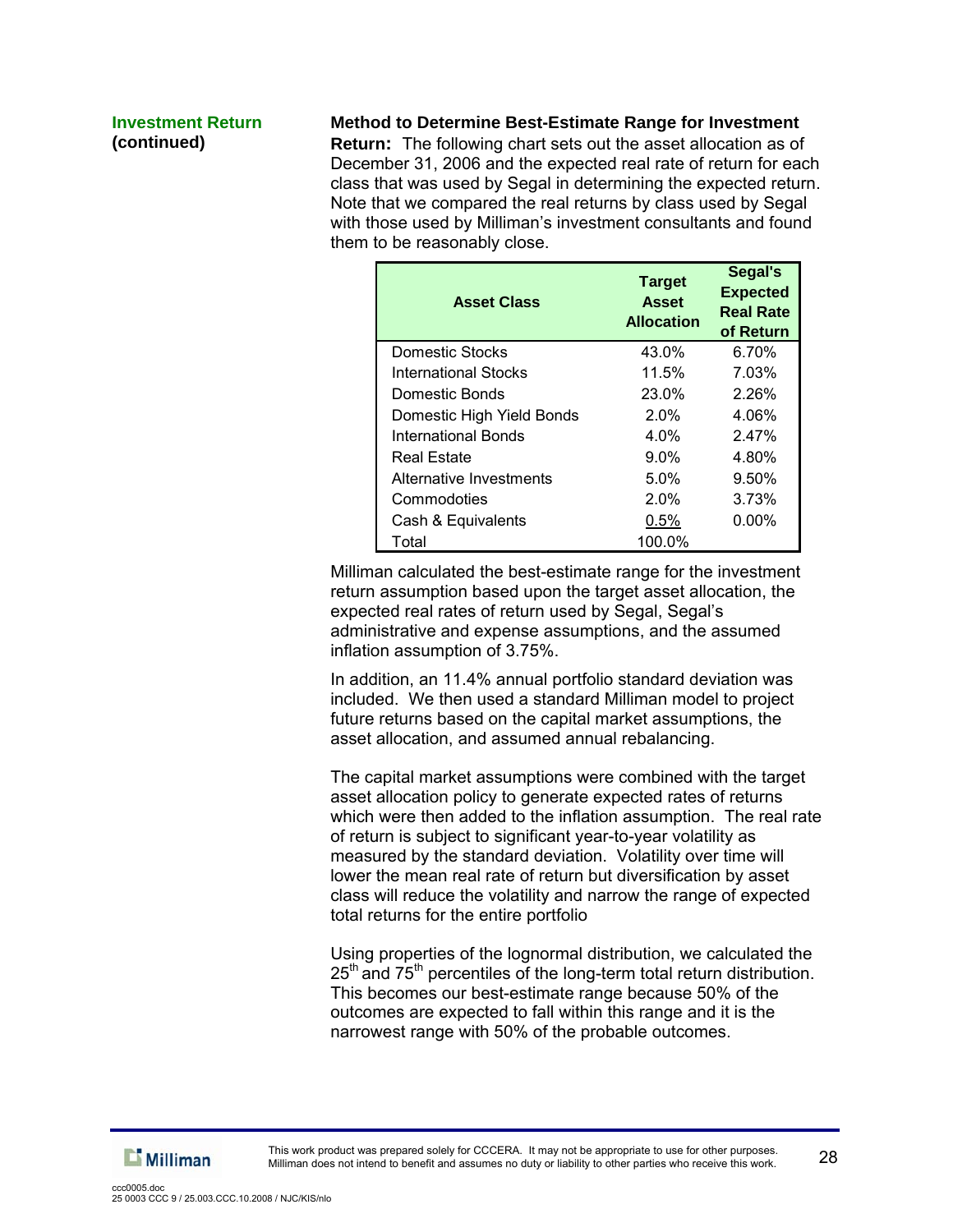The results are summarized below:

| <b>Horizon</b>  | <b>Percentile Results for Nominal Rate of Return</b> |                  |                  |                  |                  |
|-----------------|------------------------------------------------------|------------------|------------------|------------------|------------------|
| <b>In Years</b> | 5 <sup>th</sup>                                      | 25 <sup>th</sup> | 50 <sup>th</sup> | $75^{\text{th}}$ | $95^{\text{th}}$ |
| 1               | $-9.1\%$                                             | 0.7%             | 8.1%             | 16.1%            | 28.5%            |
| 5               | 0.0%                                                 | 4.7%             | 8.1%             | 11.6%            | 16.8%            |
| 10              | 2.3%                                                 | 5.7%             | 8.1%             | 10.6%            | 14.2%            |
| 20              | 4.0%                                                 | 6.4%             | 8.1%             | 9.8%             | 12.4%            |
| 50              | 5.5%                                                 | 7.0%             | 8.1%             | 9.2%             | 10.8%            |

**Expected Return with 3.75% Inflation and Segal's Expected Rate of Return**  (net of investment and administrative expenses)

Over a 50-year time horizon, we estimate there is a 25% chance the nominal rate of return will be less than 7.0% and a 25% chance the return will be greater than 9.2% (bold numbers on the bottom line in the table above). Therefore, we can say the return is just as likely to be within the range from 7.0% to 9.2% as not. The median return over 50 years is expected to be about 8.1%.

Note that the median for the investment return (net of expenses) of 8.1% is less than the 8.66% reported by Segal in their "Review of Economic Actuarial Assumptions for the December 31, 2006 Actuarial Valuation." This means that our analysis leads to a lower risk adjustment of 0.28% compared to the 0.84% Segal shows. The difference is that Segal is reporting an arithmetic mean, and we are showing a geometric mean.

The simplest way to understand this difference is with an example. If, during a two-year period, a fund returns 0% one year and 20% the next year, the arithmetic mean is 10.00% (the simple average of the two numbers); whereas, the geometric mean is only 9.54%. That is, if the fund earned 9.54% each year for two years, it would be equivalent to the 0% return followed by the 20% return. We believe using the geometric approach is the appropriate method as it is consistent with the way the investment return assumption works in the valuation. We assume one flat return rate to approximate the actual future return which we know will be volatile from year to year.

 The following chart shows the difference between the arithmetic mean and the geometric mean over time.

| <b>Horizon</b>  | <b>Arithmetic</b> | <b>Geometric</b> |
|-----------------|-------------------|------------------|
| <b>In Years</b> | <b>Mean</b>       | <b>Mean</b>      |
| 1               | $8.7\%$           | 8.7%             |
| 5               | 8.7%              | 8.2%             |
| 10              | $8.7\%$           | 8.1%             |
| 20              | 8.7%              | 8.1%             |
| 50              | 8.7%              | 8.1%             |



This work product was prepared solely for CCCERA. It may not be appropriate to use for other purposes. This work product was prepared solely for CCCERA. It may not be appropriate to use for other purposes.<br>Milliman does not intend to benefit and assumes no duty or liability to other parties who receive this work. 29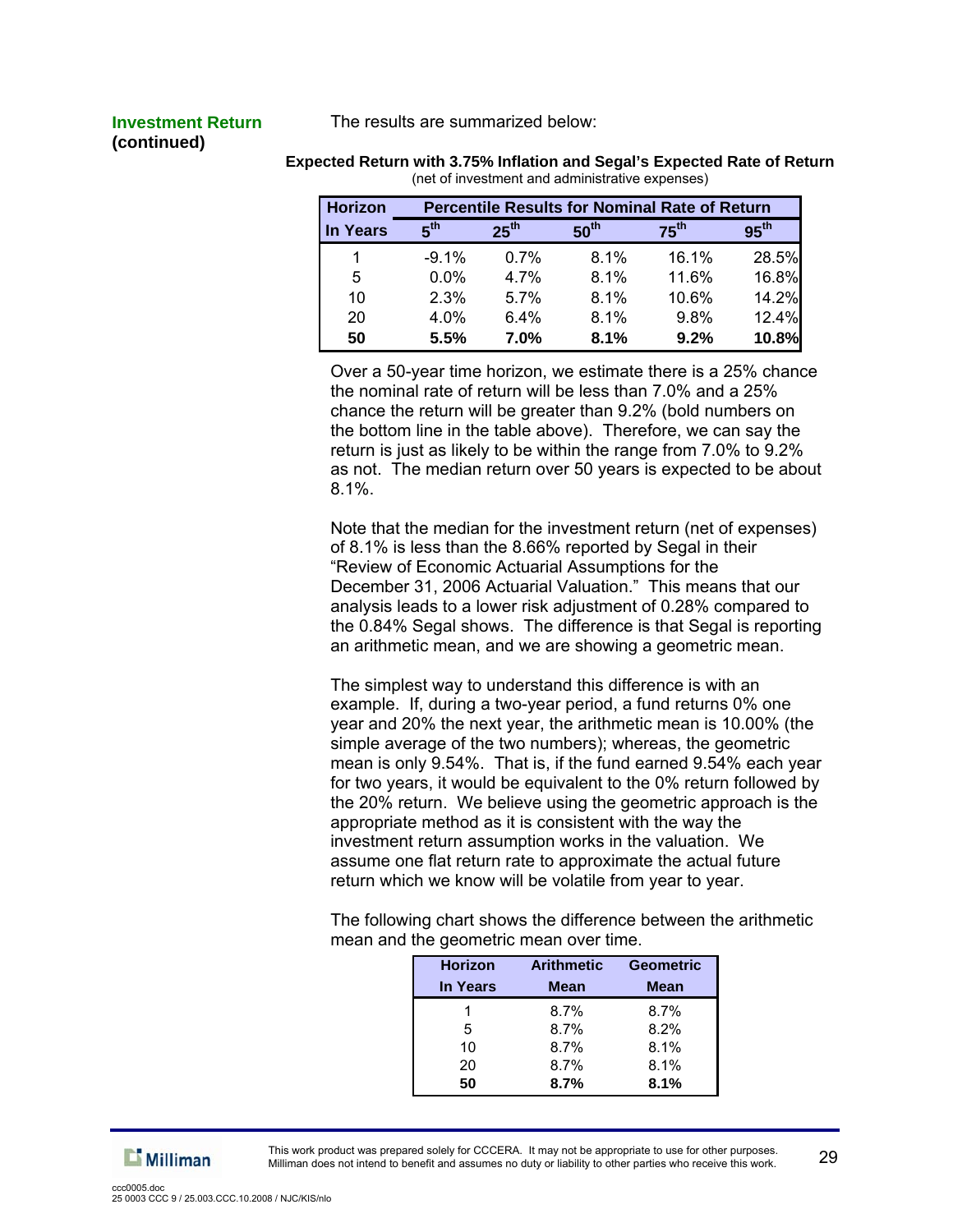**Excess Earnings:** Section 31592.2 of the 1937 Act provides the Retirement Board with the authority to set aside earnings of the retirement fund during any year in excess of the total interest credited to contributions when such surplus exceeds one percent of the total assets of the retirement system. Based on the law, the excess earnings are considered on a year-by-year basis, so excess earnings are not based upon overall funded status. This means that the Board can choose to distribute excess earnings at a time when actuarial accrued liabilities exceed assets.

Also, if earnings are diverted from funding the base pension benefits when returns exceed the assumption, these earnings will not be available to make up the difference when earnings are less than assumed. Ultimately, this will result in a decrease in the long-term investment return.

CCCERA has addressed these issues with their interest crediting and excess earnings policy.

 One of our main concerns about excess earnings is that money may be diverted from funding the pension liability, even if the system is poorly funded. By requiring earnings in excess of the targeted return to be first used to make up for prior shortfalls, CCCERA has somewhat alleviated this concern.

Even with this policy, it is still possible that there will be some impact on the long-term investment return due to excess earnings; however, this depends on the future investment returns of CCCERA and the Board's discretion. We have not made any adjustments in our analysis of the investment return assumption due to the potential impact of excess earnings.

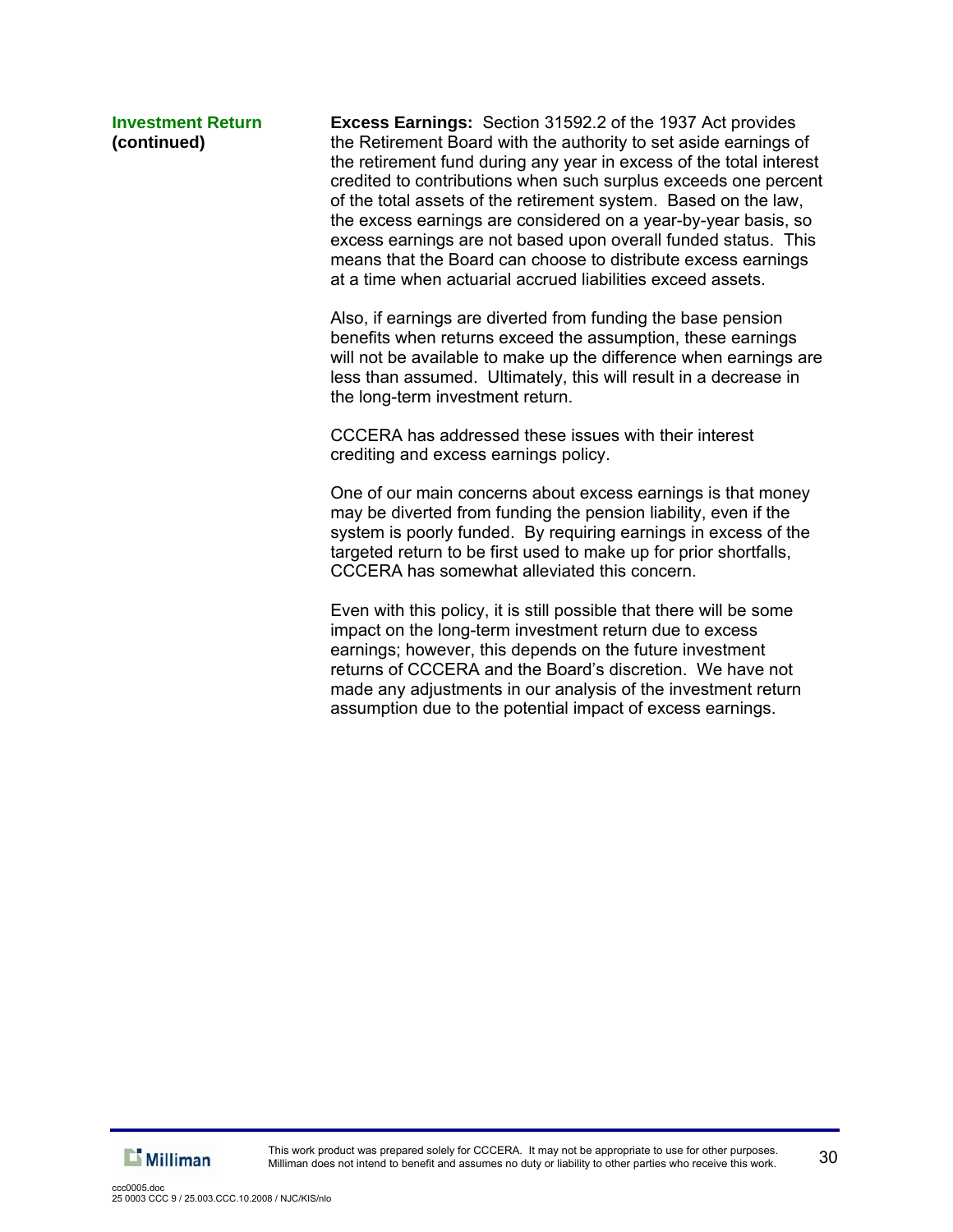**Peer System Comparison:** According to the *Public Fund Survey*, the average investment return assumption for statewide systems has been slowly declining. As of the most recent study, the average rate is just under 8.0%

Looking at other selected '37 Act systems, CCCERA's current assumption is slightly on the low side, although the return assumptions are bunched tightly around 8.0%, so the difference is relatively small. Similar to statewide systems, the trend among '37 Act Systems has been toward slightly lower investment return assumptions.



The investment return assumptions shown above are based on the latest available valuation reports as of September, 2008.

**Best-Estimate Range:** Based on guidance in *ASOP No. 27*, we conclude that the best estimate range for the investment return, net of expenses, is 7.0% to 9.2%.

|                               | <b>Percentile Results</b> |            |                  |
|-------------------------------|---------------------------|------------|------------------|
| <b>Components of Return</b>   | 25 <sub>th</sub>          | 50th       | $75^{\text{th}}$ |
| <b>Real Investment Return</b> | 3.82%                     | 4.90%      | 5.99%            |
| Assumed Inflation             | 3.75%                     | 3.75%      | 3.75%            |
| Expenses                      | $(0.55\%)$                | $(0.55\%)$ | $(0.55\%)$       |
| Net Investment Return         | 7.02%                     | 8.10%      | 9.19%            |



This work product was prepared solely for CCCERA. It may not be appropriate to use for other purposes. This work product was prepared solely for CCCERA. It may not be appropriate to use for other purposes.<br>Milliman does not intend to benefit and assumes no duty or liability to other parties who receive this work. 31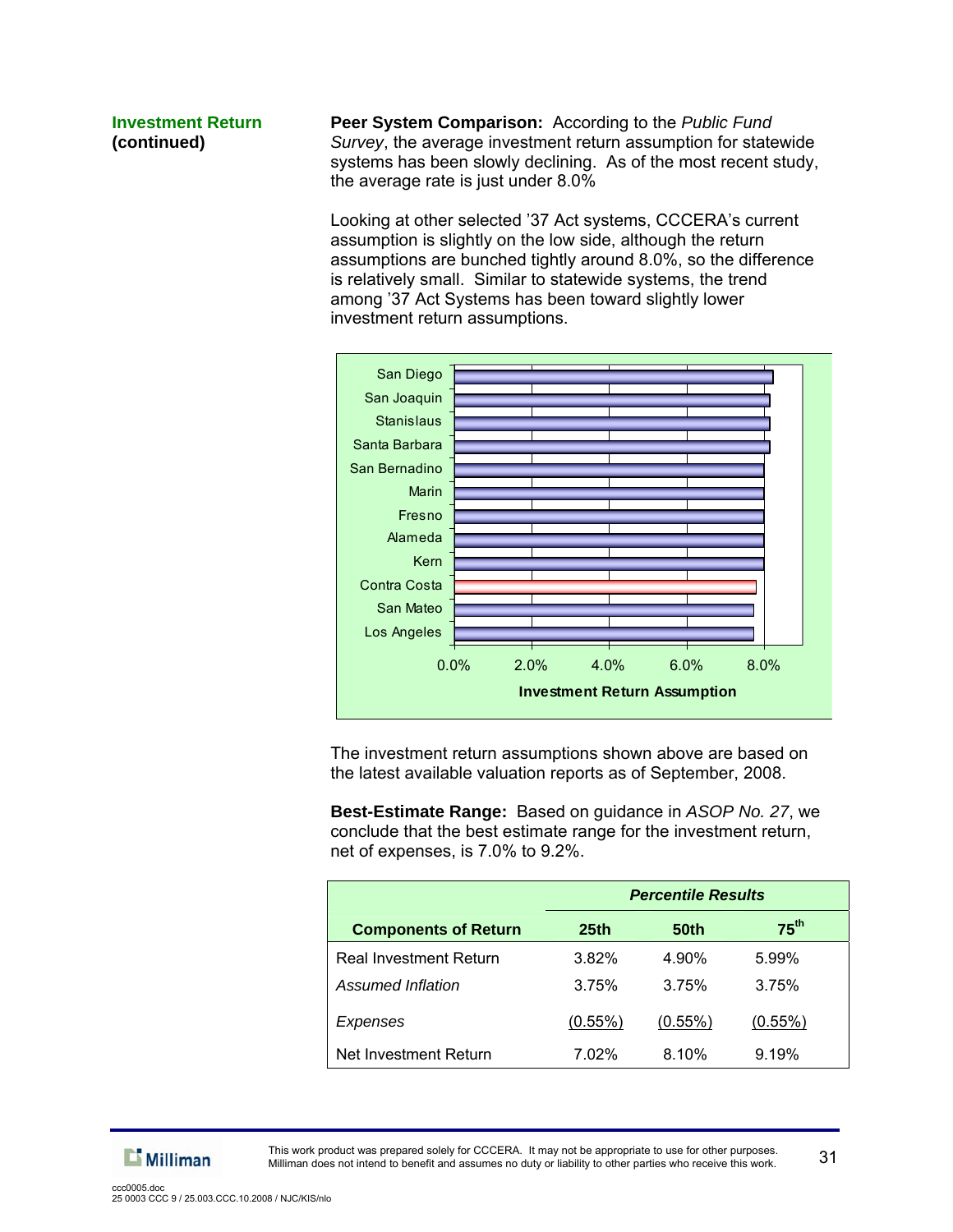| <b>General Wage</b> |  |
|---------------------|--|
| Growth              |  |

**Use in the Valuation:** Estimates of future salaries are based on two types of assumptions. Rates of increase in the general wage level of the membership are directly related to inflation while individual salary increases due to promotion and longevity (referred to as the merit scale) occur even in the absence of inflation. This section will address the general wage growth assumption (price inflation plus productivity increases). The merit scale is discussed in Section 8 (demographic assumptions).

The current wage growth assumption is 0.50% above the price inflation rate, or 4.25% per year. Note that the 4.25% includes increases in wages due to productivity as discussed below.

**Historical Perspective:** We have used statistics from the Social Security System on the National Average Wage back to 1951. For years prior to 1951, we studied the Total Private Nonagricultural Wages as published in *Historical Statistics of the U.S., Colonial Times to 1970.*

There are numerous ways to review this data. For consistency with our observations of CPI, the table below shows the compounded annual rates of wage growth for various 10-year periods, and for longer periods ended in 2006.

The excess of wage growth over price inflation represents "productivity" or the increase in the standard of living, (also called the real wage inflation rate). The following table shows the compounded wage growth over various periods, along with the comparable inflation rate for the same period. The differences represent the real wage inflation rate.

|               | Wage    | <b>CPI</b> | <b>Real Wage</b> |               | Wage          | <b>CPI</b> | <b>Real Wage</b> |
|---------------|---------|------------|------------------|---------------|---------------|------------|------------------|
| <b>Decade</b> | Growth  | Incr.      | <b>Inflation</b> | <b>Period</b> | <b>Growth</b> | Incr.      | <b>Inflation</b> |
| 1997-2006     | $3.9\%$ | $2.4\%$    | 1.5%             | 1997-2006     | 3.9%          | $2.4\%$    | 1.5%             |
| 1987-1996     | 4.1%    | $3.7\%$    | $0.4\%$          | 1987-2006     | 4.0%          | $3.1\%$    | 0.9%             |
| 1977-1986     | 6.5%    | 6.6%       | $(0.1)$ %        | 1977-2006     | 4.8%          | 4.2%       | 0.6%             |
| 1967-1976     | 6.4%    | 5.9%       | 0.5%             | 1967-2006     | 5.2%          | 4.6%       | 0.6%             |
| 1957-1966     | 3.4%    | 1.8%       | 1.6%             | 1957-2006     | 4.9%          | 4.1%       | 0.8%             |
|               |         |            |                  | 1932-2006     | 5.1%          | 3.6%       | 1.5%             |

**Forecasts of Future Wages:** The wage index we used for the historical analysis has been projected forward by the Office of the Chief Actuary of the Social Security Administration. In the April 2007 Trustees report, the annual increase in the National Average Wage Index over the next 30 years under the intermediate cost assumption was forecast to be 3.9%, 1.1% higher than the Social Security intermediate inflation assumption of 2.8% per year. The range of the assumed real wage inflation in the 2007 Trustees report was 0.6% to 1.6% per year.

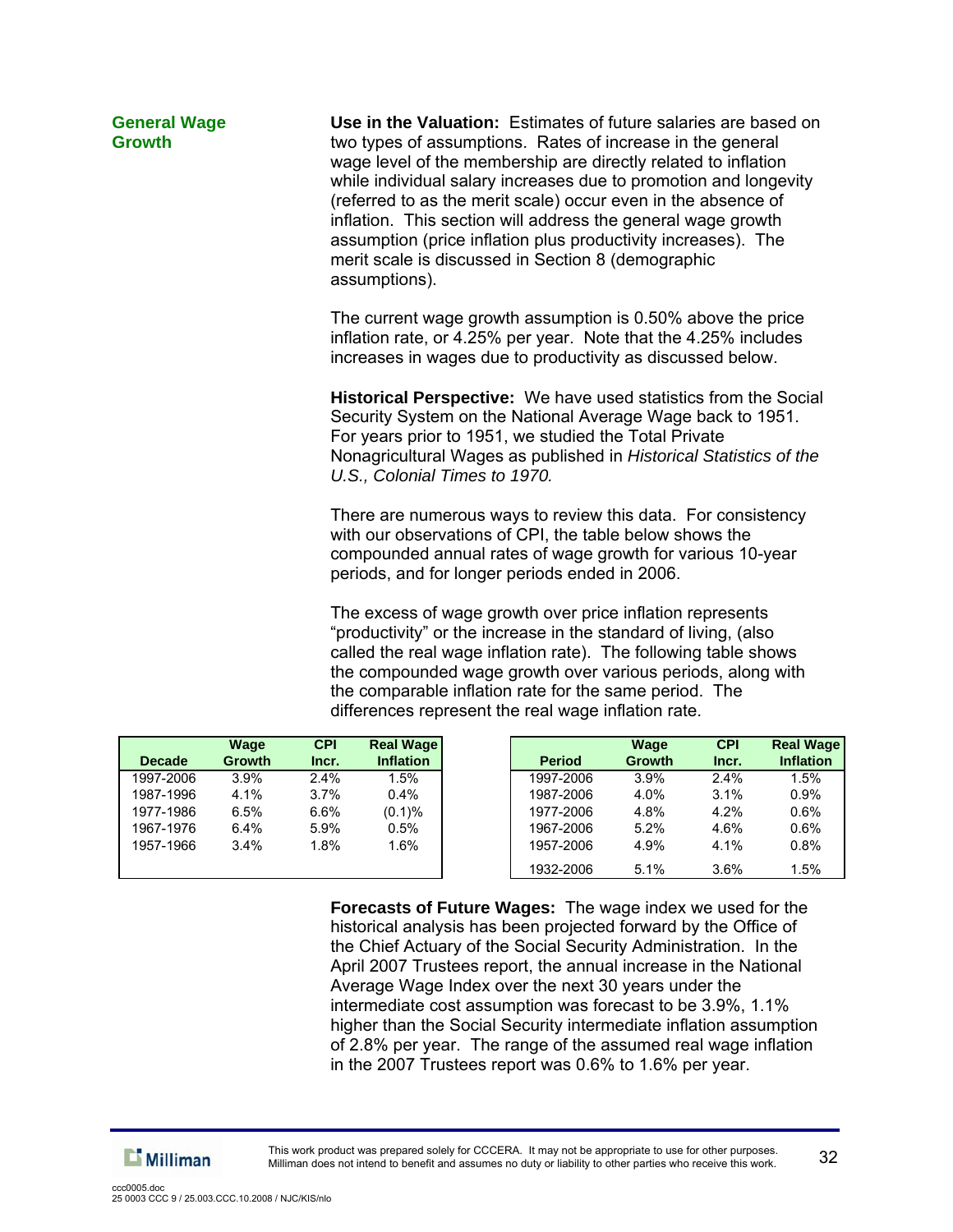| <b>General Wage</b><br><b>Growth</b><br>(continued) | <b>Best-Estimate Range:</b> Based on our judgment, we believe that<br>a range between 0.5% and 1.5% is reasonable for the real wage<br>inflation assumption. We believe that wages will continue to<br>increase at a rate greater than price inflation. The current real<br>wage assumption of 0.50% is in the range that we usually<br>recommend to our retained clients. We believe the general<br>wage increase assumption of 4.25% is reasonable. |       |
|-----------------------------------------------------|-------------------------------------------------------------------------------------------------------------------------------------------------------------------------------------------------------------------------------------------------------------------------------------------------------------------------------------------------------------------------------------------------------------------------------------------------------|-------|
|                                                     | <b>Real Wage Inflation</b>                                                                                                                                                                                                                                                                                                                                                                                                                            |       |
|                                                     | <b>Current Assumption</b>                                                                                                                                                                                                                                                                                                                                                                                                                             | 0.50% |
| <b>Payroll Increase</b><br><b>Assumption</b>        | The UAAL is amortized as a level percentage of payroll in<br>determining contribution rates as a percentage of pay. The<br>current payroll increase assumption is equal to the general wage<br>growth assumption of 4.25%. It is our general recommendation<br>to set these two assumptions equal, unless there is a specific<br>circumstance that would call for an alternative assumption;<br>therefore, we agree with this assumption.             |       |

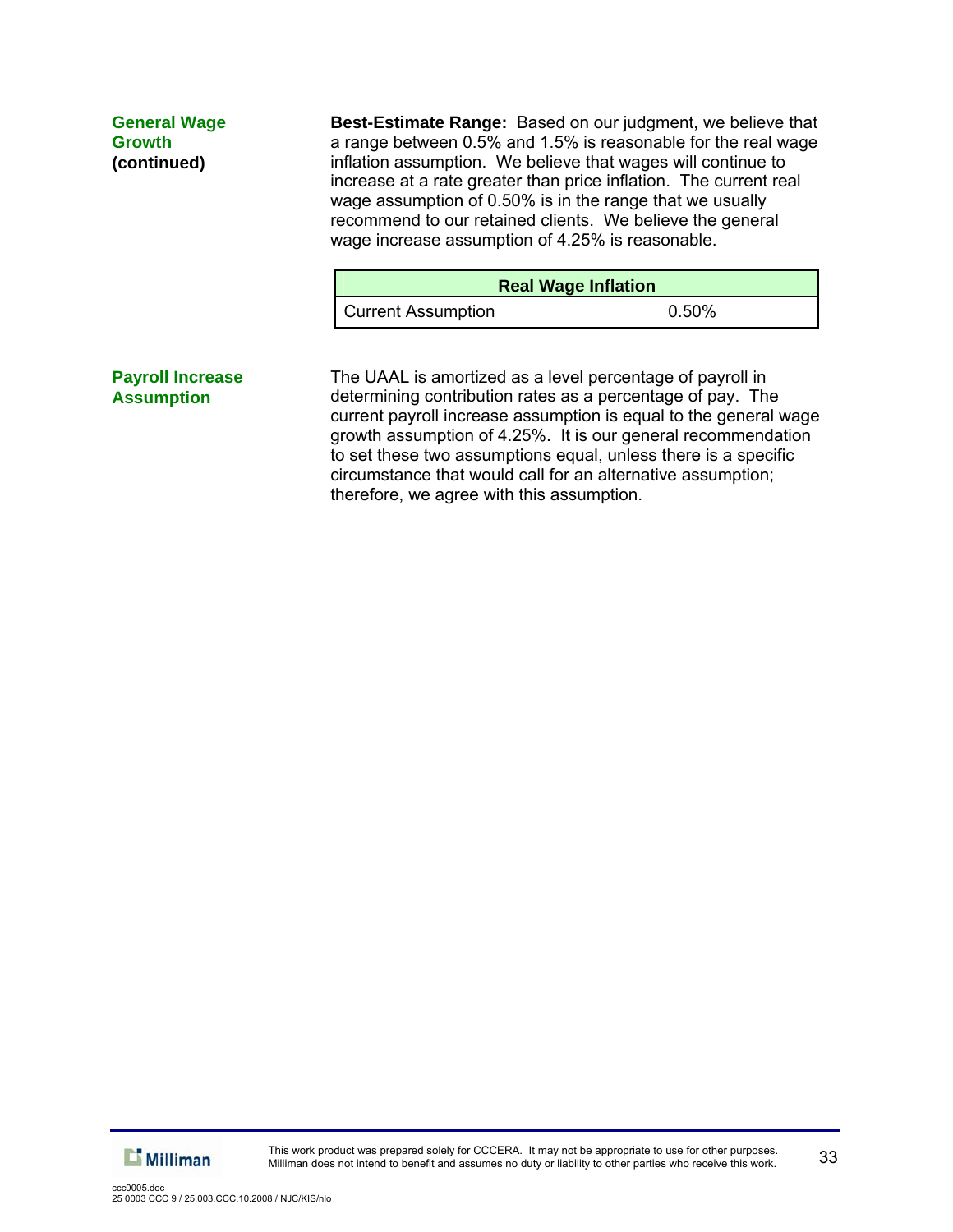

ccc0005.doc<br>25 0003 CCC 9 / 25.003.CCC.10.2008 / NJC/KIS/nlo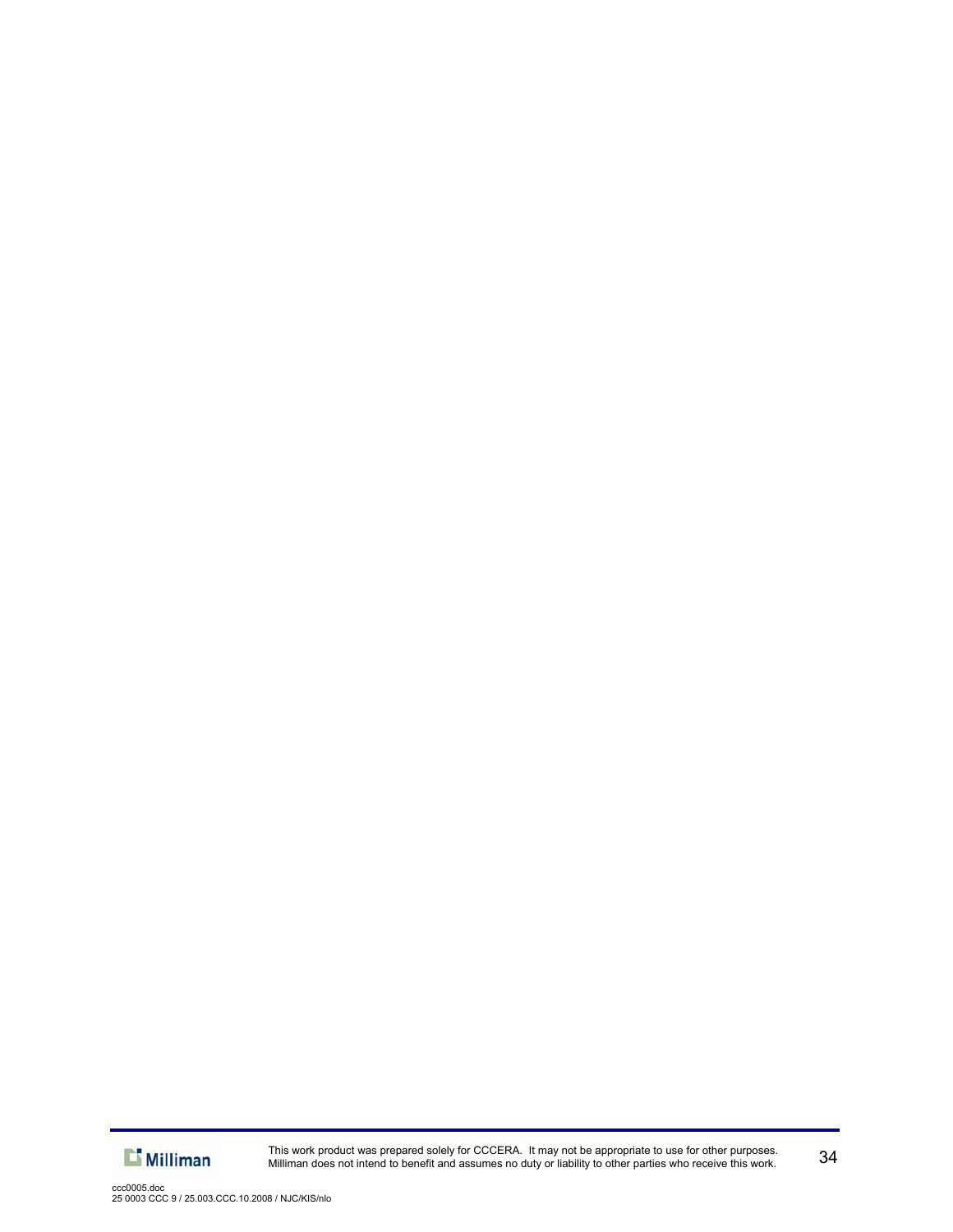# **Section 8 Actuarial Assumptions (Demographic)**



**Audit Conclusion** We performed a full replication of the Experience Study. Based on this analysis, we reviewed the demographic assumptions used in the valuation and found them to be reasonable. We are making a few comments to consider for the next Experience Study.

**Comments** Studies of demographic experience involve a detailed comparison of actual and expected experience. If the actual experience differs significantly from the overall expected results, or if the actual pattern does not follow the expected pattern, new assumptions are considered. Recommended revisions normally are not an exact representation of the experience during the observation period. Judgment is required to predict future experience from past trends and current evidence, including a determination of the amount of weight to assign to the most recent experience.

> Actuarial Standard of Practice No. 35 (ASOP 35) governs the selection of demographic and other noneconomic assumptions for measuring pension obligations. ASOP 35 states that the actuary should use professional judgment to estimate possible future outcomes based on past experience and future expectations, and select assumptions based upon application of that professional judgment. The actuary should select reasonable demographic assumptions in light of the particular characteristics of the defined benefit plan that is the subject of the measurement. A reasonable assumption is one that is expected to appropriately model the contingency being measured and is not anticipated to produce significant cumulative actuarial gains or losses over the measurement period.

# **Actual-to-Expected Ratio**

**Actuarial Standard of Practice No. 35:** 

**Selection of Demographic Assumptions**

> In performing an Experience Study, an actuary will compare the actual results of the study with those the assumptions would have predicted. This comparison is called the "Actual-to-Expected" (A/E) ratio. If, for example, the A/E ratio for service retirement is 120%, this would indicate that the actual number of service retirements exceeded the number expected by the assumptions by 20%.



This work product was prepared solely for CCCERA. It may not be appropriate to use for other purposes. This work product was prepared solely for CCCERA. It may not be appropriate to use for other purposes.<br>Milliman does not intend to benefit and assumes no duty or liability to other parties who receive this work. 35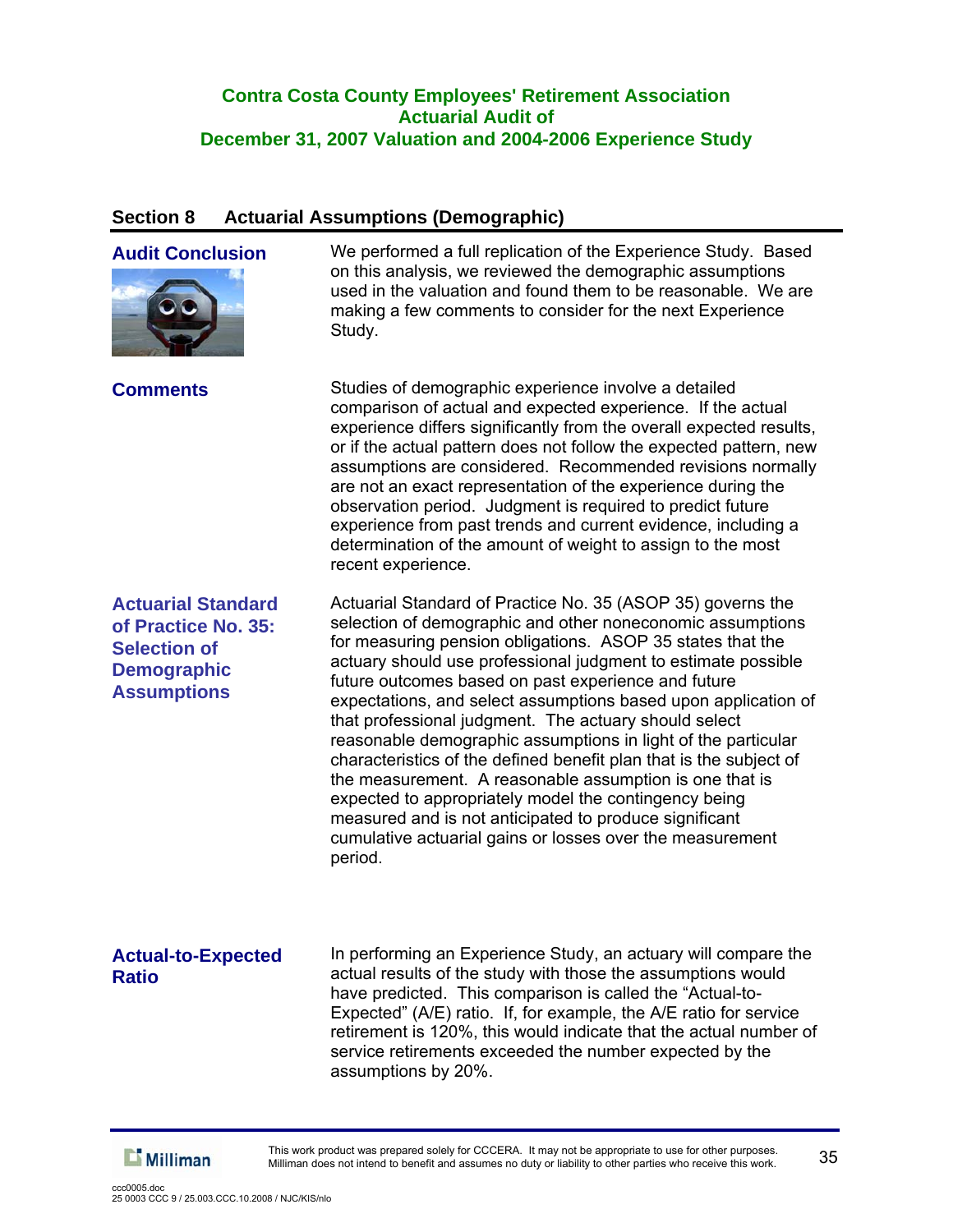# **Post-Retirement Mortality – Healthy Retirement**

We studied the probability of death at each age for healthy retired members (service retirements). Overall our results are similar to Segal's. Based on these results, we believe that the current assumption is reasonable; however, consideration should be given to changing the assumption to reflect increased life expectancies with the next triennial experience study.

The overall actual-to-expected ratio is 107% in Segal's study, so there were fractionally more deaths than the assumptions predicted (i.e., retirees did not live quite as long as expected). However, we generally like to see a higher actual-to-expected ratio. The two main reasons for this are:

- **Margin for Anticipated Improvements in Mortality: It is** generally accepted that life expectancies will continue to increase, and it is prudent to either have a "margin" in the rates used (i.e., predict fewer deaths in the future than actually occurred in the past) or project future mortality improvements directly. Segal mentions that "general actuarial practice is to include some margin for improvements in mortality in the future"; however, we generally like to see a margin greater than 7% (the A/E ratio reported by Segal for healthy retirees was 107%). We normally look to have a margin around 10% to 15%.
- **Differences by Benefit Amount:** Our analysis has shown that retirees with above-average benefit amounts tend to live longer than those with below-average benefit amounts. This means that although the current assumptions may be accurately predicting the number of deaths, they are overstating the release of liability expected when retirees die, which is what impacts the valuation. Based on our analysis with other systems, an additional adjustment of 5% to 10% in the actual-to-expected ratio is needed to account for this.

 The following table shows a comparison of the results of our study of mortality on a count basis with the results reported by Segal.

|                            | <b>Healthy (Milliman)</b> |                  |                      |                  | <b>Healthy (Segal)</b> |                      |
|----------------------------|---------------------------|------------------|----------------------|------------------|------------------------|----------------------|
| Group                      | Actual                    | Expected Act/Exp |                      | Actual           | Expected Act/Exp       |                      |
| General<br>Safety<br>Total | 313<br>37<br>350          | 296<br>32<br>328 | 106%<br>116%<br>107% | 317<br>35<br>352 | 296<br>33<br>329       | 107%<br>106%<br>107% |

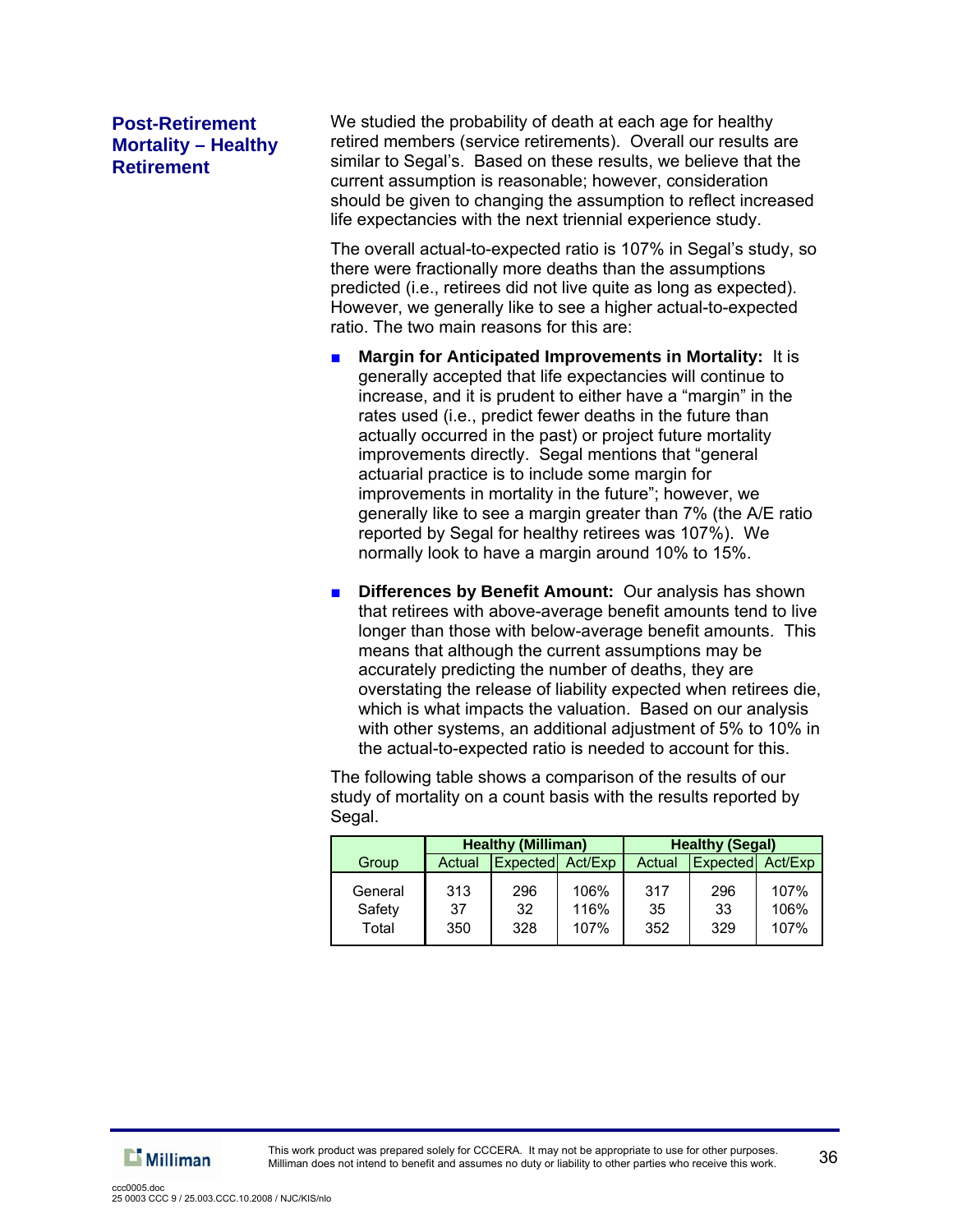# **Post-Retirement Mortality – Disabled Retirement**

 We performed a similar study of mortality for disabled retirements. The results of our study were consistent with those reported by Segal. Segal's actual-to-expected ratio was 115% which indicates there is some margin for future increases in life expectancies. We believe the current mortality assumptions for disabled retirees are reasonable.

The following table shows a comparison of the results of our study of mortality on a count basis with the results reported by Segal.

|                            | <b>Disabled (Milliman)</b> |                  |                      |                | <b>Disabled (Segal)</b> |                      |
|----------------------------|----------------------------|------------------|----------------------|----------------|-------------------------|----------------------|
| Group                      | Actual                     | Expected Act/Exp |                      | Actual         | <b>Expected</b>         | Act/Exp              |
| General<br>Safety<br>Total | 56<br>14<br>70             | 48<br>13<br>61   | 117%<br>108%<br>115% | 56<br>14<br>70 | 48<br>13<br>61          | 117%<br>108%<br>115% |

#### **Merit and Longevity Salary Increases**

 We studied the individual salary increases due to promotion and longevity – the merit component of salaries. These increases are in addition to the assumed increases due to general wage inflation (price inflation plus real "across the board" increases). We believe the current assumption is reasonable.

The method was recently changed to vary merit increases based on service instead of age. Members earlier in their career (i.e., service less than 10 years) are expected to received larger increases than those later in their career. We agree that service is the most significant factor in expected future merit increases, and this is the approach we generally recommend.

The following graph shows how CCCERA's actual merit increases (blue bars), as calculated by Milliman, are consistent with the assumption.





This work product was prepared solely for CCCERA. It may not be appropriate to use for other purposes. This work product was prepared solely for CCCERA. It may not be appropriate to use for other purposes.<br>Milliman does not intend to benefit and assumes no duty or liability to other parties who receive this work. 37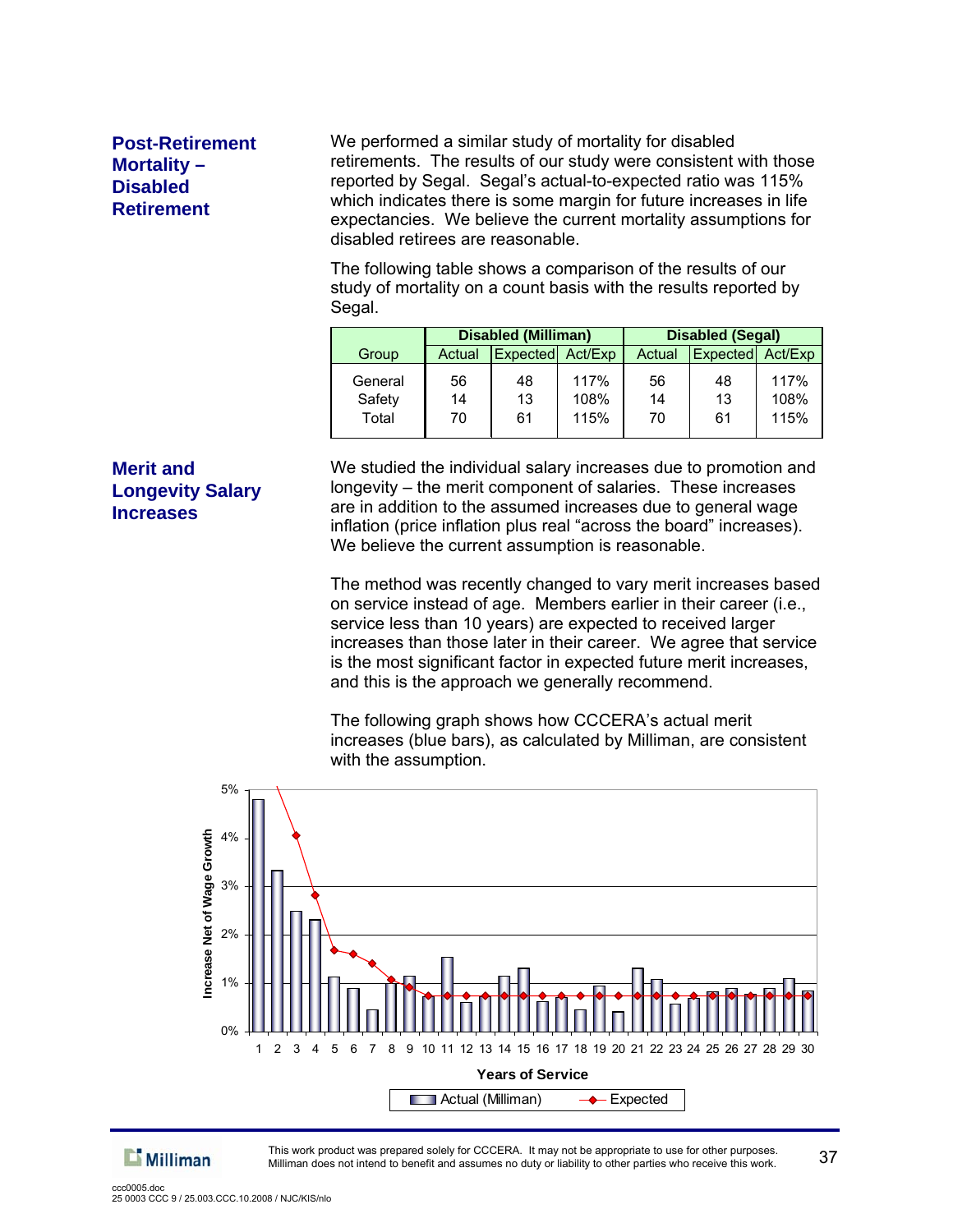#### **Rates of Service Retirement**

 We studied service retirement rates for both General and Safety members. We found our results to be generally consistent with Segal's and believe the current assumptions are reasonable.

The following chart shows the results of our analysis for all retirements from active service. Note how the blue (Milliman) and green (Segal) bars tend to be close in height. This indicates that the observed rates of Milliman and Segal are consistent. Our rates are slightly higher, as we made an adjustment for a group of service retirements who were not reported in the original valuation data.

Also note the assumption (red line) tracks fairly well with the bars. The observed rates are somewhat higher than the assumption at age 65 due to the impact of Social Security and somewhat lower at other ages above 62, but overall we believe the current assumption is reasonable.



|                        | <b>Milliman</b> |                 |             |               | <b>Segal</b>    |         |
|------------------------|-----------------|-----------------|-------------|---------------|-----------------|---------|
| <b>Group</b>           | <b>Actual</b>   | <b>Expected</b> | Act/Exp     | <b>Actual</b> | <b>Expected</b> | Act/Exp |
| Tier 1 Enhanced        | 318             | 287             | 111%        | 297           | 288             | 103%    |
| Tier 3 Enhanced        | 416             | 398<br>219      | 105%<br>79% | 387<br>177    | 419             | 92%     |
| <b>Safety Enhanced</b> | 174             |                 |             |               | 206             | 86%     |
| Total                  | 908             | 904             | 100%        | 861           | 913             | 94%     |

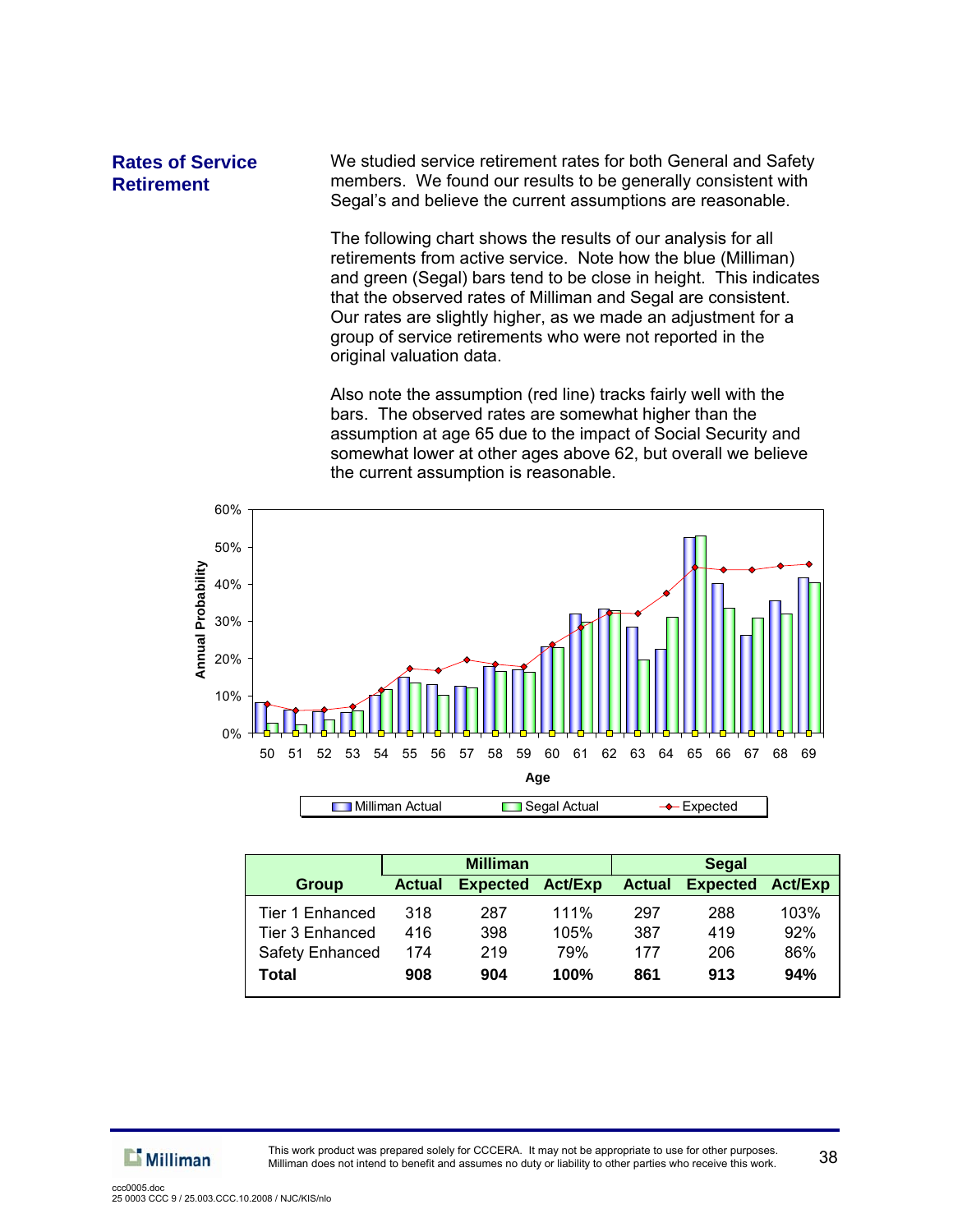# **Rates of Disability Retirement**

 We studied rates of disability retirement for both General and Safety members. We found our results to be reasonably consistent with Segal's and believe the current assumptions are reasonable. Results of our study are shown by group below. Additionally, we reviewed the split between service-connected and nonservice-connected disabilities and found that to be reasonable, also.

|                | <b>All Disability Retirements by Group</b> |                                    |    |                  |  |  |  |  |
|----------------|--------------------------------------------|------------------------------------|----|------------------|--|--|--|--|
| Group          | Expected                                   | Actual (Milliman)   Actual (Segal) |    | <b>S/M Ratio</b> |  |  |  |  |
| General Tier 1 | 19                                         | 18                                 | 18 | 100%             |  |  |  |  |
| General Tier 3 | 8                                          | 18                                 | 15 | 120%             |  |  |  |  |
| Safety         | 59                                         | 45                                 | 48 | 94%              |  |  |  |  |
| <b>Total</b>   | 86                                         | 81                                 | 81 | 100%             |  |  |  |  |

 We studied rates of termination for both General and Safety members. We found our results to be generally consistent with Segal's and believe the current assumptions are reasonable.

The following graph shows a comparison of the rates of termination for all active members with less than five years of service. Our results are close to Segal's with the exception of the first year (years of service = zero). Since many members who terminate during their first year of service are not active on June 30, they will not appear in the data. Thus, the actual results are generally understated in the first year (as is the case with our numbers) if no adjustment is made. Since the liability for members with less than one year of service is immaterial, we generally estimate the rate based on the other years of service. Using this method would produce a result consistent with Segal.

#### **Termination Rates with Less than Five Years of Service**



**Rates of Termination (Withdrawal and Vested Termination)**



This work product was prepared solely for CCCERA. It may not be appropriate to use for other purposes. This work product was prepared solely for CCCERA. It may not be appropriate to use for other purposes.<br>Milliman does not intend to benefit and assumes no duty or liability to other parties who receive this work. 39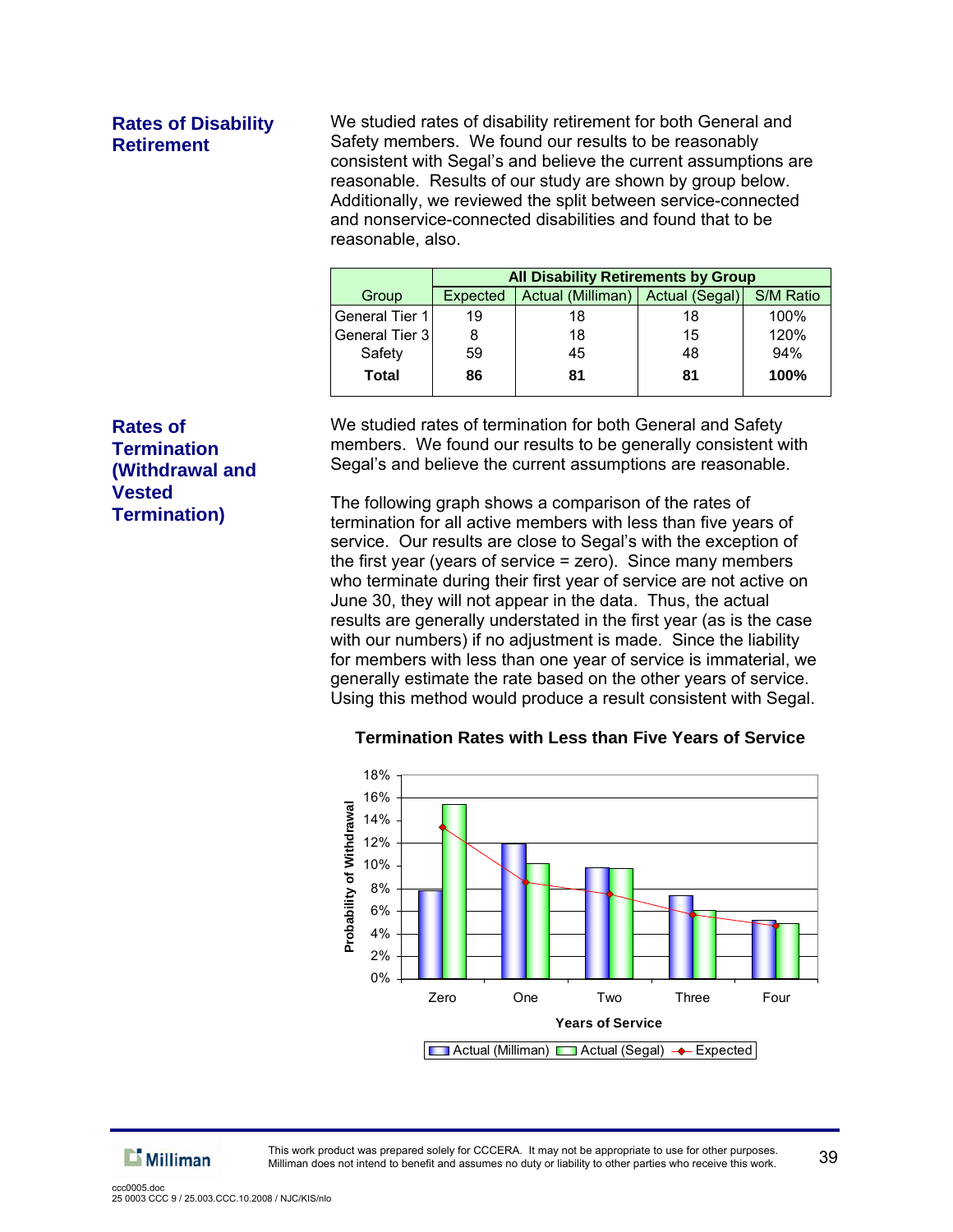# **Rates of Termination (continued)**

 The following graph shows a comparison of the rates of termination for all active members with five or more years of service. Once again our results are close to Segal's



#### **Termination Rates with Five or More Years of Service**



ccc0005.doc<br>25 0003 CCC 9 / 25.003.CCC.10.2008 / NJC/KIS/nlo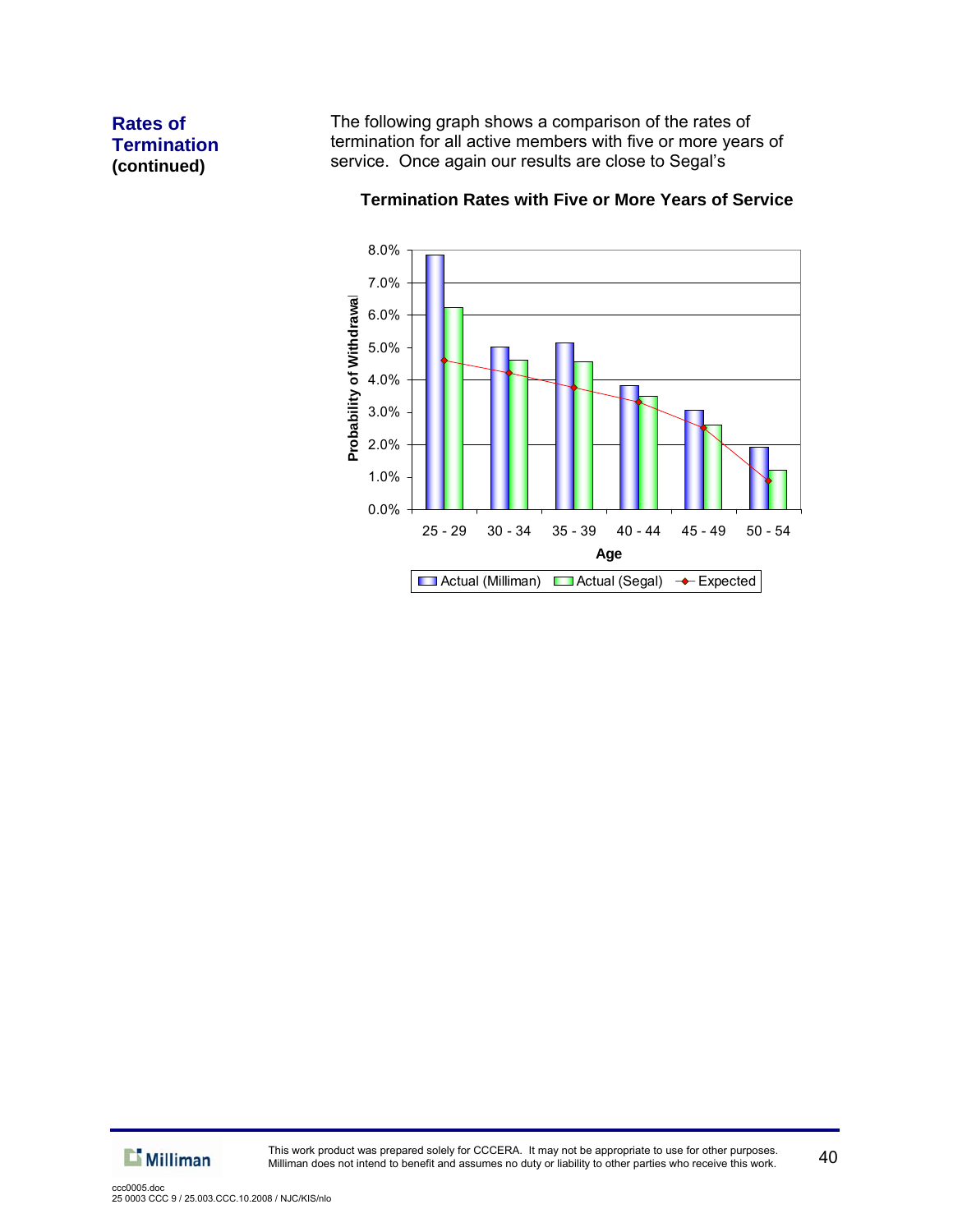**Other Assumptions** We reviewed the remaining assumptions and have the following comments:

> 9 **Commencement Age for Deferred Vested Members:** For current and future Safety members who terminate with a deferred vested benefit, it is assumed that they will retire at age 55. Given that these members can get their full retirement benefit with a COLA starting at age 50, it seems unlikely that many would wait until age 55, with the possible exception of reciprocal members.

We reviewed actual commencement for non-reciprocal deferred Safety members and found that all of those who retired during the study period were less than age 55 and the majority were age 50 or less. We recommend that consideration be given to changing this assumption to age 50 for non-reciprocal deferred members with the next triennial experience study.

9 **Percent Married (or with an Eligible Domestic Partner):** Segal studied the percentage of recent retirees who had an eligible survivor. They found that the actual percent was somewhat lower; however, recent changes in the requirements to be an eligible survivor could result in a small increase over time.

Based on their results Segal recommended the current assumption be retained, males set at 80% and females at 55%. This is in line with the results of our study and studies we have done for other California counties, and we believe it is a reasonable assumption.

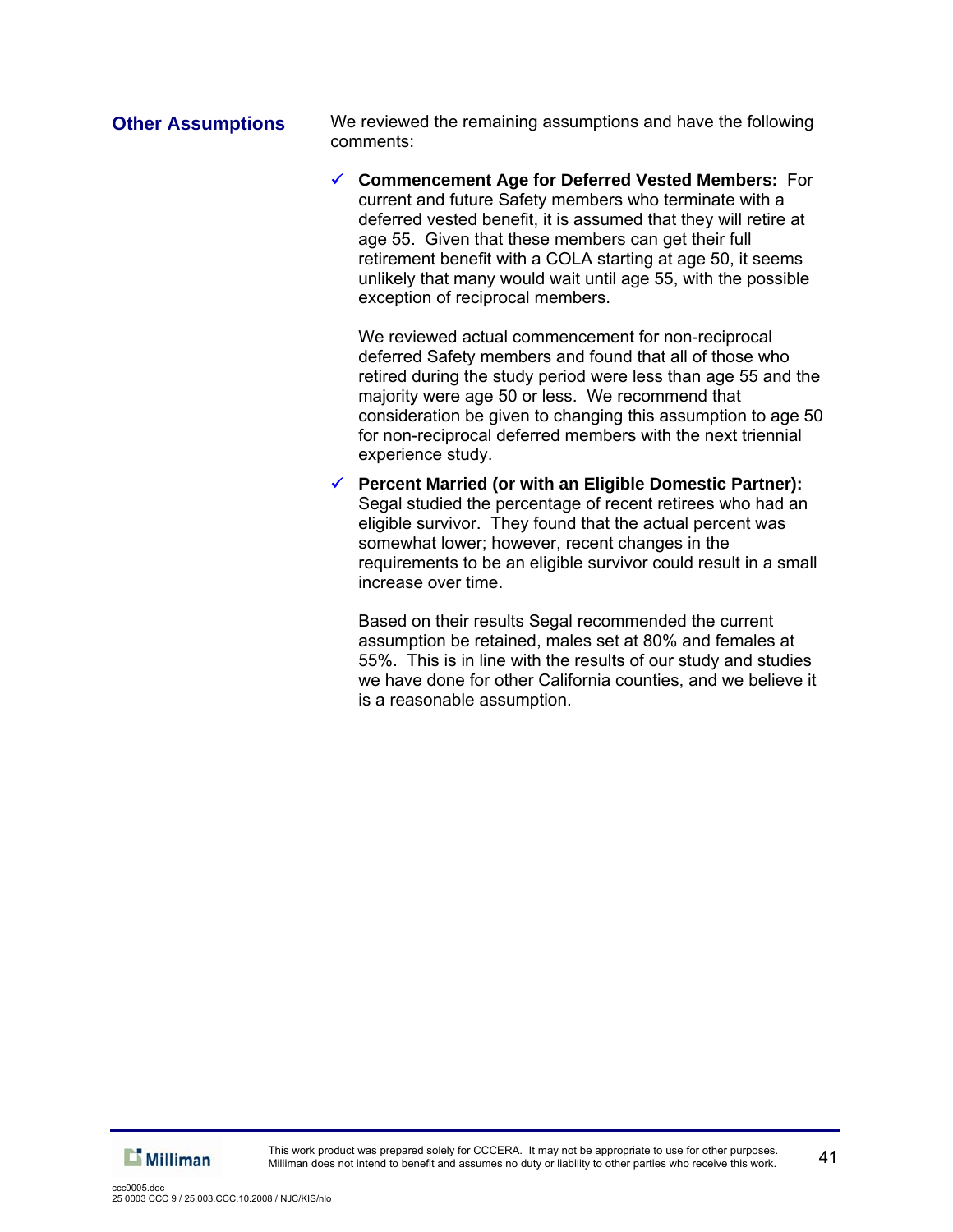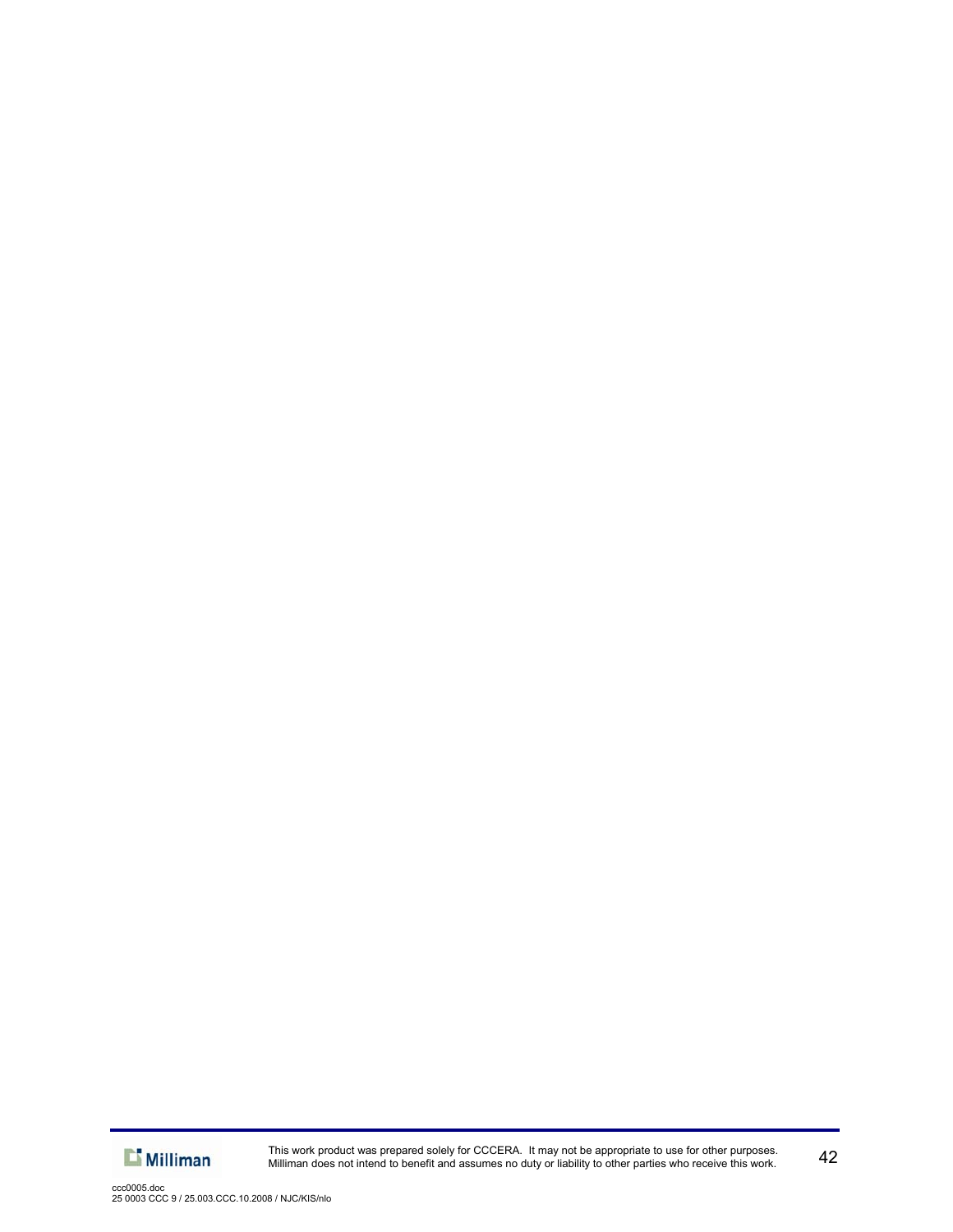### **Section 9 Valuation and Experience Study Reports**



**Audit Conclusion** Overall, we found Segal's reports to be clear and complete. We have made a few comments for consideration where additional information could be included to enhance the understanding of an outside reader.

**Comments** We offer the following comments on the report. Each of these comments pertain to additional disclosure and none impact the valuation results.

- The valuation report should indicate that the Superior Court pays the same employer contribution rate as the County.
- On page 17 of the Experience Study report, results for the study of Post-Retirement Mortality are shown for males and females combined and split out by year of death. In our opinion, it would be informative to the reader to show the results separately for males and females, as they have different mortality and consequently different assumptions. To avoid a proliferation of numbers, a breakdown by gender could replace the current subtotals by each year of the study which do not add much to the analysis.
- In the Post-Retirement Mortality section of the Experience Study report, Segal should disclose their recommended assumption for beneficiary mortality. The assumption being used (beneficiary mortality is the same as a General member of the opposite sex under service retirement) is a reasonable assumption, but it should be disclosed, so it is clear what assumption the Board is adopting.
- A similar comment applies to the Actuarial Assumptions section of Segal's valuation report (page 61). The mortality for beneficiaries should be disclosed.
- Some of CCCERA's death and disability benefits provide additional payments for minor children. Segal does not disclose what assumption they use to value this provision.

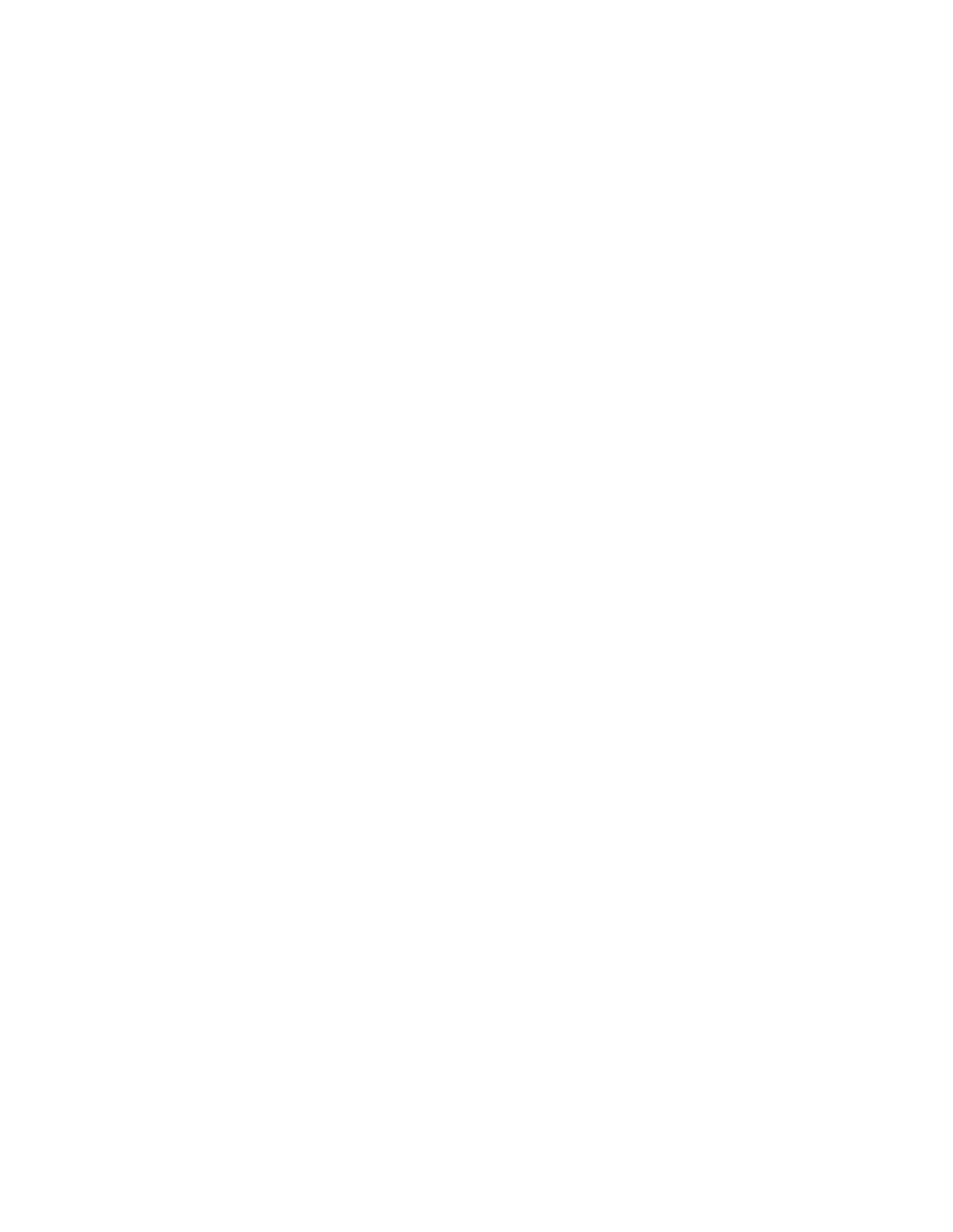# **Appendix A Supporting Exhibits**



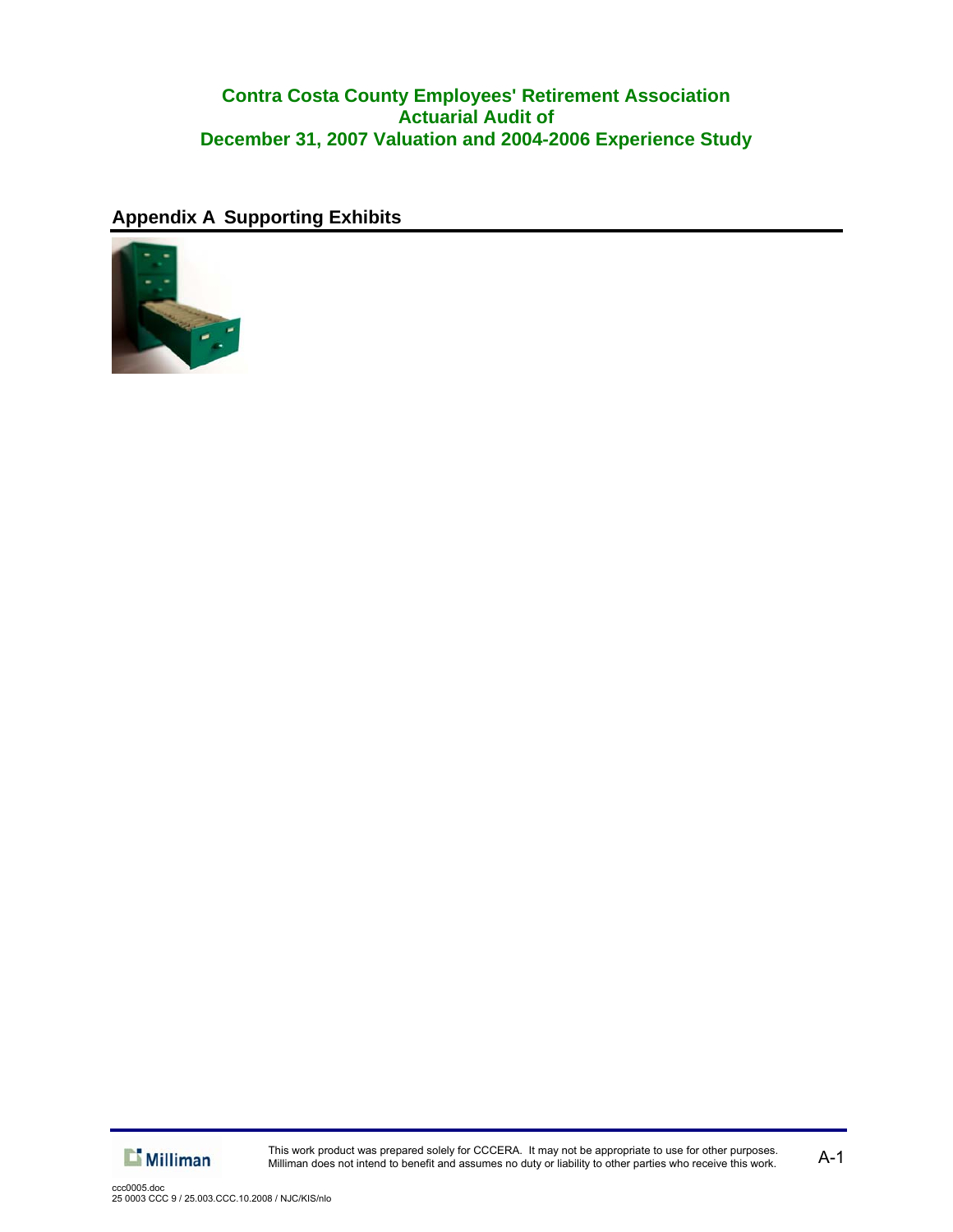| <b>Tier</b>                        | <b>Segal</b> | <b>Milliman</b> | <b>Segal/Milliman</b> |
|------------------------------------|--------------|-----------------|-----------------------|
| <b>General Tier 1 Non-Enhanced</b> |              |                 |                       |
| <b>Gross Normal Cost Rate</b>      |              |                 |                       |
| <b>Basic</b>                       | 19.23%       | 18.92%          | 101.6%                |
| <b>COLA</b>                        | 7.31%        | 6.76%           | 108.0%                |
| Total                              | 26.54%       | 25.69%          | 103.3%                |
| <b>Member Normal Cost Rate</b>     |              |                 |                       |
| <b>Basic</b>                       | 7.27%        | 7.29%           | 99.7%                 |
| <b>COLA</b>                        | 3.61%        | 3.86%           | 93.5%                 |
| Total                              | 10.88%       | 11.15%          | 97.6%                 |
| <b>Employer Normal Cost Rate</b>   |              |                 |                       |
| <b>Basic</b>                       | 11.96%       | 11.63%          | 102.8%                |
| <b>COLA</b>                        | 3.70%        | 2.91%           | 127.3%                |
| 50% Subvention                     | 3.62%        | 3.65%           | 99.2%                 |
|                                    |              |                 |                       |
| <b>TOTAL</b>                       | 19.28%       | 18.19%          | 106.0%                |
|                                    |              |                 |                       |
|                                    |              |                 |                       |
| <b>General Tier 1 Enhanced</b>     |              |                 |                       |
| <b>Gross Normal Cost Rate</b>      |              |                 |                       |
| <b>Basic</b>                       | 18.16%       | 18.06%          | 100.5%                |
| <b>COLA</b>                        | 7.27%        | 6.85%           | 106.2%                |
| Total                              | 25.43%       | 24.91%          | 102.1%                |
| <b>Member Normal Cost Rate</b>     |              |                 |                       |
| <b>Basic</b>                       | 5.83%        | 5.62%           | 103.6%                |
| <b>COLA</b>                        | 3.49%        | 3.57%           | 97.9%                 |
| Total                              | 9.32%        | 9.19%           | 101.4%                |
| <b>Employer Normal Cost Rate</b>   |              |                 |                       |
| <b>Basic</b>                       | 12.33%       | 12.44%          | 99.1%                 |
| <b>COLA</b>                        | 3.78%        | 3.28%           | 115.3%                |
| 50% Subvention                     | 2.91%        | 2.81%           | 103.6%                |
|                                    |              |                 |                       |
| <b>TOTAL</b>                       | 19.02%       | 18.53%          | 102.7%                |
|                                    |              |                 |                       |

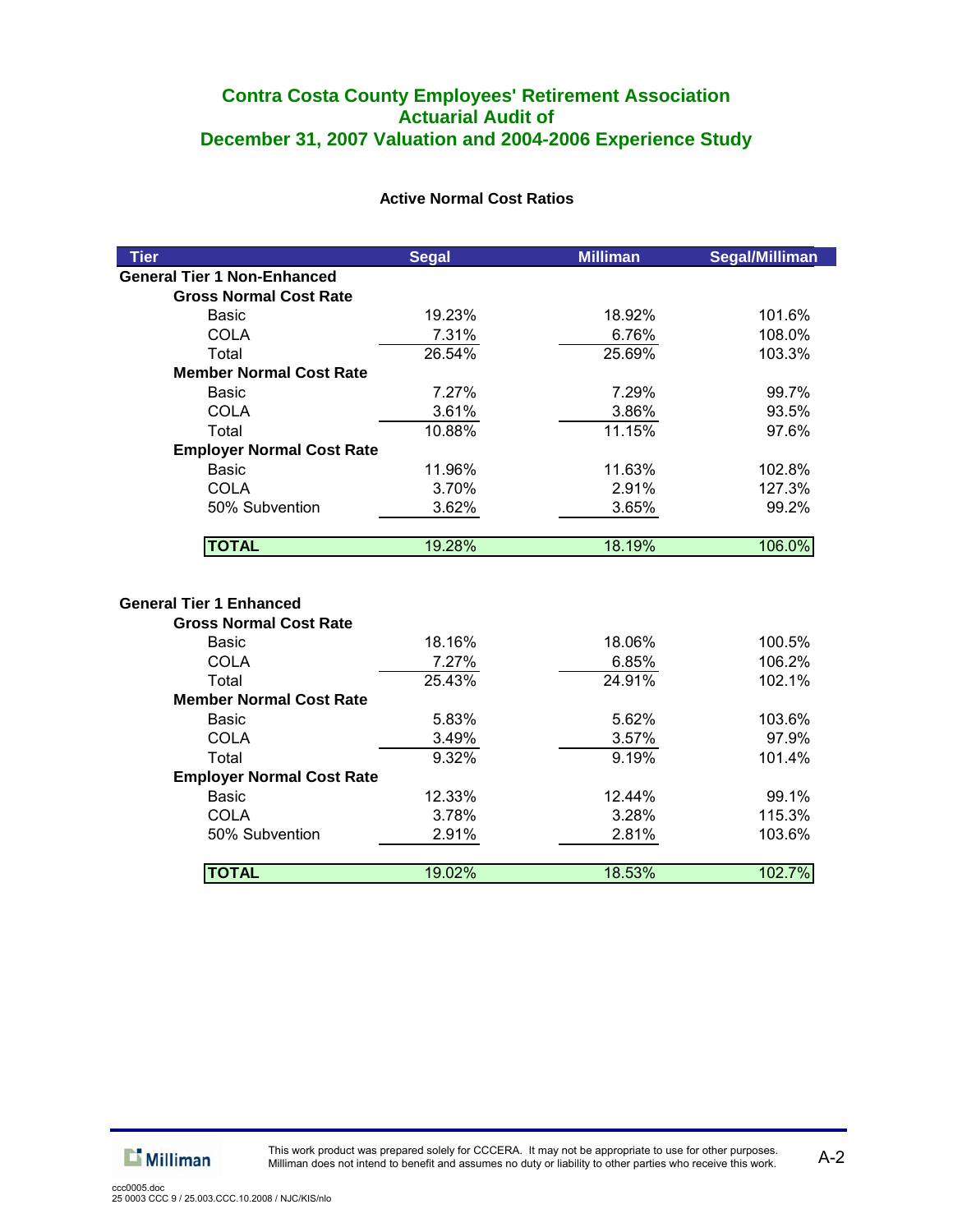| <b>Tier</b>                       | <b>Segal</b> | <b>Milliman</b> | <b>Segal/Milliman</b> |
|-----------------------------------|--------------|-----------------|-----------------------|
| <b>General Tier 3 Enhanced</b>    |              |                 |                       |
| <b>Gross Normal Cost Rate</b>     |              |                 |                       |
| Basic                             | 17.19%       | 17.09%          | 100.6%                |
| <b>COLA</b>                       | 6.22%        | 6.02%           | 103.4%                |
| Total                             | 23.41%       | 23.11%          | 101.3%                |
| <b>Member Normal Cost Rate</b>    |              |                 |                       |
| <b>Basic</b>                      | 6.33%        | 6.05%           | 104.6%                |
| <b>COLA</b>                       | 3.08%        | 3.14%           | 98.0%                 |
| Total                             | 9.41%        | 9.19%           | 102.4%                |
| <b>Employer Normal Cost Rate</b>  |              |                 |                       |
| <b>Basic</b>                      | 10.86%       | 11.04%          | 98.3%                 |
| <b>COLA</b>                       | 3.14%        | 2.87%           | 109.3%                |
| 50% Subvention                    | 3.16%        | 3.02%           | 104.6%                |
|                                   |              |                 |                       |
| <b>TOTAL</b>                      | 17.16%       | 16.94%          | 101.3%                |
|                                   |              |                 |                       |
|                                   |              |                 |                       |
| <b>Safety Tier A Non-Enhanced</b> |              |                 |                       |
| <b>Gross Normal Cost Rate</b>     |              |                 |                       |
| Basic                             | 22.44%       | 22.55%          | 99.5%                 |
| <b>COLA</b>                       | 8.53%        | 8.97%           | 95.1%                 |
| Total                             | 30.97%       | 31.53%          | 98.2%                 |
| <b>Member Normal Cost Rate</b>    |              |                 |                       |
| Basic                             | 8.53%        | 8.12%           | 105.0%                |
| <b>COLA</b>                       | 4.23%        | 4.86%           | 87.0%                 |
| Total                             | 12.76%       | 12.98%          | 98.3%                 |
| <b>Employer Normal Cost Rate</b>  |              |                 |                       |
| <b>Basic</b>                      | 13.91%       | 14.43%          | 96.4%                 |
| <b>COLA</b>                       | 4.30%        | 4.11%           | 104.6%                |
| 50% Subvention                    | 0.00%        | 0.00%           | 100.0%                |
|                                   |              |                 |                       |
| <b>TOTAL</b>                      | 18.21%       | 18.54%          | 98.2%                 |
|                                   |              |                 |                       |

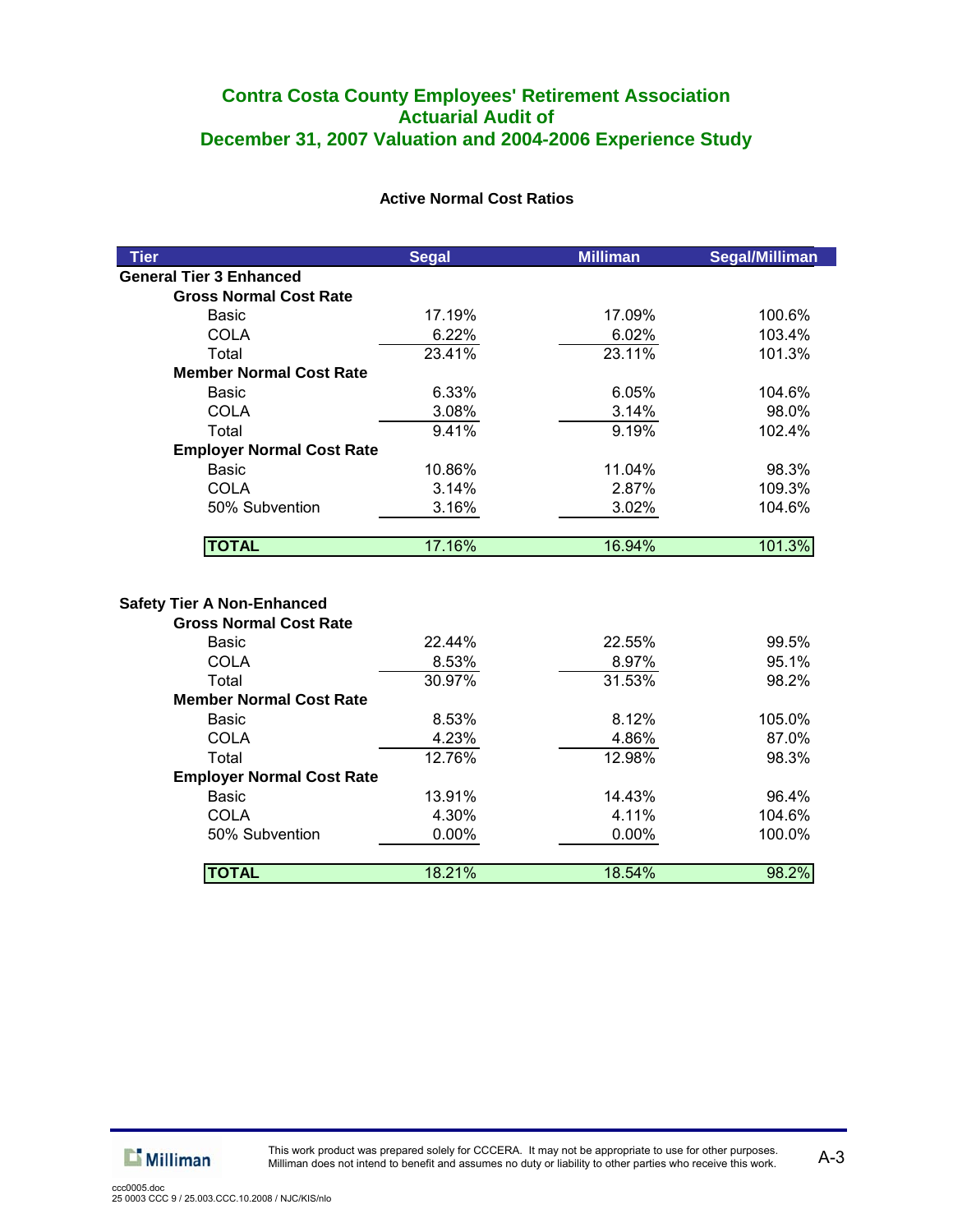| <b>Tier</b>                      | <b>Segal</b> | <b>Milliman</b> | <b>Segal/Milliman</b> |
|----------------------------------|--------------|-----------------|-----------------------|
| <b>Safety Tier A Enhanced</b>    |              |                 |                       |
| <b>Gross Normal Cost Rate</b>    |              |                 |                       |
| <b>Basic</b>                     | 29.99%       | 29.82%          | 100.6%                |
| <b>COLA</b>                      | 13.00%       | 12.78%          | 101.7%                |
| Total                            | 42.99%       | 42.61%          | 100.9%                |
| <b>Member Normal Cost Rate</b>   |              |                 |                       |
| <b>Basic</b>                     | 8.53%        | 8.80%           | 96.9%                 |
| <b>COLA</b>                      | 6.42%        | 6.63%           | 96.9%                 |
| Total                            | 14.95%       | 15.43%          | 96.9%                 |
| <b>Employer Normal Cost Rate</b> |              |                 |                       |
| <b>Basic</b>                     | 21.46%       | 21.02%          | 102.1%                |
| <b>COLA</b>                      | 6.58%        | 6.15%           | 106.9%                |
| 50% Subvention                   | 3.00%        | 3.00%           | 100.0%                |
|                                  |              |                 |                       |
| <b>TOTAL</b>                     | 31.04%       | 30.17%          | 102.9%                |
|                                  |              |                 |                       |
|                                  |              |                 |                       |
| <b>Safety Tier C Enhanced</b>    |              |                 |                       |
| <b>Gross Normal Cost Rate</b>    |              |                 |                       |
| <b>Basic</b>                     | 26.87%       | 26.72%          | 100.6%                |
| <b>COLA</b>                      | 7.01%        | 6.80%           | 103.2%                |
| Total                            | 33.88%       | 33.52%          | 101.1%                |
| <b>Member Normal Cost Rate</b>   |              |                 |                       |
| <b>Basic</b>                     | 8.42%        | 8.65%           | 97.3%                 |
| <b>COLA</b>                      | 3.47%        | 3.57%           | 97.3%                 |
| Total                            | 11.89%       | 12.22%          | 97.3%                 |
| <b>Employer Normal Cost Rate</b> |              |                 |                       |
| <b>Basic</b>                     | 18.45%       | 18.07%          | 102.1%                |
| <b>COLA</b>                      | 3.54%        | 3.23%           | 109.7%                |
| 50% Subvention                   | $0.00\%$     | $0.00\%$        | 100.0%                |
|                                  |              |                 |                       |
| <b>TOTAL</b>                     | 21.99%       | 21.30%          | 103.2%                |
|                                  |              |                 |                       |